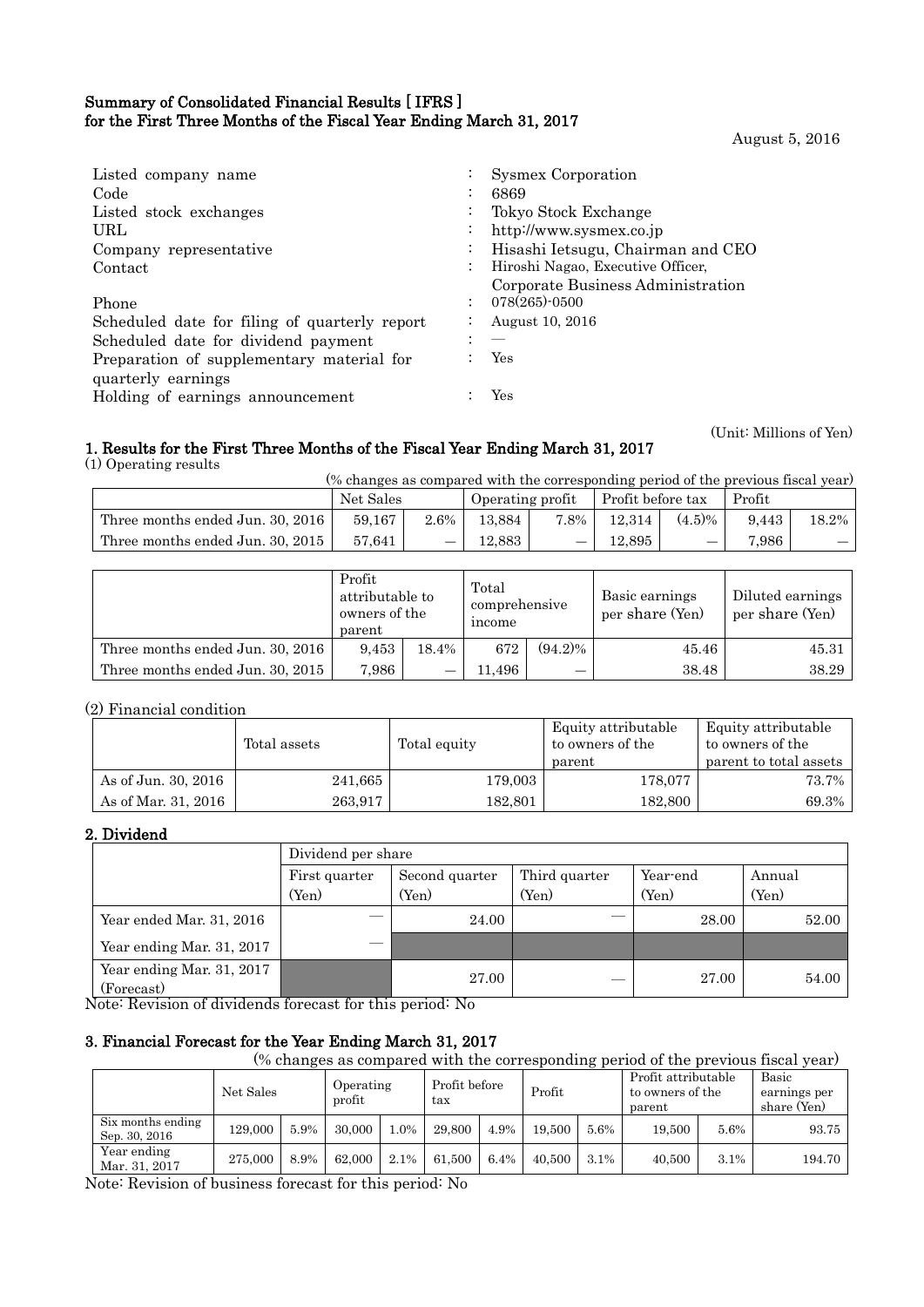# 4. Other Information

- (1) Changes in significant consolidated subsidiaries (which resulted in changes in scope of consolidation): No
- (2) Changes in accounting policies and accounting estimates
	- 1) Changes in accounting policies required by IFRS: No
	- 2) Other changes in accounting policies: No
	- 3) Changes in accounting estimates: No
- (3) Number of outstanding stock (common stock)
	- 1) Number of outstanding stock at the end of each fiscal period (including treasury stock): 208,466,032 shares as of Jun. 30, 2016; 208,332,432 shares as of Mar. 31, 2016
	- 2) Number of treasury stock at the end of each fiscal period:
		- 444,160 shares as of Jun. 30, 2016; 444,048 shares as of Mar. 31, 2016
	- 3) Average number of outstanding stock for each period (cumulative): 207,971,768 shares for the three months ended June 30, 2016 207,548,829 shares for the three months ended June 30, 2015
- Disclosure in relation to the status of the quarterly review process This report of quarterly financial results is not subject to the quarterly review procedures of the Financial Instruments and Exchange Act. As of the time of disclosure of this report of quarterly financial results, the process of reviewing the quarterly financial statements in accordance with the Financial Instruments and Exchange Act had not been completed.
- \* Explanation regarding the appropriate use of financial forecast and other information
	- 1. We have revised our financial forecast from that announced on May 11, 2016, adjusting basic earnings per share to account for changes in the number of stock outstanding and the number of treasury stock. Other forecast figures remain unchanged.
	- 2. The forecasts and future projections contained herein have been prepared on the basis of rational decisions given the information available as of the date of announcement of this document. These forecasts do not represent a commitment by the Company, and actual performance may differ substantially from forecasts for a variety of reasons. Please refer to "3) Consolidated financial forecast" within "1. Financial Performance" on page 4 of the attachment to this document for cautionary statements concerning the conditions and performance forecasts that serve as the basis for these forecasts.
	- 3. Supplementary financial materials (in Japanese and English) will be posted on the Sysmex website on Friday, August 5, 2016.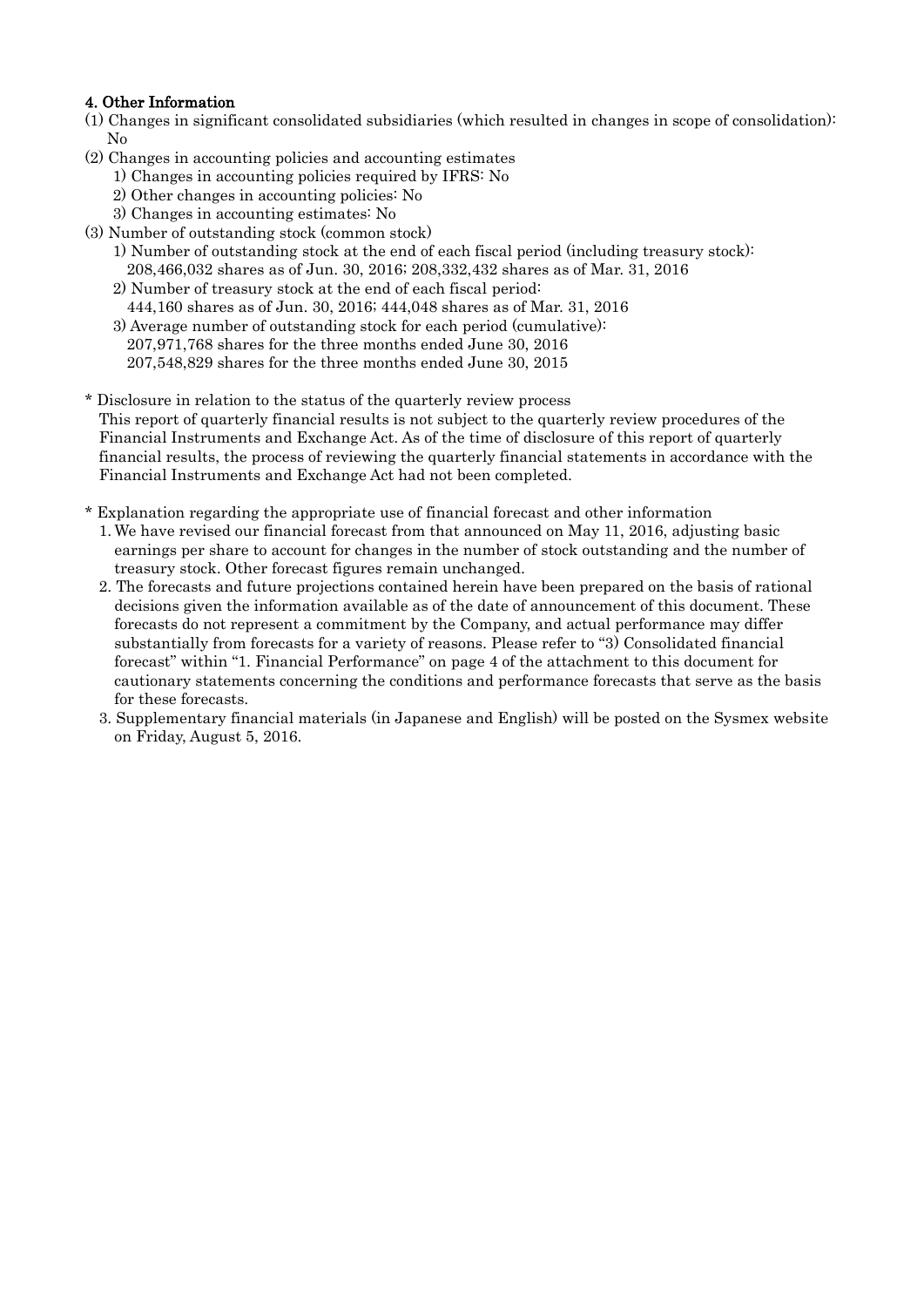# Content of Supplementary Materials

| 1. Financial performance                                                              | $\overline{2}$ |
|---------------------------------------------------------------------------------------|----------------|
| 1) Performance analysis                                                               | $\overline{2}$ |
| 2) Financial conditions analysis                                                      | 4              |
| 3) Consolidated financial forecast                                                    | 4              |
| 2. Items related to summary information (other information)                           | 4              |
| 1) Changes in significant consolidated subsidiaries during the period under review    | $\overline{4}$ |
| 2) Changes in accounting policies, accounting estimates or restatement of corrections | 4              |
| 3. Condensed quarterly consolidated financial statements                              | 5              |
| 1) Condensed quarterly consolidated statement of financial position                   | 5              |
| 2) Condensed quarterly consolidated statement of income                               | 7              |
| 3) Condensed quarterly consolidated statement of other comprehensive income           | 8              |
| 4) Condensed quarterly consolidated statement of changes in equity                    | 9              |
| 5) Condensed quarterly consolidated statement of cash flows                           | 11             |
| 6) Notes related to the going concern assumption                                      | 12             |
| 7) Notes to the condensed quarterly consolidated financial statements                 | 12             |
| 1. Reporting entity                                                                   | 12             |
| 2. Basis of preparation                                                               | 12             |
| 3. Significant accounting policies                                                    | 13             |
| 4. Segment information                                                                | 23             |
| 5. Subsequent event                                                                   | 26             |
| 6. Disclosure on transition to IFRS                                                   | 26             |
|                                                                                       |                |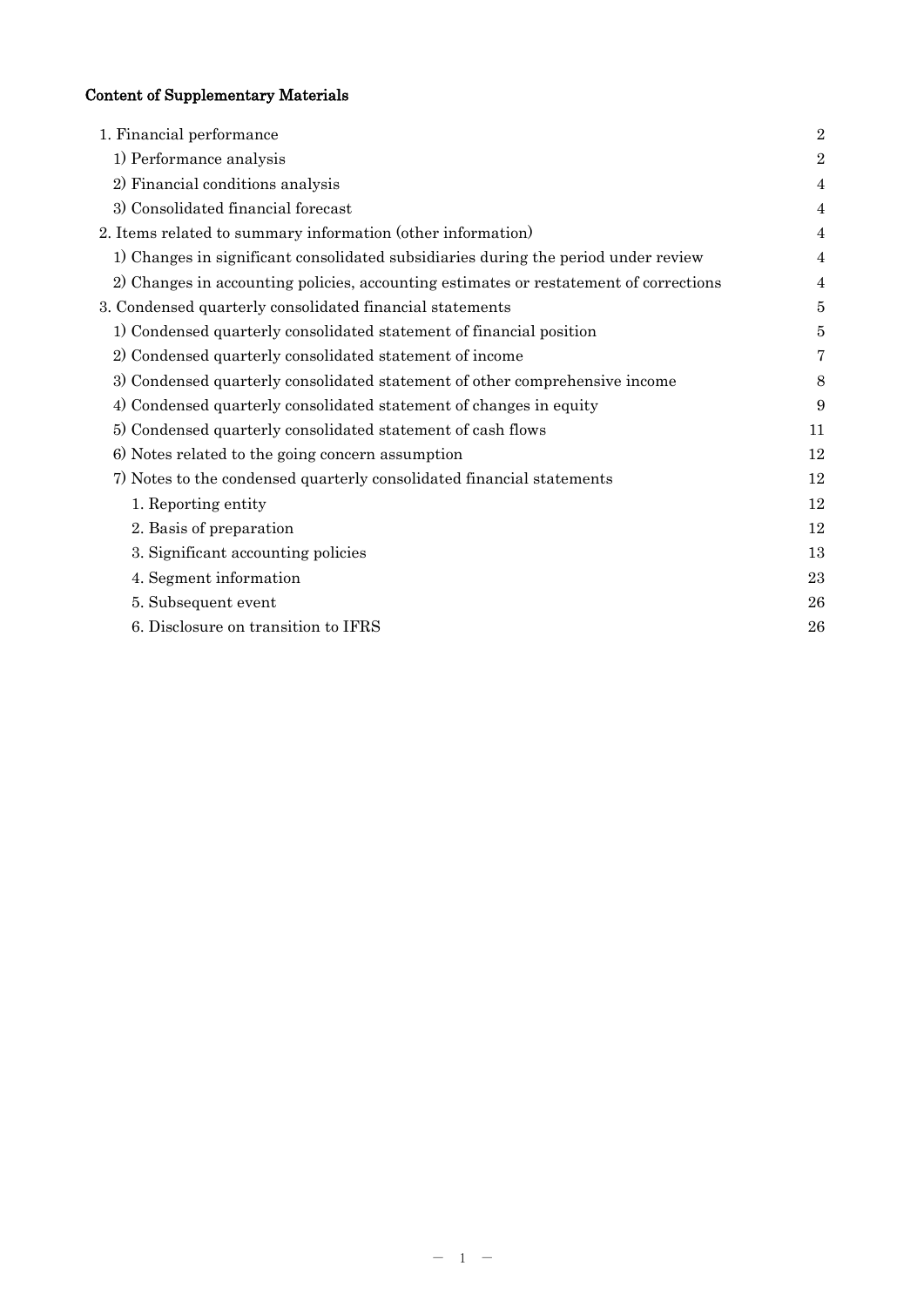## 1. Financial performance

#### 1) Performance analysis

From the three months ended June 30, 2016, the Sysmex Group applied IFRS, transitioning from J-GAAP it had previously used. Figures for the three months ended June 30, 2015, and the fiscal year ended March 31, 2016, have been retroactively adjusted to the IFRS basis for purposes of comparison.

Looking at the Japanese economy during the three months ended June 30, 2016, personal consumption was flat, but the economy remained in a recovery phase as capital expenditure showed signs of a rebound. Overseas economies generally maintained the trend toward modest recovery, despite emerging uncertainties in the economic outlook.

The U.S. economy maintained its recovery despite decelerating employment, thanks to firm personal consumption. The European economy also continued to recover, but geopolitical risks mounted. The Chinese economy continued to decelerate, despite the introduction of monetary easing measures. The Asia Pacific region was also marked by economic deceleration, centered on ASEAN countries.

On the healthcare front, the Japanese government is including the medical and healthcare industry in its growth strategies, which is expected to continue invigorating healthcare-related industries going forward. In advanced countries in Europe and the United States, efforts are underway to curtail medical expenses and reform health insurance systems. In the United States, efforts to reduce the number of people without medical insurance are continuing. In China, medical system reform that is underway, including to the medical insurance system, aims to build infrastructures that provide uniform medical services in cities and farming villages throughout the country. Therefore, although some causes for uncertainty remain, the foundations of healthcarerelated demand remain solid.

Under these conditions, within the Sysmex Group a subsidiary, Sysmex Asia Pacific Pte Ltd., established a branch in Myanmar, which is demonstrating remarkable economic growth. By providing more robust support for distributors and customers in Myanmar, we will continue contributing to the development of healthcare in the country.

In 2014, Sysmex commenced capital participation in RIKEN GENESIS Co., Ltd., headquartered in Tokyo, engaging in efforts toward the realization of personalized medicine. To reinforce synergies with RIKEN GENESIS, we acquired additional shares in the company and converted it to a subsidiary. Together, Sysmex and RIKEN GENESIS will pursue R&D and business development initiatives to realize personalized medicine through genetic analysis.

|                   |              |                                | Three months ended<br>June 30, 2015 |                                | Three months ended<br>June 30, 2016 |                             |  |
|-------------------|--------------|--------------------------------|-------------------------------------|--------------------------------|-------------------------------------|-----------------------------|--|
|                   |              | Amount<br>(Millions of<br>yen) | Percentage of<br>total $(\%)$       | Amount<br>(Millions of<br>yen) | Percentage of<br>total $(\%)$       | (Previous<br>$period = 100$ |  |
| Japan             |              | 7,785                          | 13.5                                | 9,201                          | 15.6                                | 118.2                       |  |
|                   | Americas     | 13,485                         | 23.4                                | 13,361                         | 22.6                                | 99.1                        |  |
|                   | <b>EMEA</b>  | 17,587                         | 30.5                                | 17,267                         | 29.2                                | 98.2                        |  |
|                   | China        | 14,753                         | 25.6                                | 14,461                         | 24.4                                | 98.0                        |  |
|                   | Asia Pacific | 4,028                          | 7.0                                 | 4,875                          | 8.2                                 | 121.0                       |  |
| Overseas subtotal |              | 49,855                         | 86.5                                | 49,965                         | 84.4                                | 100.2                       |  |
| Total             |              | 57,641                         | 100.0                               | 59,167                         | 100.0                               | 102.6                       |  |

Net sales by destination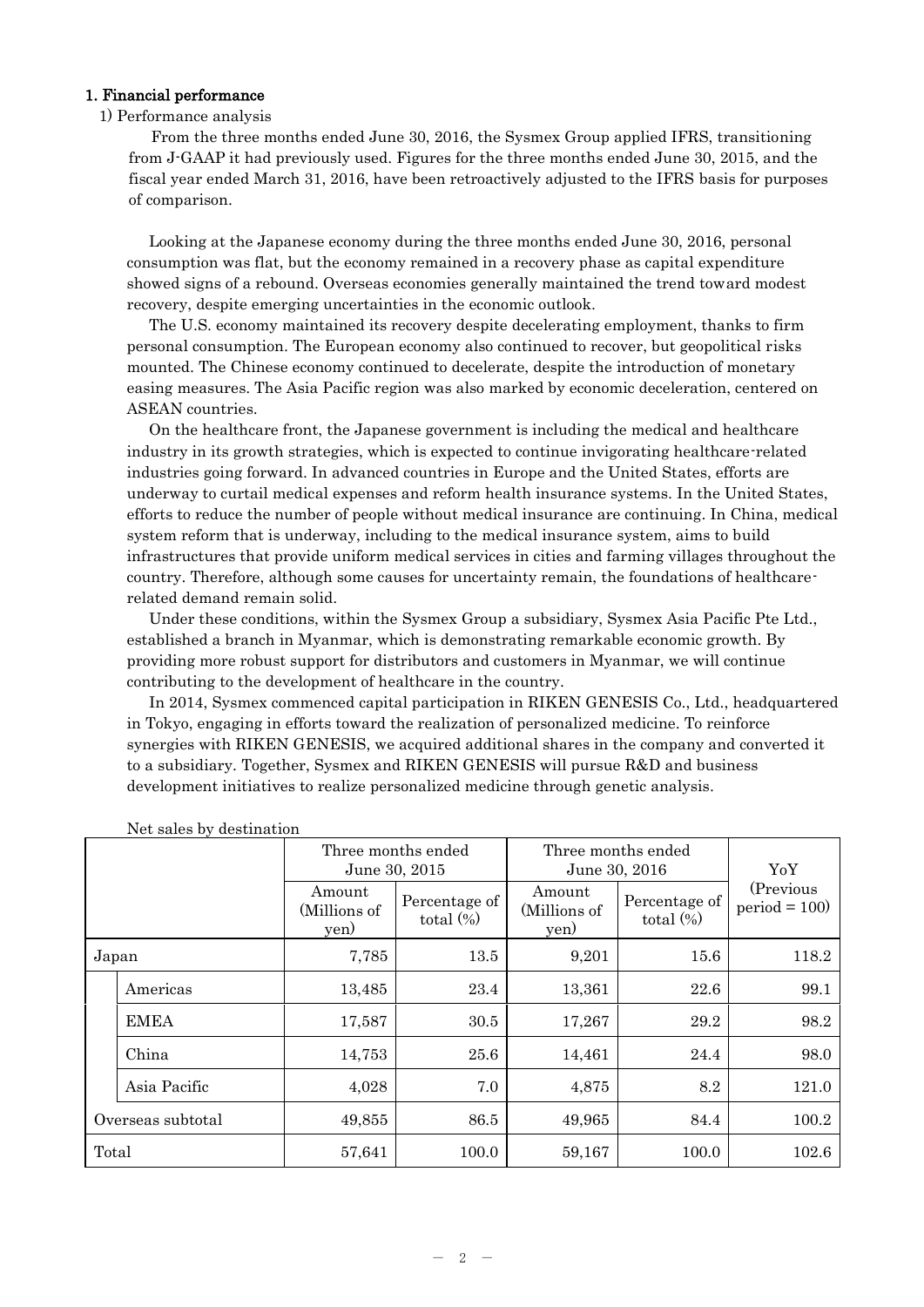In Japan, sales increased in the hematology field, and sales of reagents expanded in the immunochemistry and hemostasis fields. As a result, sales in Japan rose 18.2% year on year, to ¥9,201 million

In overseas markets, we made progress in strengthening sales and support structures and proposing solutions. These efforts led to higher sales of instruments, particularly in the hematology and hemostasis fields, and reagent sales grew in the immunochemistry field thanks to a growing installed instrument base. These factors caused the Sysmex Group's overseas sales to increase 0.2% year on year, to ¥49,965 million. The overseas sales ratio declined 2.1 percentage points, to 84.4%.

As a result, during the first three months of the year the Group recorded consolidated net sales of ¥59,167 million, up 2.6% year on year. Operating profit rose 7.8%, to ¥13,884 million; profit before tax fell 4.5%, to ¥12,314 million; and profit attributable to owners of the parent increased 18.4%, to ¥9,453 million.

## Performance by segment

 $(1)$  Japan

Sales of the XN-Series multiparameter automated hematology analyzer pushed up sales in the hematology field, and higher reagent sales led to growth in the hemostasis and immunochemistry fields. Sales in this segment consequently expanded 13.5% year on year, to ¥9,949 million.

On the profit front, favorable sales in Japan and the growth of export sales to Group companies led to a 11.0% rise in segment profit (operating profit), to ¥10,010 million. (2) Americas

In the United States, reagent sales grew thanks to expansion in the installed instrument base, pushing up sales on a local currency basis in the hematology. Also, sales in the hemostasis field increased. In Central and South America, the acquisition of government projects in Mexico led to higher sales on a local currency basis, centered on the hematology field. Due the impact of yen appreciation, however, sales fell on a yen basis. As a result, sales in the Americas slipped 1.0% year on year, to ¥12,477 million.Segment profit (operating profit) rose 23.7%, to ¥575 million, due to such factors as lower payments of Group trademark royalties.

## (3) EMEA

In France, sales rose, centered on the hematology field, and sales also increased on a local currency basis in the Middle East and Africa. Segment sales decreased in yen terms, however, due to the impact of yen appreciation, falling 0.5% year on year, to ¥17,436 million.

Lower payments of Group trademark royalties and other factors caused a 67.7% jump in segment profit (operating profit), to ¥1,523 million.

#### (4) China

On a local currency basis, instrument sales increased, notably in the hematology and hemostasis fields, and reagent sales grew in the immunochemistry field due to expansion in the installed instrument base. Segment sales fell in yen terms, however, as a result of yen appreciation, declining 1.9% year on year, to ¥14,458 million.

Segment profit (operating profit) dropped 54.7% year on year, to ¥790 million, affected by a worsening cost of sales ratio.

## (5) Asia Pacific

Acquisition of a government tender project in Indonesia and a project for a large commercial lab in Australia boosted sales, centered on the hematology field. Sales in this segment rose 21.1% year on year, to ¥4,845 million.

A worsening cost of sales ratio, however, caused segment profit (operating profit) to fall 19.1%, to ¥366 million.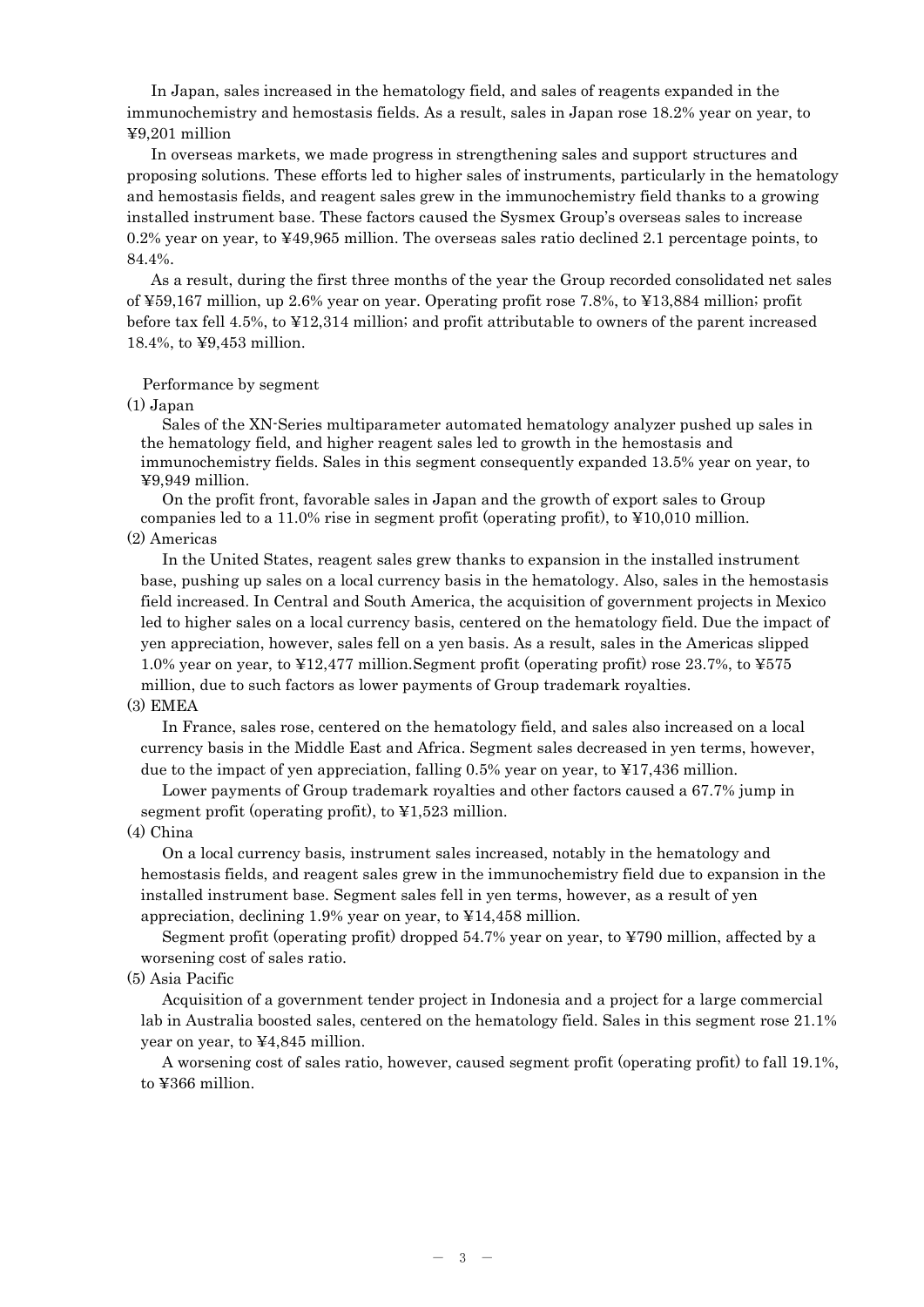## 2) Financial conditions analysis

(1) Assets, liabilities and equity

As of June 30, 2016, total assets amounted to ¥241,665 million, down ¥22,252 million from March 31, 2016. Primary reasons for the fall were decreases of ¥13,883 million in cash and cash equivalents, ¥5,148 million in trade and other receivables (current assets), ¥2,416 million in other current assets and ¥2,099 million in property, plant and equipment, with increases of ¥2,452 million in other short-term financial assets and ¥1,284 million in goodwill.

Meanwhile, total liabilities as of June 30, 2016, were ¥62,661 million, down ¥18,454 million from their level on March 31, 2016. Principal reasons were decreases of ¥4,286 million in trade and other payables, ¥3,736 million in income taxes payable, ¥5,157 million in advances received and ¥3,580 million in accrued bonuses.

Total equity came to ¥179,003 million, down ¥3,797 million from March 31, 2016. Although retained earnings rose ¥3,633 million, other components of equity decreased ¥8,771 million. Equity attributable to owners of the parent to total assets as of June 30, 2016, was 73.7%, up 4.4 percentage points from the 69.3% recorded as of March 31, 2016.

#### (2) Cash flows

As of June 30, 2016, cash and cash equivalents amounted to ¥42,598 million, down ¥13,883 million from March 31, 2016.

Cash flows from various activities during the first three months of the fiscal year are described in more detail below.

(Cash flows from operating activities)

Net cash provided by operating activities was ¥702 million, ¥2,285 million less than in the first three months of the preceding fiscal year. As principal factors, profit before tax provided ¥12,314 million (¥581 less than in the same period of the preceding fiscal year), and decrease in trade receivables provided  $\text{\textsterling}1,485$  million (down  $\text{\textsterling}2,706$  million), while increase in inventories used ¥1,704 million (down ¥1,336 million), decrease in advances received used ¥4,461 million (up  $\yen$ 2,157 million), and income taxes paid used  $\yen$ 7,094 million (down  $\yen$ 2,580 million). (Cash flows from investing activities)

Net cash used in investing activities was  $\frac{1}{2}6,493$  million (up  $\frac{1}{2}729$  million from the first three months of the preceding year). Principal uses of cash included purchases of property, plant and equipment of ¥3,194 million (down ¥359 million) and purchases of intangible assets of ¥1,300 million (down 424 million), and acquisitions of subsidiaries or other businesses, a category that was absent in the preceding period, used ¥1,453 million.

(Cash flows from financing activities)

Net cash used in financing activities was  $\frac{1}{2}$ ,  $\frac{1}{2}$  million (up  $\frac{1}{2}$ 1,145 million). This was mainly due to dividends paid of ¥5,820 million (up ¥1,256 million).

## 3) Consolidated financial forecast

The Company maintains its consolidated financial forecasts, as announced on May 11, 2016. These forecasts are based on information available as of the date of this release. Actual results may differ materially from these forecasts due to unforeseen factors and future events.

#### 2. Items related to summary information (other information)

- 1) Changes in significant consolidated subsidiaries during the period under review Not applicable
- 2) Changes in accounting policies, accounting estimates or restatement of corrections Not applicable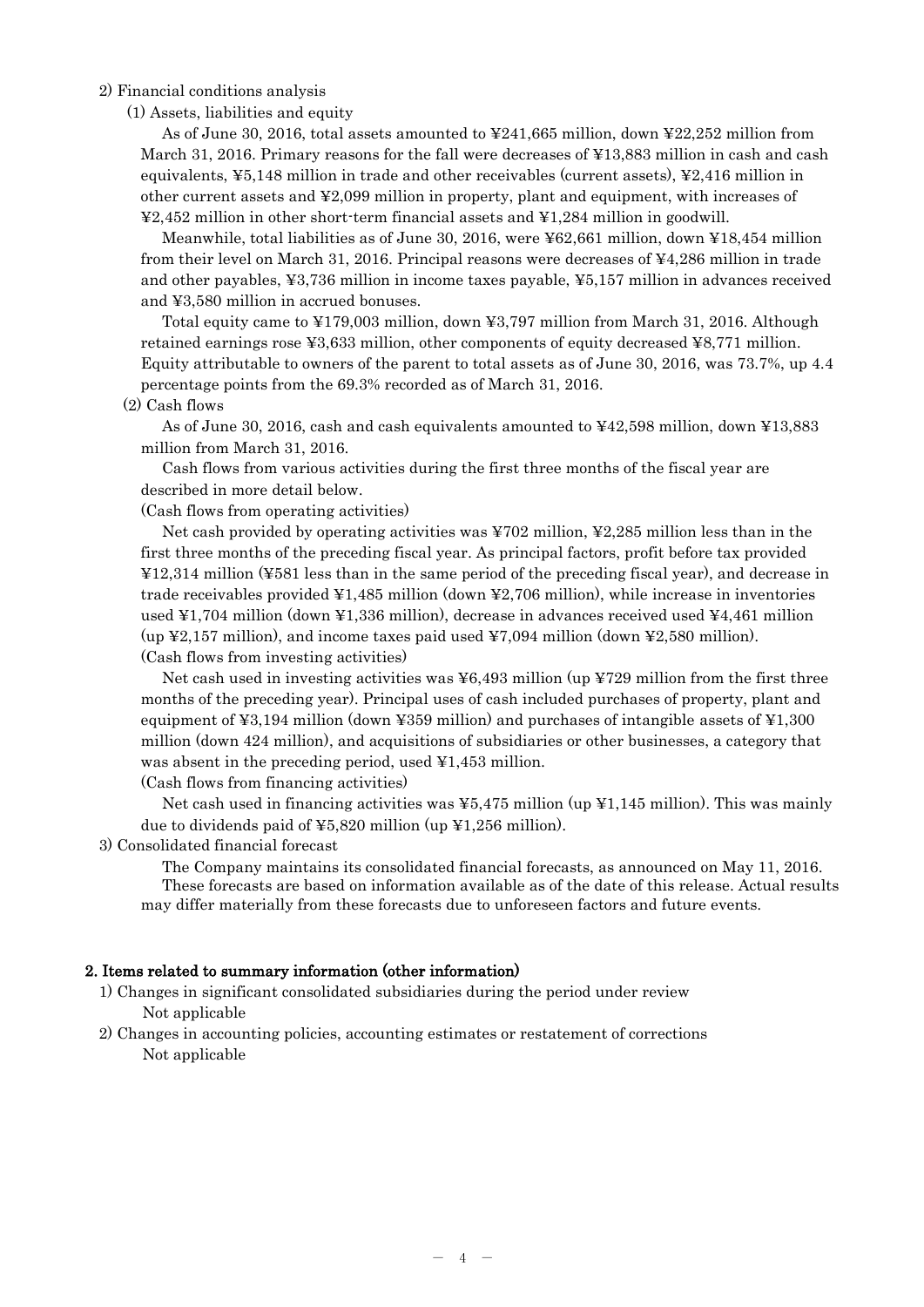# 3. Condensed quarterly consolidated financial statements

1) Condensed quarterly consolidated statement of financial position

|                                                      |                                                         |                         | (Unit: Millions of yen) |
|------------------------------------------------------|---------------------------------------------------------|-------------------------|-------------------------|
|                                                      | Date of transition to<br><b>IFRS</b><br>(April 1, 2015) | As of<br>March 31, 2016 | As of<br>June 30, 2016  |
| Assets                                               |                                                         |                         |                         |
| Current assets                                       |                                                         |                         |                         |
| Cash and cash equivalents                            | 49,613                                                  | 56,481                  | 42,598                  |
| Trade and other receivables                          | 53,662                                                  | 57,652                  | 52,504                  |
| Inventories                                          | 29,966                                                  | 35,604                  | 34,997                  |
| Other short-term financial assets                    | 298                                                     | 615                     | 3,067                   |
| Income taxes receivables                             | 223                                                     | 453                     | 319                     |
| Other current assets                                 | 6,484                                                   | 7,450                   | 5,033                   |
| Total current assets                                 | 140,248                                                 | 158,258                 | 138,521                 |
| Non-current assets                                   |                                                         |                         |                         |
| Property, plant and equipment                        | 56,835                                                  | 59,282                  | 57,182                  |
| Goodwill                                             | 7,192                                                   | 6,921                   | 8,205                   |
| Intangible assets                                    | 11,598                                                  | 16,682                  | 16,769                  |
| Investments accounted for using<br>the equity method | 1,937                                                   | 2,089                   | 1,086                   |
| Trade and other receivables                          | 3,901                                                   | 6,476                   | 6,266                   |
| Other long-term financial assets                     | 6,440                                                   | 6,010                   | 5,684                   |
| Asset for retirement benefits                        | 960                                                     | 582                     | 558                     |
| Other non-current assets                             | 1,717                                                   | 1,928                   | 1,836                   |
| Deferred tax assets                                  | 6,478                                                   | 5,684                   | 5,553                   |
| Total non-current assets                             | 97,062                                                  | 105,659                 | 103,144                 |
| Total assets                                         | 237,310                                                 | 263,917                 | 241,665                 |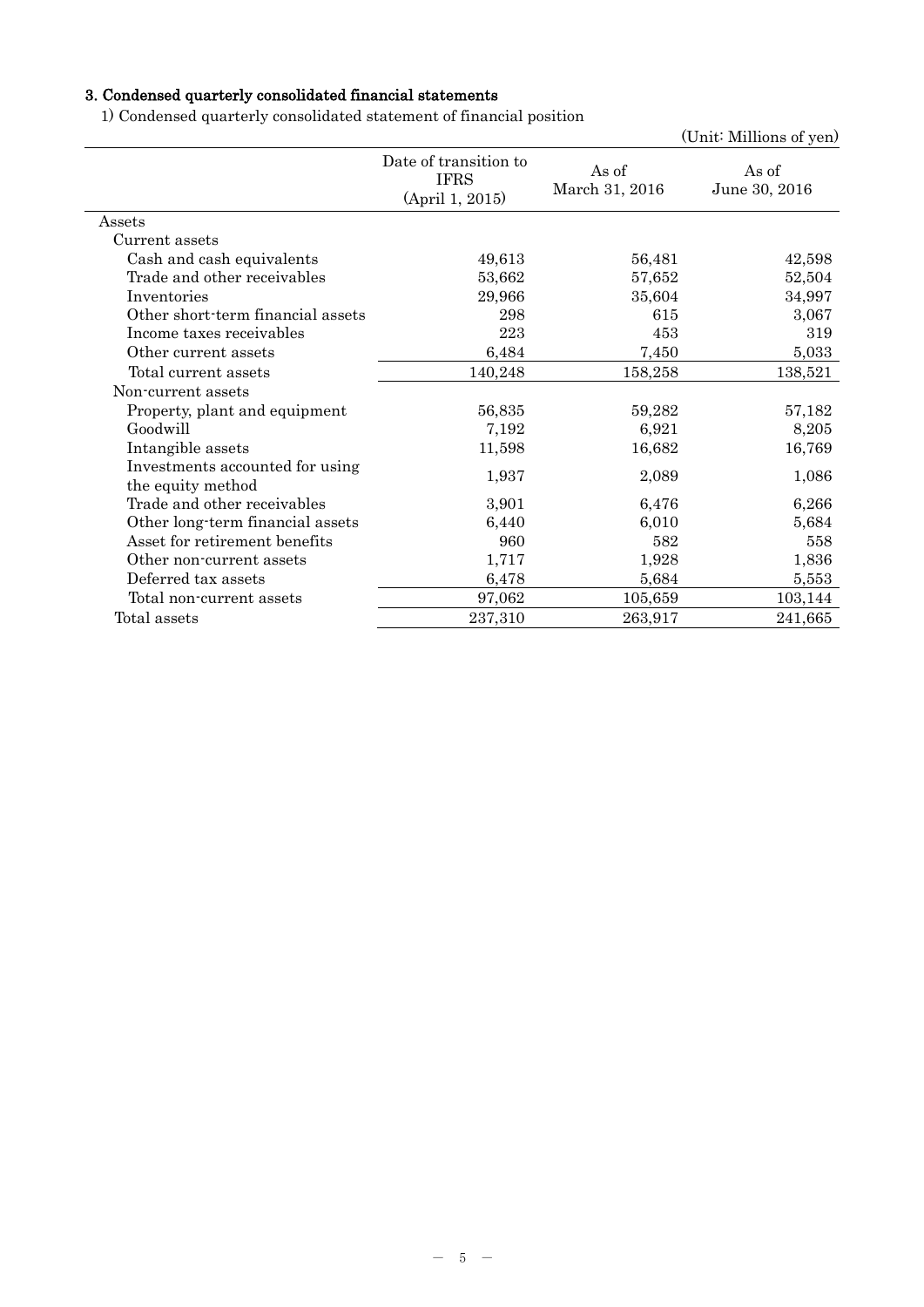| Date of transition to<br>As of<br>As of<br><b>IFRS</b><br>March 31, 2016<br>June 30, 2016<br>(April 1, 2015)<br>Liabilities and equity<br>Liabilities<br>Current liabilities<br>Trade and other payables<br>22,776<br>22,538<br>26,824<br>Other short-term financial<br>788<br>608<br>1,001<br>liabilities<br>Income taxes payable<br>9,418<br>6,511<br>2,774<br>Provisions<br>497<br>450<br>554<br>Advances received<br>10,357<br>10,431<br>5,274<br>Accrued expenses<br>8,137<br>6,864<br>6,376<br>Accrued bonuses<br>6,130<br>6,538<br>2,957<br>9,383<br>9,361<br>Other current liabilities<br>9,084<br>67,355<br>67,896<br>Total current liabilities<br>50,388<br>Non-current liabilities<br>Long-term financial liabilities<br>342<br>734<br>621<br>562<br>566<br>569<br>Liability for retirement benefits<br>Provisions<br>2,312<br>2,338<br>2,341<br>Other non-current liabilities<br>3,094<br>3,192<br>3,100<br>Deferred tax liabilities<br>5,669<br>6,384<br>5,643<br>Total non-current liabilities<br>11,980<br>13,219<br>12,273<br>Total liabilities<br>79,336<br>81,116<br>62,661<br>Equity<br>Equity attributable to owners of<br>the parent<br>Capital stock<br>10,483<br>11,016<br>11,283<br>16,340<br>16,969<br>17,118<br>Capital surplus<br>130,183<br>159,375<br>163,008<br>Retained earnings<br>(280)<br>(285)<br>(286)<br>Treasury stock<br>(4,275)<br>(13,046)<br>Other components of equity<br>1,246<br>Total equity attributable to<br>157,972<br>182,800<br>178,077<br>owners of the parent<br>Non-controlling interests<br>926<br>$\Omega$<br>$\Omega$<br>Total equity<br>157,973<br>182,801<br>179,003<br>Total liabilities and equity<br>237,310<br>263,917<br>241,665 |  | (Unit: Millions of yen) |
|---------------------------------------------------------------------------------------------------------------------------------------------------------------------------------------------------------------------------------------------------------------------------------------------------------------------------------------------------------------------------------------------------------------------------------------------------------------------------------------------------------------------------------------------------------------------------------------------------------------------------------------------------------------------------------------------------------------------------------------------------------------------------------------------------------------------------------------------------------------------------------------------------------------------------------------------------------------------------------------------------------------------------------------------------------------------------------------------------------------------------------------------------------------------------------------------------------------------------------------------------------------------------------------------------------------------------------------------------------------------------------------------------------------------------------------------------------------------------------------------------------------------------------------------------------------------------------------------------------------------------------------------------------------------------------------------------|--|-------------------------|
|                                                                                                                                                                                                                                                                                                                                                                                                                                                                                                                                                                                                                                                                                                                                                                                                                                                                                                                                                                                                                                                                                                                                                                                                                                                                                                                                                                                                                                                                                                                                                                                                                                                                                                   |  |                         |
|                                                                                                                                                                                                                                                                                                                                                                                                                                                                                                                                                                                                                                                                                                                                                                                                                                                                                                                                                                                                                                                                                                                                                                                                                                                                                                                                                                                                                                                                                                                                                                                                                                                                                                   |  |                         |
|                                                                                                                                                                                                                                                                                                                                                                                                                                                                                                                                                                                                                                                                                                                                                                                                                                                                                                                                                                                                                                                                                                                                                                                                                                                                                                                                                                                                                                                                                                                                                                                                                                                                                                   |  |                         |
|                                                                                                                                                                                                                                                                                                                                                                                                                                                                                                                                                                                                                                                                                                                                                                                                                                                                                                                                                                                                                                                                                                                                                                                                                                                                                                                                                                                                                                                                                                                                                                                                                                                                                                   |  |                         |
|                                                                                                                                                                                                                                                                                                                                                                                                                                                                                                                                                                                                                                                                                                                                                                                                                                                                                                                                                                                                                                                                                                                                                                                                                                                                                                                                                                                                                                                                                                                                                                                                                                                                                                   |  |                         |
|                                                                                                                                                                                                                                                                                                                                                                                                                                                                                                                                                                                                                                                                                                                                                                                                                                                                                                                                                                                                                                                                                                                                                                                                                                                                                                                                                                                                                                                                                                                                                                                                                                                                                                   |  |                         |
|                                                                                                                                                                                                                                                                                                                                                                                                                                                                                                                                                                                                                                                                                                                                                                                                                                                                                                                                                                                                                                                                                                                                                                                                                                                                                                                                                                                                                                                                                                                                                                                                                                                                                                   |  |                         |
|                                                                                                                                                                                                                                                                                                                                                                                                                                                                                                                                                                                                                                                                                                                                                                                                                                                                                                                                                                                                                                                                                                                                                                                                                                                                                                                                                                                                                                                                                                                                                                                                                                                                                                   |  |                         |
|                                                                                                                                                                                                                                                                                                                                                                                                                                                                                                                                                                                                                                                                                                                                                                                                                                                                                                                                                                                                                                                                                                                                                                                                                                                                                                                                                                                                                                                                                                                                                                                                                                                                                                   |  |                         |
|                                                                                                                                                                                                                                                                                                                                                                                                                                                                                                                                                                                                                                                                                                                                                                                                                                                                                                                                                                                                                                                                                                                                                                                                                                                                                                                                                                                                                                                                                                                                                                                                                                                                                                   |  |                         |
|                                                                                                                                                                                                                                                                                                                                                                                                                                                                                                                                                                                                                                                                                                                                                                                                                                                                                                                                                                                                                                                                                                                                                                                                                                                                                                                                                                                                                                                                                                                                                                                                                                                                                                   |  |                         |
|                                                                                                                                                                                                                                                                                                                                                                                                                                                                                                                                                                                                                                                                                                                                                                                                                                                                                                                                                                                                                                                                                                                                                                                                                                                                                                                                                                                                                                                                                                                                                                                                                                                                                                   |  |                         |
|                                                                                                                                                                                                                                                                                                                                                                                                                                                                                                                                                                                                                                                                                                                                                                                                                                                                                                                                                                                                                                                                                                                                                                                                                                                                                                                                                                                                                                                                                                                                                                                                                                                                                                   |  |                         |
|                                                                                                                                                                                                                                                                                                                                                                                                                                                                                                                                                                                                                                                                                                                                                                                                                                                                                                                                                                                                                                                                                                                                                                                                                                                                                                                                                                                                                                                                                                                                                                                                                                                                                                   |  |                         |
|                                                                                                                                                                                                                                                                                                                                                                                                                                                                                                                                                                                                                                                                                                                                                                                                                                                                                                                                                                                                                                                                                                                                                                                                                                                                                                                                                                                                                                                                                                                                                                                                                                                                                                   |  |                         |
|                                                                                                                                                                                                                                                                                                                                                                                                                                                                                                                                                                                                                                                                                                                                                                                                                                                                                                                                                                                                                                                                                                                                                                                                                                                                                                                                                                                                                                                                                                                                                                                                                                                                                                   |  |                         |
|                                                                                                                                                                                                                                                                                                                                                                                                                                                                                                                                                                                                                                                                                                                                                                                                                                                                                                                                                                                                                                                                                                                                                                                                                                                                                                                                                                                                                                                                                                                                                                                                                                                                                                   |  |                         |
|                                                                                                                                                                                                                                                                                                                                                                                                                                                                                                                                                                                                                                                                                                                                                                                                                                                                                                                                                                                                                                                                                                                                                                                                                                                                                                                                                                                                                                                                                                                                                                                                                                                                                                   |  |                         |
|                                                                                                                                                                                                                                                                                                                                                                                                                                                                                                                                                                                                                                                                                                                                                                                                                                                                                                                                                                                                                                                                                                                                                                                                                                                                                                                                                                                                                                                                                                                                                                                                                                                                                                   |  |                         |
|                                                                                                                                                                                                                                                                                                                                                                                                                                                                                                                                                                                                                                                                                                                                                                                                                                                                                                                                                                                                                                                                                                                                                                                                                                                                                                                                                                                                                                                                                                                                                                                                                                                                                                   |  |                         |
|                                                                                                                                                                                                                                                                                                                                                                                                                                                                                                                                                                                                                                                                                                                                                                                                                                                                                                                                                                                                                                                                                                                                                                                                                                                                                                                                                                                                                                                                                                                                                                                                                                                                                                   |  |                         |
|                                                                                                                                                                                                                                                                                                                                                                                                                                                                                                                                                                                                                                                                                                                                                                                                                                                                                                                                                                                                                                                                                                                                                                                                                                                                                                                                                                                                                                                                                                                                                                                                                                                                                                   |  |                         |
|                                                                                                                                                                                                                                                                                                                                                                                                                                                                                                                                                                                                                                                                                                                                                                                                                                                                                                                                                                                                                                                                                                                                                                                                                                                                                                                                                                                                                                                                                                                                                                                                                                                                                                   |  |                         |
|                                                                                                                                                                                                                                                                                                                                                                                                                                                                                                                                                                                                                                                                                                                                                                                                                                                                                                                                                                                                                                                                                                                                                                                                                                                                                                                                                                                                                                                                                                                                                                                                                                                                                                   |  |                         |
|                                                                                                                                                                                                                                                                                                                                                                                                                                                                                                                                                                                                                                                                                                                                                                                                                                                                                                                                                                                                                                                                                                                                                                                                                                                                                                                                                                                                                                                                                                                                                                                                                                                                                                   |  |                         |
|                                                                                                                                                                                                                                                                                                                                                                                                                                                                                                                                                                                                                                                                                                                                                                                                                                                                                                                                                                                                                                                                                                                                                                                                                                                                                                                                                                                                                                                                                                                                                                                                                                                                                                   |  |                         |
|                                                                                                                                                                                                                                                                                                                                                                                                                                                                                                                                                                                                                                                                                                                                                                                                                                                                                                                                                                                                                                                                                                                                                                                                                                                                                                                                                                                                                                                                                                                                                                                                                                                                                                   |  |                         |
|                                                                                                                                                                                                                                                                                                                                                                                                                                                                                                                                                                                                                                                                                                                                                                                                                                                                                                                                                                                                                                                                                                                                                                                                                                                                                                                                                                                                                                                                                                                                                                                                                                                                                                   |  |                         |
|                                                                                                                                                                                                                                                                                                                                                                                                                                                                                                                                                                                                                                                                                                                                                                                                                                                                                                                                                                                                                                                                                                                                                                                                                                                                                                                                                                                                                                                                                                                                                                                                                                                                                                   |  |                         |
|                                                                                                                                                                                                                                                                                                                                                                                                                                                                                                                                                                                                                                                                                                                                                                                                                                                                                                                                                                                                                                                                                                                                                                                                                                                                                                                                                                                                                                                                                                                                                                                                                                                                                                   |  |                         |
|                                                                                                                                                                                                                                                                                                                                                                                                                                                                                                                                                                                                                                                                                                                                                                                                                                                                                                                                                                                                                                                                                                                                                                                                                                                                                                                                                                                                                                                                                                                                                                                                                                                                                                   |  |                         |
|                                                                                                                                                                                                                                                                                                                                                                                                                                                                                                                                                                                                                                                                                                                                                                                                                                                                                                                                                                                                                                                                                                                                                                                                                                                                                                                                                                                                                                                                                                                                                                                                                                                                                                   |  |                         |
|                                                                                                                                                                                                                                                                                                                                                                                                                                                                                                                                                                                                                                                                                                                                                                                                                                                                                                                                                                                                                                                                                                                                                                                                                                                                                                                                                                                                                                                                                                                                                                                                                                                                                                   |  |                         |
|                                                                                                                                                                                                                                                                                                                                                                                                                                                                                                                                                                                                                                                                                                                                                                                                                                                                                                                                                                                                                                                                                                                                                                                                                                                                                                                                                                                                                                                                                                                                                                                                                                                                                                   |  |                         |
|                                                                                                                                                                                                                                                                                                                                                                                                                                                                                                                                                                                                                                                                                                                                                                                                                                                                                                                                                                                                                                                                                                                                                                                                                                                                                                                                                                                                                                                                                                                                                                                                                                                                                                   |  |                         |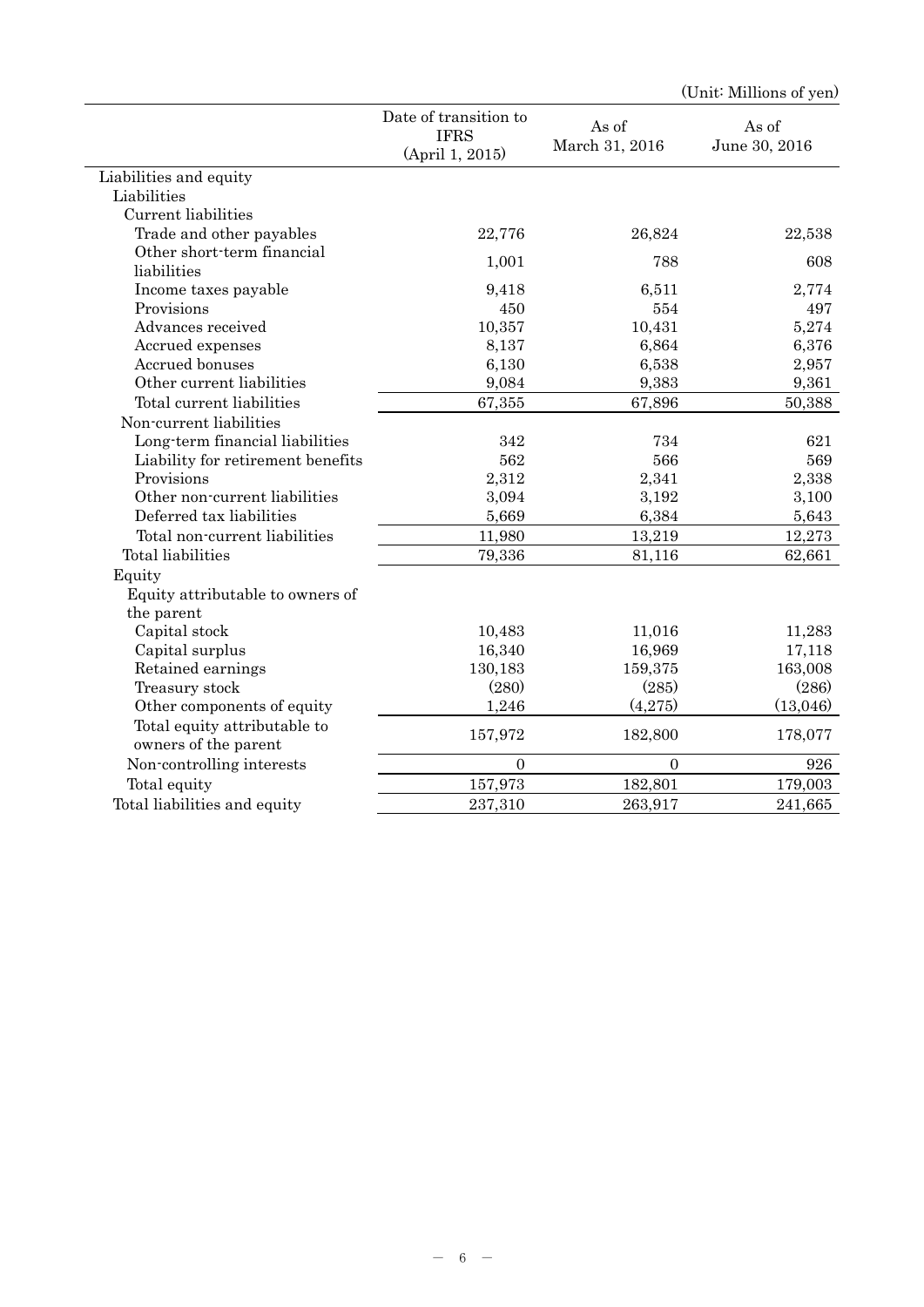# 2) Condensed quarterly consolidated statement of income

|                                                                               | Three months ended<br>June 30, 2015 | Three months ended<br>June 30, 2016 |
|-------------------------------------------------------------------------------|-------------------------------------|-------------------------------------|
| Net sales                                                                     | 57,641                              | 59,167                              |
| Cost of sales                                                                 | 23,652                              | 24,745                              |
| Gross profit                                                                  | 33,988                              | 34,421                              |
| Selling, general and administrative<br>expenses                               | 17,853                              | 17,236                              |
| Research and development expenses                                             | 3,255                               | 3,831                               |
| Other operating income                                                        | 44                                  | 606                                 |
| Other operating expenses                                                      | 40                                  | 75                                  |
| Operating profit                                                              | 12,883                              | 13,884                              |
| Financial income                                                              | 125                                 | 210                                 |
| Financial expenses                                                            | 26                                  | 28                                  |
| Share of profit (loss) of associates accounted<br>for using the equity method | (90)                                | (155)                               |
| Foreign exchange gain (loss)                                                  | $\overline{2}$                      | (1,597)                             |
| Profit before tax                                                             | 12,895                              | 12,314                              |
| Income taxes expenses                                                         | 4,908                               | 2,870                               |
| Profit                                                                        | 7,986                               | 9,443                               |
| Profit attributable to                                                        |                                     |                                     |
| Owners of the parent                                                          | 7,986                               | 9,453                               |
| Non-controlling interests                                                     | 0                                   | (10)                                |
| Profit                                                                        | 7,986                               | 9,443                               |
|                                                                               |                                     | (Unit: Yen)                         |
| Earnings per share                                                            |                                     |                                     |
| <b>Basic</b>                                                                  | 38.48                               | 45.46                               |
| Diluted                                                                       | 38.29                               | 45.31                               |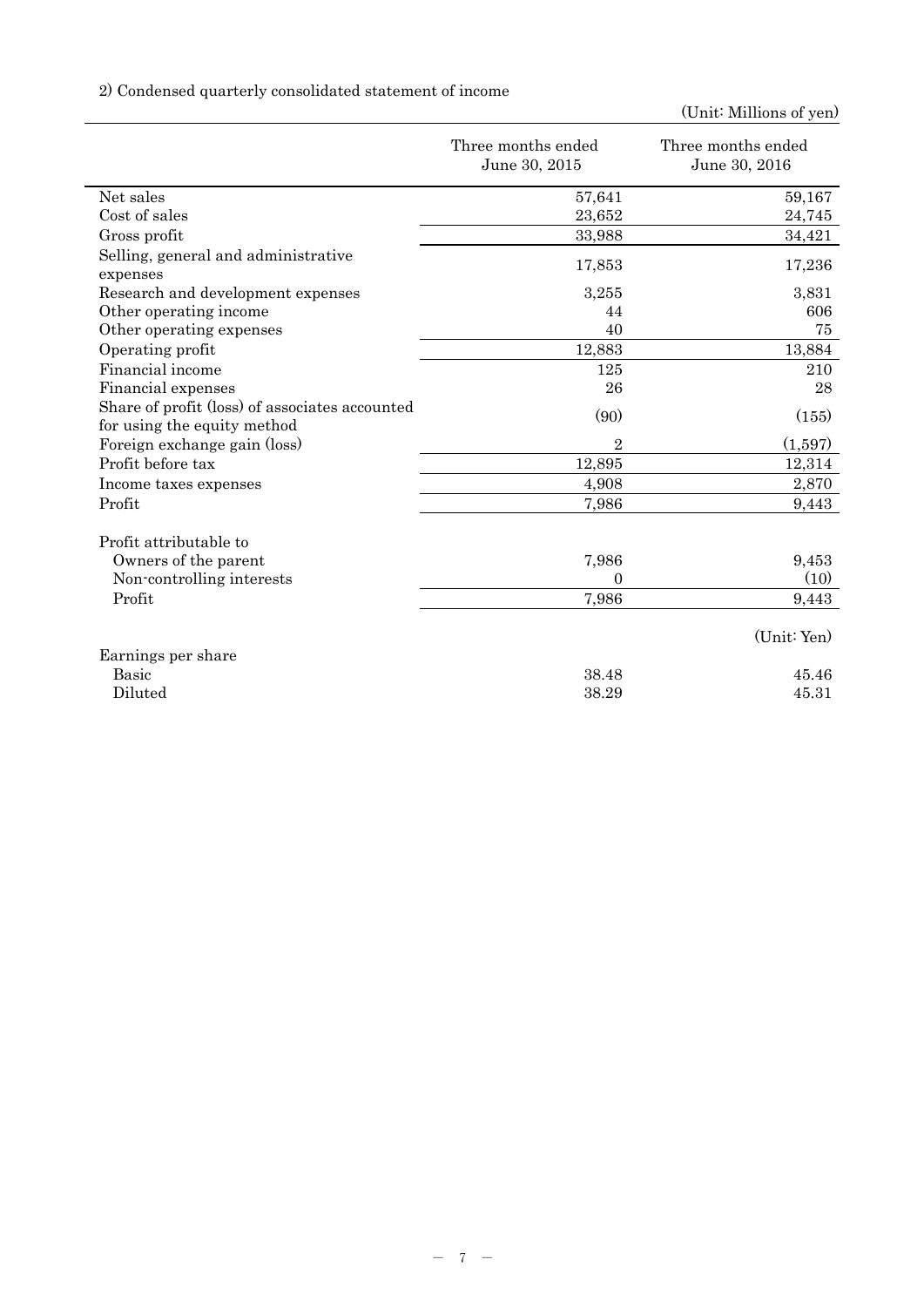|  |  |  | 3) Condensed quarterly consolidated statement of other comprehensive income |  |
|--|--|--|-----------------------------------------------------------------------------|--|
|  |  |  |                                                                             |  |

|                                        | Three months ended<br>June 30, 2015 | Three months ended<br>June 30, 2016 |
|----------------------------------------|-------------------------------------|-------------------------------------|
| Profit                                 | 7,986                               | 9,443                               |
| Other comprehensive income             |                                     |                                     |
| Items that will not be reclassified    |                                     |                                     |
| subsequently to profit or loss         |                                     |                                     |
| Net gain (loss) on financial assets    |                                     |                                     |
| measured at fair value through other   | 432                                 | (205)                               |
| comprehensive income                   |                                     |                                     |
| Remeasurements of defined benefit      | (7)                                 |                                     |
| plans                                  |                                     |                                     |
| Total                                  | 424                                 | (205)                               |
| Items that may be reclassified         |                                     |                                     |
| subsequently to profit or loss         |                                     |                                     |
| Exchange differences on translation of |                                     |                                     |
| foreign operations                     | 3,085                               | (8,558)                             |
| Share of other comprehensive           |                                     |                                     |
| income of investments accounted for    |                                     | (7)                                 |
| using the equity method                |                                     |                                     |
| Total                                  | 3,085                               | (8,565)                             |
| Total other comprehensive income       | 3,510                               | (8, 771)                            |
| Comprehensive income                   | 11,496                              | 672                                 |
| Comprehensive income attributable to   |                                     |                                     |
| Owners of the parent                   | 11,496                              | 682                                 |
| Non-controlling interests              | 0                                   | (10)                                |
| Comprehensive income                   | 11,496                              | 672                                 |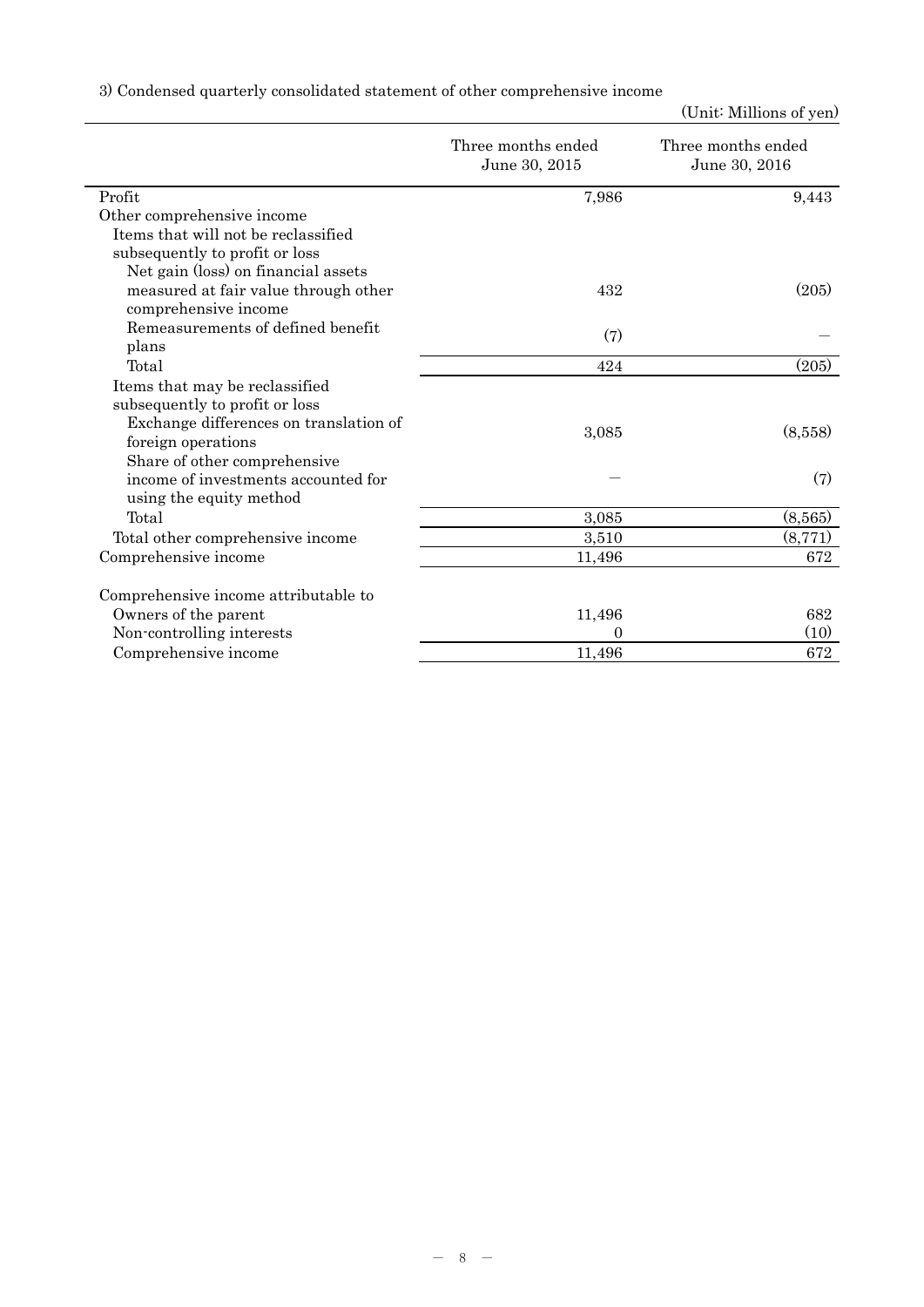# 4) Condensed quarterly consolidated statement of changes in equity Three months ended June 30, 2015

|                                       |                  | Equity attributable to owners of the parent |                                                       | Non-  |                           |         |                              |                 |
|---------------------------------------|------------------|---------------------------------------------|-------------------------------------------------------|-------|---------------------------|---------|------------------------------|-----------------|
|                                       | Capital<br>stock |                                             | Capital Retained Treasury compone<br>surplus earnings | stock | Other<br>nts of<br>equity | Total   | controllin<br>g<br>interests | Total<br>equity |
| As of April 1,2015                    | 10,483           | 16,340                                      | 130,183                                               | (280) | 1,246                     | 157,972 | $\theta$                     | 157,973         |
| Profit                                |                  |                                             | 7,986                                                 |       |                           | 7,986   | $\overline{0}$               | 7,986           |
| Other comprehensive<br>income         |                  |                                             |                                                       |       | 3,510                     | 3,510   | $\boldsymbol{0}$             | 3,510           |
| Total other<br>comprehensive income   |                  |                                             | 7,986                                                 |       | 3,510                     | 11,496  | $\overline{0}$               | 11,496          |
| Exercise of warrants                  | 152              | 99                                          |                                                       |       |                           | 251     |                              | 251             |
| Share-based payment<br>transactions   |                  | 154                                         |                                                       |       |                           | 154     |                              | 154             |
| Cash dividends                        |                  |                                             | (4,563)                                               |       |                           | (4,563) |                              | (4,563)         |
| Purchase of treasury<br>stock         |                  |                                             |                                                       | (1)   |                           | (1)     |                              | (1)             |
| Transfer to retained<br>earnings      |                  |                                             | (7)                                                   |       | $\overline{7}$            |         |                              |                 |
| Changes from business<br>combination  |                  |                                             |                                                       |       |                           |         |                              |                 |
| Total transactions with<br>the owners | 152              | 253                                         | (4,571)                                               | (1)   | $\overline{7}$            | (4,159) |                              | (4,159)         |
| As of June 30, 2015                   | 10,635           | 16,593                                      | 133,598                                               | (282) | 4,764                     | 165,310 | $\overline{0}$               | 165,311         |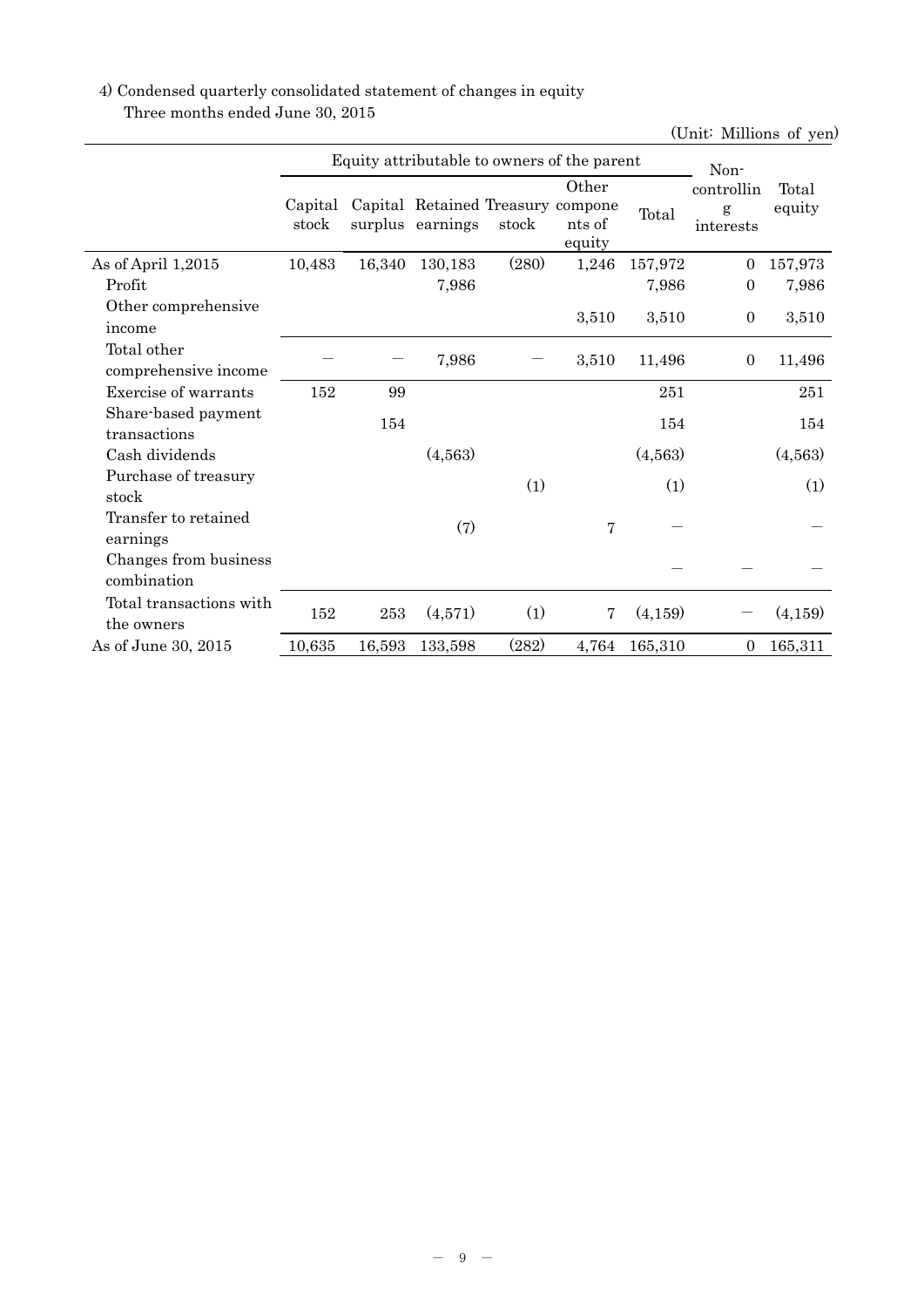|                         |                  |        |                                                       |       | Equity attributable to owners of the parent |         | Non-           |         |
|-------------------------|------------------|--------|-------------------------------------------------------|-------|---------------------------------------------|---------|----------------|---------|
|                         |                  |        |                                                       |       | Other                                       |         | controllin     | Total   |
|                         | Capital<br>stock |        | Capital Retained Treasury compone<br>surplus earnings | stock | nts of                                      | Total   | g<br>interests | equity  |
|                         |                  |        |                                                       |       | equity                                      |         |                |         |
| As of April 1,2016      | 11,016           | 16,969 | 159,375                                               | (285) | (4,275)                                     | 182,800 | $\overline{0}$ | 182,801 |
| Profit                  |                  |        | 9,453                                                 |       |                                             | 9,453   | (10)           | 9,443   |
| Other comprehensive     |                  |        |                                                       |       | (8,771)                                     | (8,771) | (0)            | (8,771) |
| income                  |                  |        |                                                       |       |                                             |         |                |         |
| Total other             |                  |        | 9,453                                                 |       | (8,771)                                     | 682     | (10)           | 672     |
| comprehensive income    |                  |        |                                                       |       |                                             |         |                |         |
| Exercise of warrants    | 266              | 149    |                                                       |       |                                             | 415     |                | 415     |
| Share-based payment     |                  |        |                                                       |       |                                             |         |                |         |
| transactions            |                  |        |                                                       |       |                                             |         |                |         |
| Cash dividends          |                  |        | (5,820)                                               |       |                                             | (5,820) |                | (5,820) |
| Purchase of treasury    |                  |        |                                                       | (0)   |                                             | (0)     |                | (0)     |
| stock                   |                  |        |                                                       |       |                                             |         |                |         |
| Transfer to retained    |                  |        |                                                       |       |                                             |         |                |         |
| earnings                |                  |        |                                                       |       |                                             |         |                |         |
| Changes from business   |                  |        |                                                       |       |                                             |         | 936            | 936     |
| combination             |                  |        |                                                       |       |                                             |         |                |         |
| Total transactions with | 266              | 149    | (5,820)                                               | (0)   |                                             | (5,406) | 936            | (4,469) |
| the owners              |                  |        |                                                       |       |                                             |         |                |         |
| As of June 30, 2016     | 11,283           | 17,118 | 163,008                                               | (286) | (13,046)                                    | 178,077 | 926            | 179,003 |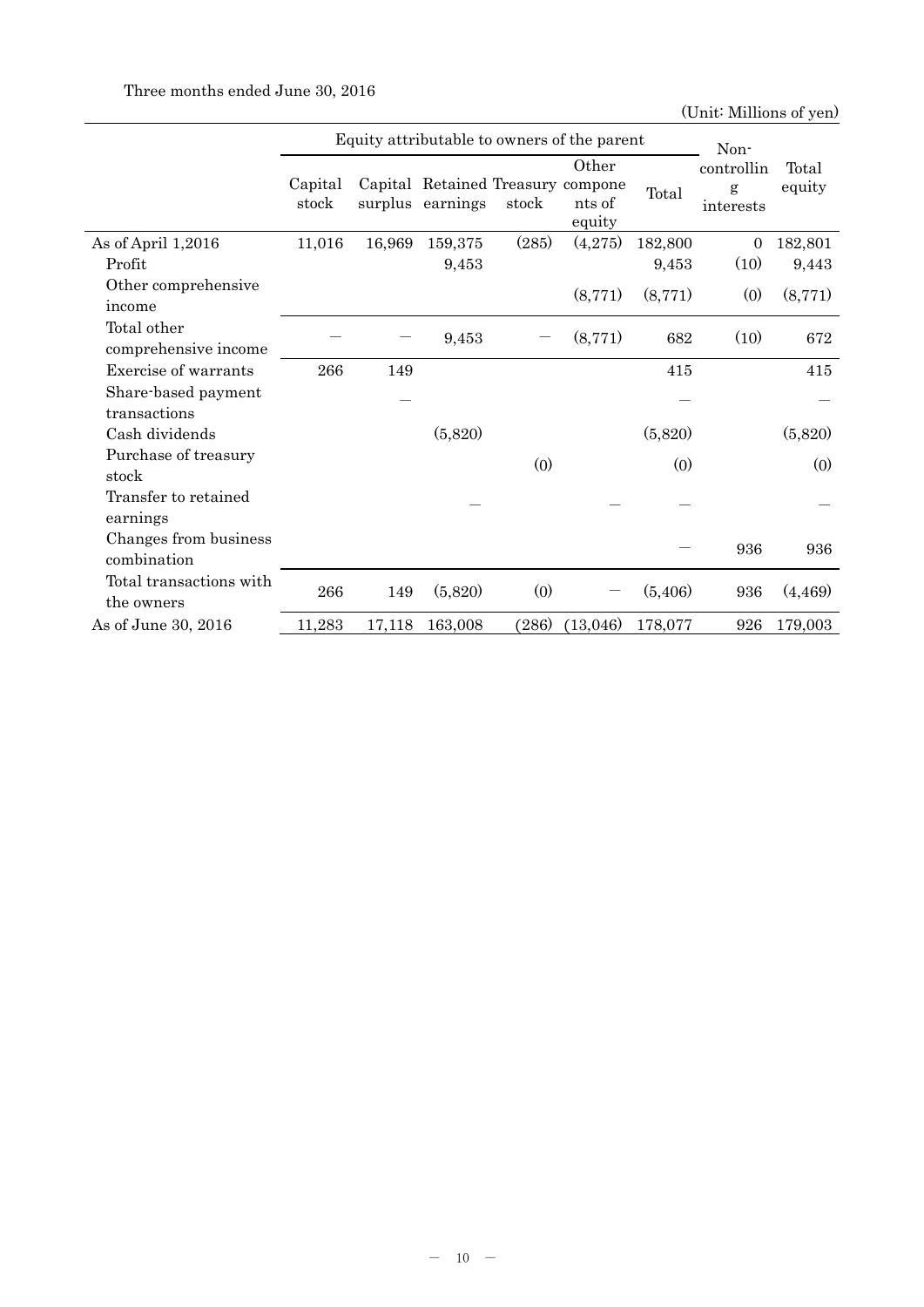5) Condensed quarterly consolidated statement of cash flows

|                                                                    | Three months ended<br>June 30, 2015 | Three months ended<br>June 30, 2016 |
|--------------------------------------------------------------------|-------------------------------------|-------------------------------------|
| Cash flows from operating activities                               |                                     |                                     |
| Profit before tax                                                  | 12,895                              | 12,314                              |
| Depreciation and amortization                                      | 2,853                               | 3,273                               |
| Decrease (increase) in trade receivable                            | 4,192                               | 1,485                               |
| Decrease (increase) in inventories                                 | (3,041)                             | (1,704)                             |
| Increase (decrease) in trade payable                               | (330)                               | (1,683)                             |
| Increase (decrease) in consumption taxes<br>receivable and payable | 1,448                               | 2,445                               |
| Increase (decrease) in Advances received                           | (2,303)                             | (4, 461)                            |
| Increase (decrease) in Accrued bonuses                             | (2,911)                             | (3,435)                             |
| Other                                                              | (258)                               | (609)                               |
| Subtotal                                                           | 12,543                              | 7,624                               |
| Interest and dividend received                                     | 122                                 | 197                                 |
| Interest paid                                                      | (1)                                 | (24)                                |
| Income taxes paid                                                  | (9,675)                             | (7,094)                             |
| Net cash provided by (used in) operating<br>activities             | 2,988                               | 702                                 |
| Cash flows from investing activities                               |                                     |                                     |
| Purchases of property, plant and<br>equipment                      | (3,554)                             | (3,194)                             |
| Purchases of intangible assets                                     | (1,725)                             | (1,300)                             |
| Purchases of investments in equity                                 |                                     |                                     |
| instruments                                                        | (625)                               | (629)                               |
| Acquisitions of subsidiaries or other                              |                                     |                                     |
| businesses                                                         |                                     | (1,453)                             |
| Other                                                              | 140                                 | 84                                  |
| Net cash provided by (used in) investing<br>activities             | (5,764)                             | (6, 493)                            |
| Cash flows from financing activities                               |                                     |                                     |
| Dividends paid                                                     | (4,563)                             | (5,820)                             |
| Other                                                              | 233                                 | 345                                 |
| Net cash provided by (used in) financing<br>activities             | (4,330)                             | (5, 475)                            |
| Effects of exchange rate changes on cash<br>and cash equivalents   | 708                                 | (2,617)                             |
| Net increase (decrease) in cash and cash<br>equivalents            | (6, 397)                            | (13,883)                            |
| Cash and cash equivalents at the beginning<br>of the term          | 49,613                              | 56,481                              |
| Cash and cash equivalents at the end of the<br>term                | 43,216                              | 42,598                              |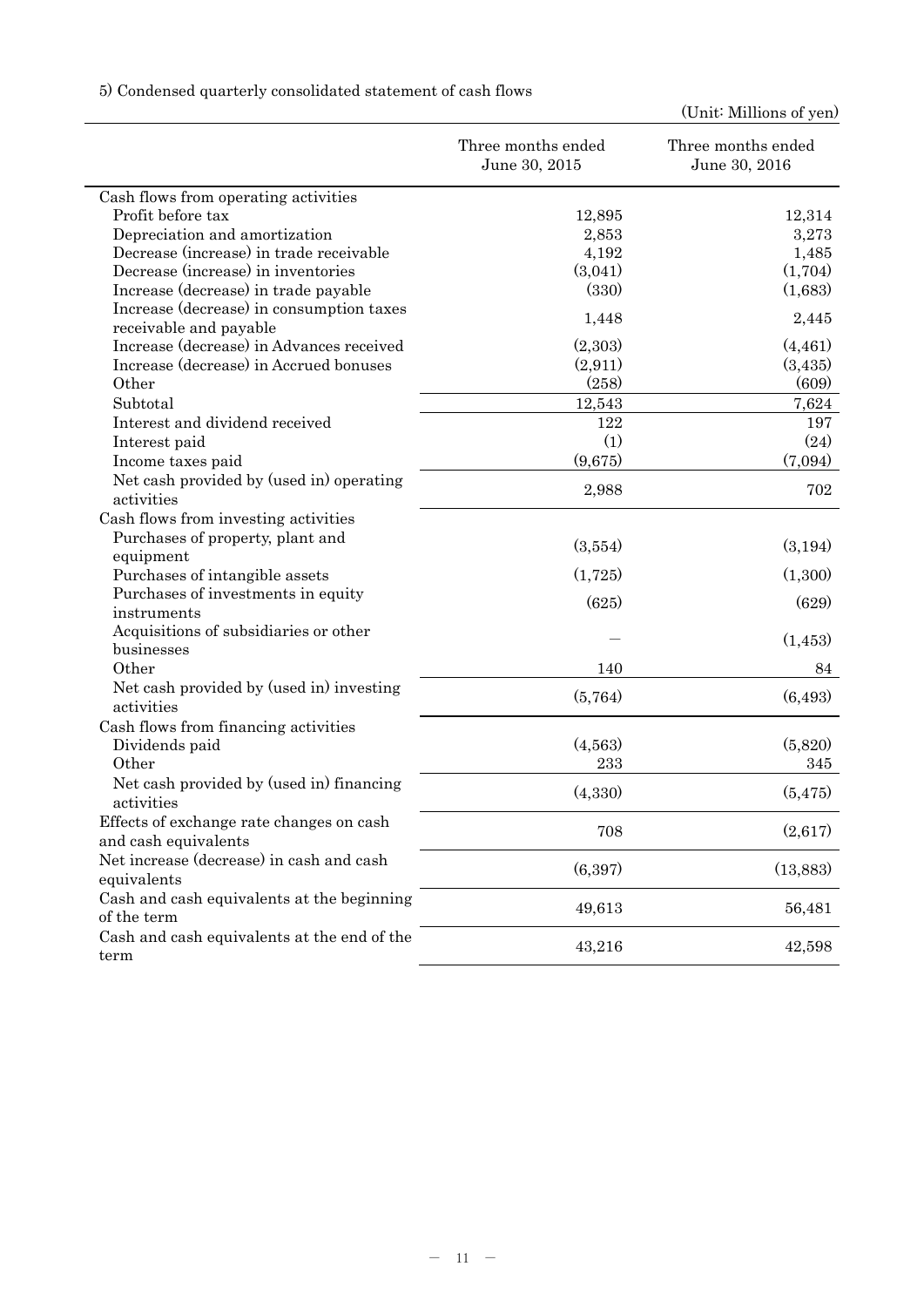- 6) Notes related to the going concern assumption Not applicable
- 7) Notes to the condensed quarterly consolidated financial statements
	- 1. Reporting entity

SYSMEX CORPORATION (the "Company") is incorporated in Japan. The address of its registered headquarters is in Chuo-ku, Kobe. The Company and its subsidiaries (collectively, the "Group"), as well as the Company's associates and joint ventures are primarily engaged in the "healthcare business" providing diagnostic products and related services.

# 2. Basis of preparation

1) Compliance of the condensed quarterly consolidated financial statements with International Financial Reporting Standards (IFRS) and matters relating to first-time adoption

The Company meets the requirements of a "specified company" set forth in Article 1-2 of the "Ordinance on Quarterly Consolidated Financial Statements." Accordingly, the Company has prepared the condensed quarterly consolidated financial statements in accordance with IFRS pursuant to the provisions of Article 93 of the said ordinance.

The condensed quarterly consolidated financial statements have been prepared in accordance with IAS 34 "Interim Financial Reporting".

The Group has adopted IFRS from the current fiscal year (April 1, 2016, to March 31, 2017), and the annual consolidated financial statements for the current fiscal year will be the first consolidated financial statements prepared in accordance with IFRS. The date of transition to IFRS was April 1, 2015, and the Group has applied IFRS 1 "First-time Adoption of International Financial Reporting Standards" ("IFRS 1").

The effects of the transition to IFRS on financial conditions, operating results, and cash flows are stated in "6. Disclosure on transition to IFRS."

## 2) Basis for measurement

The condensed quarterly consolidated financial statements, with the exception of the financial instruments, etc., stated in "3. Significant accounting policies," have been prepared on a historical cost basis.

# 3) Presentation currency

The condensed quarterly consolidated financial statements are presented in Japanese yen, the functional currency of the Company, with amounts rounded down to the nearest million yen.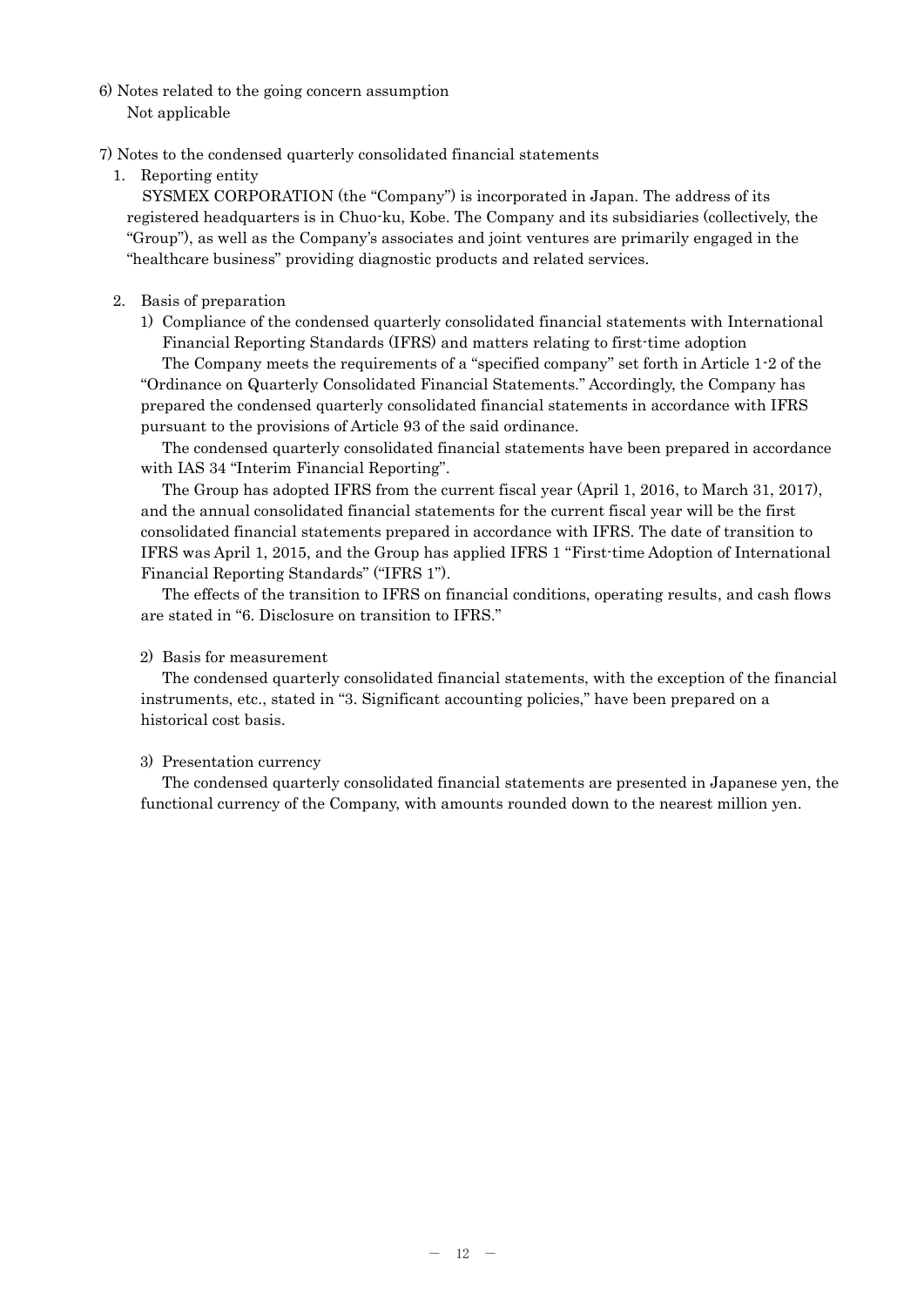## 4) Use of estimates and judgments

In the preparation of the condensed quarterly consolidated financial statements in accordance with IFRS, management has used judgments, estimates and assumptions that affect the application of the accounting policies and the reported amounts of assets, liabilities, income, and expenses. These estimates and assumptions are based on the best judgment of management, which takes into account historical experience and various factors that are believed reasonable as of the reporting date. However, actual results, as such, may differ from these estimates and assumptions in the future.

The estimates and the underlying assumptions are reviewed on an ongoing basis, and the effects of the review of accounting estimates are recognized in the accounting period in which the review was conducted and future accounting periods.

The judgments, estimates and assumptions that materially affect the amounts recognized in the condensed quarterly consolidated financial statements are as follows:

- ・Estimated useful lives and residual values of property, plant and equipment and intangible assets
- ・Impairment of property, plant and equipment; goodwill; and intangible assets
- ・Recoverability of deferred tax assets
- ・Measurements of defined benefit plan obligations
- ・Revenues
- ・Fair values of financial instruments
- ・Fair values of assets acquired and liabilities assumed in a business combination
- ・Evaluation of a contingent consideration in a business combination

## 3. Significant accounting policies

The following accounting policies, unless stated otherwise, apply to all periods stated in the condensed quarterly consolidated financial statements.

#### 1) Basis of consolidation

(1) Subsidiaries

Subsidiaries are entities controlled by the Company. The Company is deemed to have control if it has exposure or rights to variable returns from its involvement in an entity and has the ability to use its power over an entity to affect such returns.

The financial statements of subsidiaries are included in the Company's consolidated financial statements from the date that control commences until the date the control ceases. All subsidiaries that comprise the Group use a common accounting policy.

The consolidated financial statements contain the financial statements of subsidiaries with different reporting dates from the parent due to the impracticability of changing the reporting date of the subsidiary to align with the reporting date of the parent. This is a result of the local laws of the country, in which the subsidiary resides, requiring reporting dates that are different from that of the parent. When it is practically impossible to align the reporting dates of the subsidiaries with the consolidated reporting date, financial statements prepared based on provisional settlement of accounts as of the consolidated reporting date have been used.

Intragroup balances of receivables and payables, amounts of intragroup transactions, and any unrealized gains and losses arising from intragroup transactions have been eliminated in preparing the consolidated financial statements.

Changes in the ownership interest in subsidiaries that do not involve loss of control are accounted for as equity transactions. If control over a subsidiary is lost, gains and losses arising from the loss of control are recognized in net profit or loss.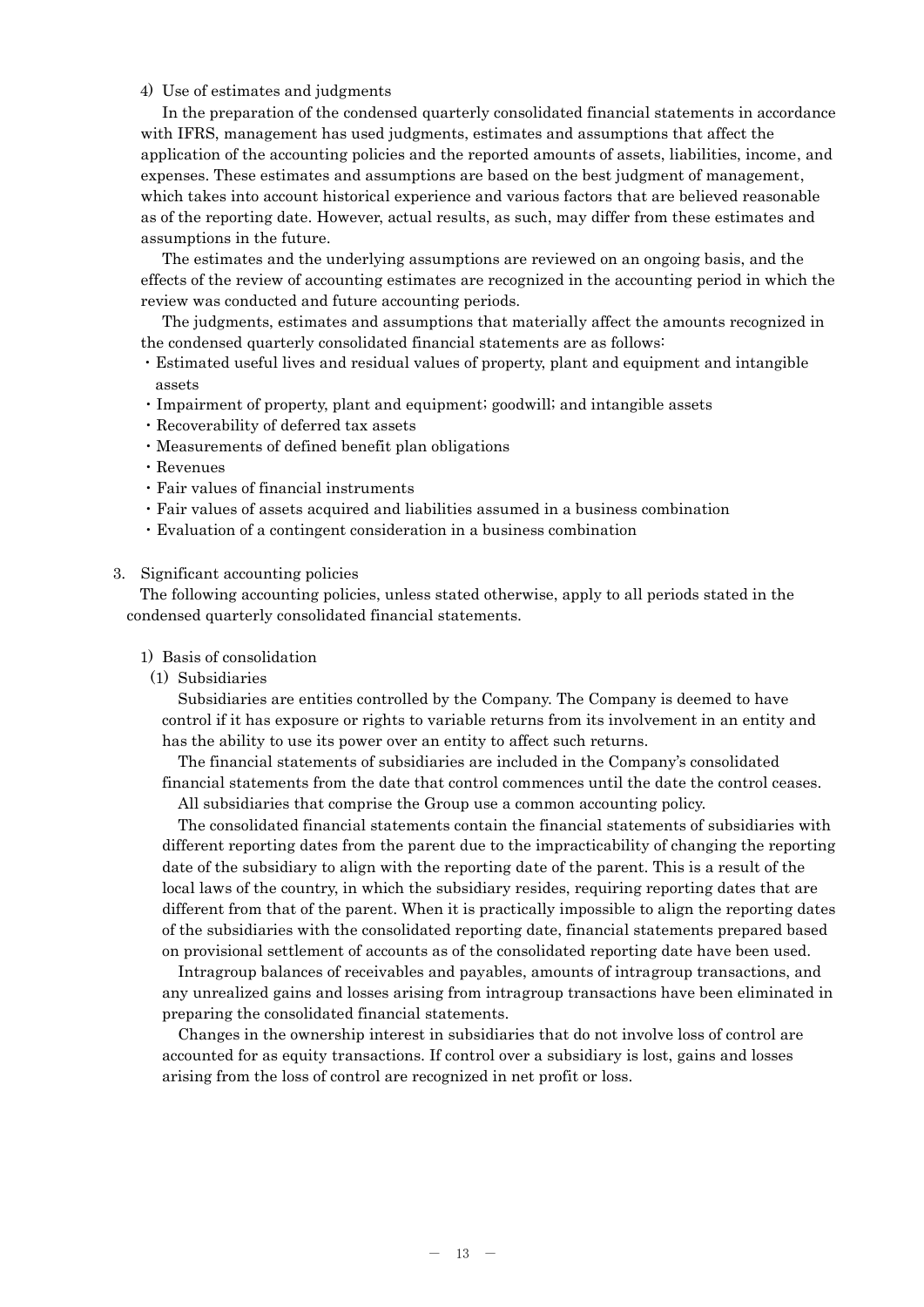### (2) Associates and joint ventures

Associates are entities over which the Company has significant influence, but does not have control over the financial and operating policies of such entities.

A joint venture is a joint arrangement between two or more parties that have joint control, whereby each party to the arrangement has a right to the net assets of the arrangement.

Investments in associates and joint ventures are initially recognized at cost at the time of acquisition and accounted for using the equity method from the date that significant influence commences and until the date the significant influence ceases.

## 2) Business combinations

Business combinations are accounted for using the acquisition method.

The identifiable assets and liabilities of the acquired enterprise are measured at fair value on the acquisition date.

In cases where the sum of the consideration transferred as a result of a business combination, the amount of non-controlling interests in the acquired enterprise and the fair value of equity interests in the acquired enterprise held previously by the acquiring enterprise exceed the net value of identifiable assets and liabilities at the acquisition date, goodwill is measured at the excess amount; if the net value of identifiable assets and liabilities at the acquisition date exceeds the sum of such amounts, the excess amount is recognized in net profit. The consideration transferred is calculated as the sum of the fair values of the assets transferred and liabilities assumed and the equity interests issued, including the fair values of the assets or liabilities arising from a contingent consideration arrangement. Acquisition-related costs are recognized as expenses in the periods in which the costs were incurred.

Non-controlling interests are measured either at fair value or at the non-controlling interests' proportionate share of the amounts of the acquired enterprise's identifiable net assets for each business combination transaction.

#### 3) Foreign currency translation

(1) Foreign currency transactions

Foreign currency transactions are translated into the functional currency using the exchange rates prevailing at the date of the transaction.

At the reporting date, monetary items denominated in foreign currencies are translated again into the functional currency at the exchange rates prevailing at the reporting date. Nonmonetary items denominated in foreign currencies measured at fair value are translated again into the functional currency at the exchange rates prevailing at the date when the fair value was determined.

Exchange differences arising from such translation or settlement are recognized in net profit or loss. However, exchange differences arising from financial assets measured through other comprehensive income are recognized in other comprehensive income.

#### (2) Foreign operations

The assets and liabilities of foreign operations are translated into Japanese yen at the exchange rates prevailing at the reporting date. The revenues and expenses of foreign operations are translated into Japanese yen at the average rates of exchange for the year, unless there are material fluctuations in exchange rates. Exchange differences arising from such translation are recognized in other comprehensive income.

When foreign operations are disposed, the cumulative exchange differences related to such foreign operations are reclassified to net profit or loss at the time of disposal.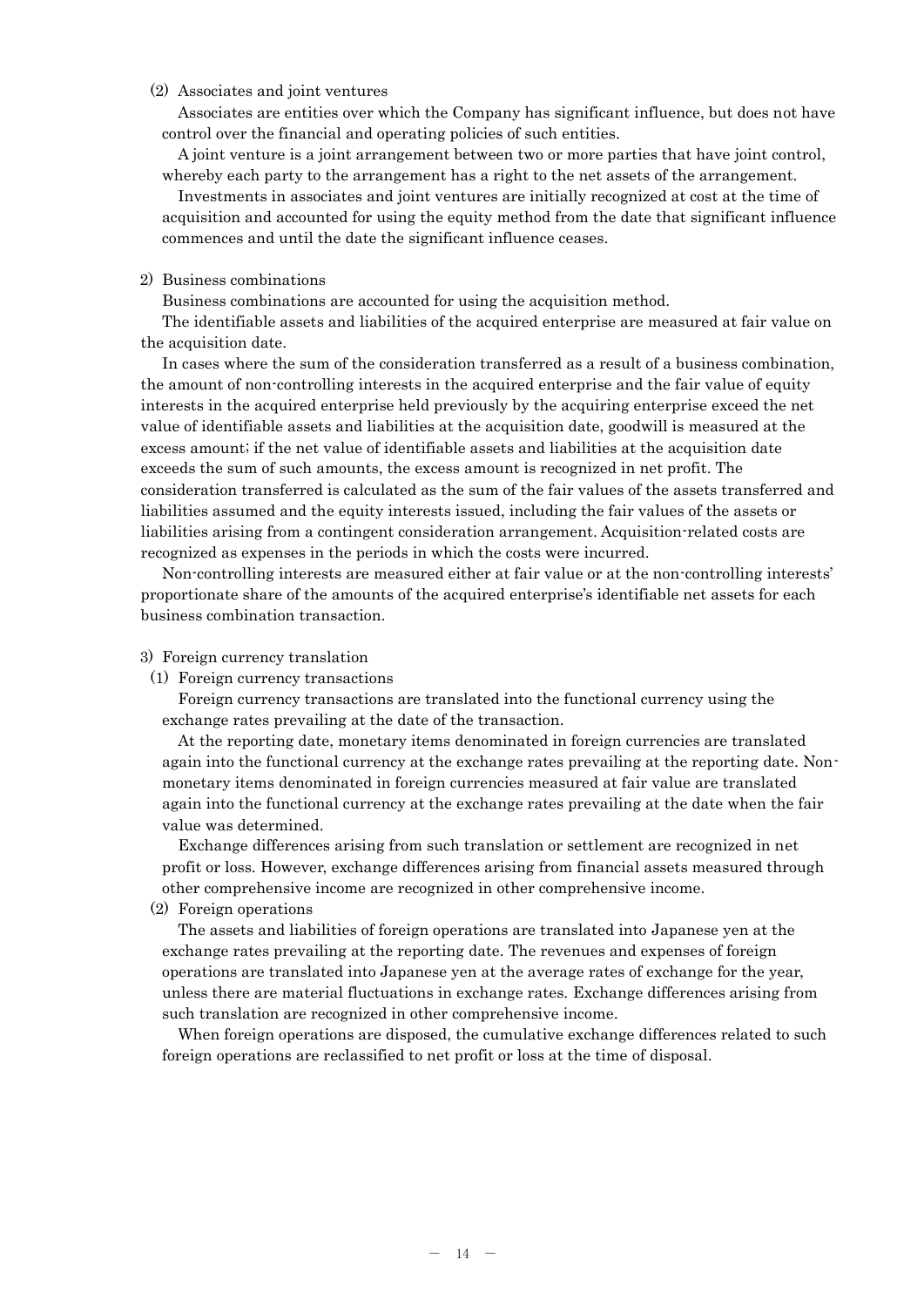## 4) Financial instruments

The Group has early adopted IFRS 9 "Financial Instruments"(Revised in July 2014).

- (1) Financial assets
	- (i) Initial recognition and measurement

Financial assets are classified into financial assets measured at amortized cost and financial assets measured at fair value at initial recognition.

Financial assets which meet both of the following conditions are classified as financial assets measured at amortized cost, and all other financial assets are classified as financial assets measured at fair value.

- (a) The asset is held within a business model whose objective is to hold assets in order to collect contractual cash flows; and
- (b) The contractual terms of the financial asset give rise on specified dates to cash flows that are solely payments of principal and interest on the principal amount outstanding.

Financial assets measured at fair value, excluding equity instruments held for trading that are required to be measured at fair value through net profit or loss, shall be designated either as measured at fair value through net profit or loss or as measured at fair value through other comprehensive income for each equity instrument at the time of initial acquisition and continue to apply such designation.

Financial assets not measured at fair value through net profit or loss are measured at fair value plus transaction costs that are directly attributable to the acquisition of the financial asset. However, trade receivables that do not contain a material financial component are measured at the transaction price.

Financial assets that are stocks and bonds are initially recognized on the contract date. All other financial assets are initially recognized on the transaction date.

(ii) Subsequent measurement

After initial recognition, financial assets are measured according to their classification as follows:

(a) Financial assets measured at amortized cost

Measured at amortized cost using the effective interest method.

(b) Financial assets measured at fair value

Measured at fair value.

Any changes in fair value of financial assets measured at fair value are recognized in net profit or loss. However, for equity instruments that have been designated as measured at fair value through other comprehensive income, any changes in fair value are recognized in other comprehensive income and transferred directly to retained earnings when derecognized.

(iii) Derecognition

Financial assets are derecognized when the contractual rights to the cash flows from the financial assets expire or when the contractual rights to the cash flows from the financial assets are assigned and substantially all the risks and rewards of ownership of such financial assets are transferred.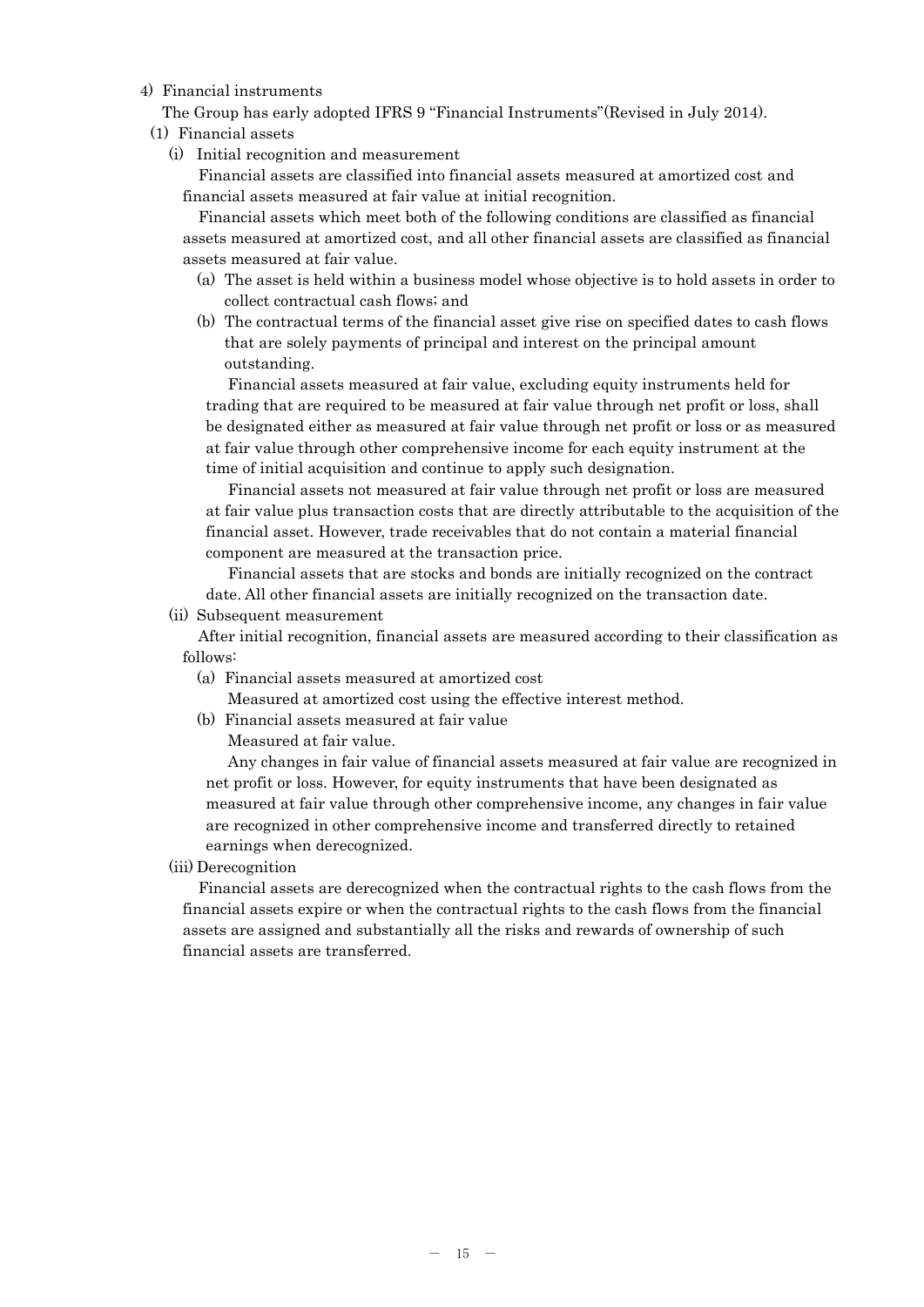## (2) Impairment of financial assets

In terms of financial assets measured at amortized cost, an assessment is made at the end of each reporting period as to whether or not the credit risk associated with such assets has increased significantly from the initial recognition, and the following amounts are recognized as impairment loss depending on whether or not a significant increase in credit risk has occurred from the initial recognition.

- (i) If credit risk has not increased significantly from initial recognition: Amount equivalent to 12-month expected credit loss
- (ii) If credit risk has increased significantly from initial recognition: Amount equivalent to lifetime expected credit loss

However, for trade receivables and lease receivables, impairment losses in the amount equivalent to lifetime expected credit losses are recognized, regardless of whether a significant increase in credit risk has occurred since initial recognition.

Expected credit losses are calculated in the following manner:

(a) Trade receivables and lease receivables

- ・ Assets for which credit risk is not deemed to have increased significantly: Expected credit losses are calculated by multiplying the probability of default expected to occur in the future of similar assets by the carrying amount.
- ・ Assets for which credit risk is deemed to have increased significantly:

The recoverable amounts are estimated individually and the difference between the recoverable amounts and the carrying amounts is recognized as expected credit loss.

#### (b) Assets other than (a)

・ Assets for which credit risk is not deemed to have increased significantly: Expected credit losses are calculated by multiplying the probability of default

expected to occur in the future of similar assets by the carrying amount.

・ Assets for which credit risk is deemed to have increased significantly and assets that fall under credit-impaired financial assets:

The recoverable amounts are estimated individually and the difference between the present value of such assets discounted by the initial effective interest rate and the carrying amount is recognized as expected credit loss.

The carrying amount of financial assets for which impairment loss has been recognized is reduced through allowance for doubtful accounts, and impairment loss is recognized in net profit or loss. In addition, if an amount is deemed clearly irrecoverable in the future, the carrying amount of the financial asset is reduced directly and the corresponding allowance account is also reduced.

If after recognition of an impairment loss, the amount of impairment loss is reduced, the amount of reduction of the impairment loss is reversed in net profit or loss through the allowance account.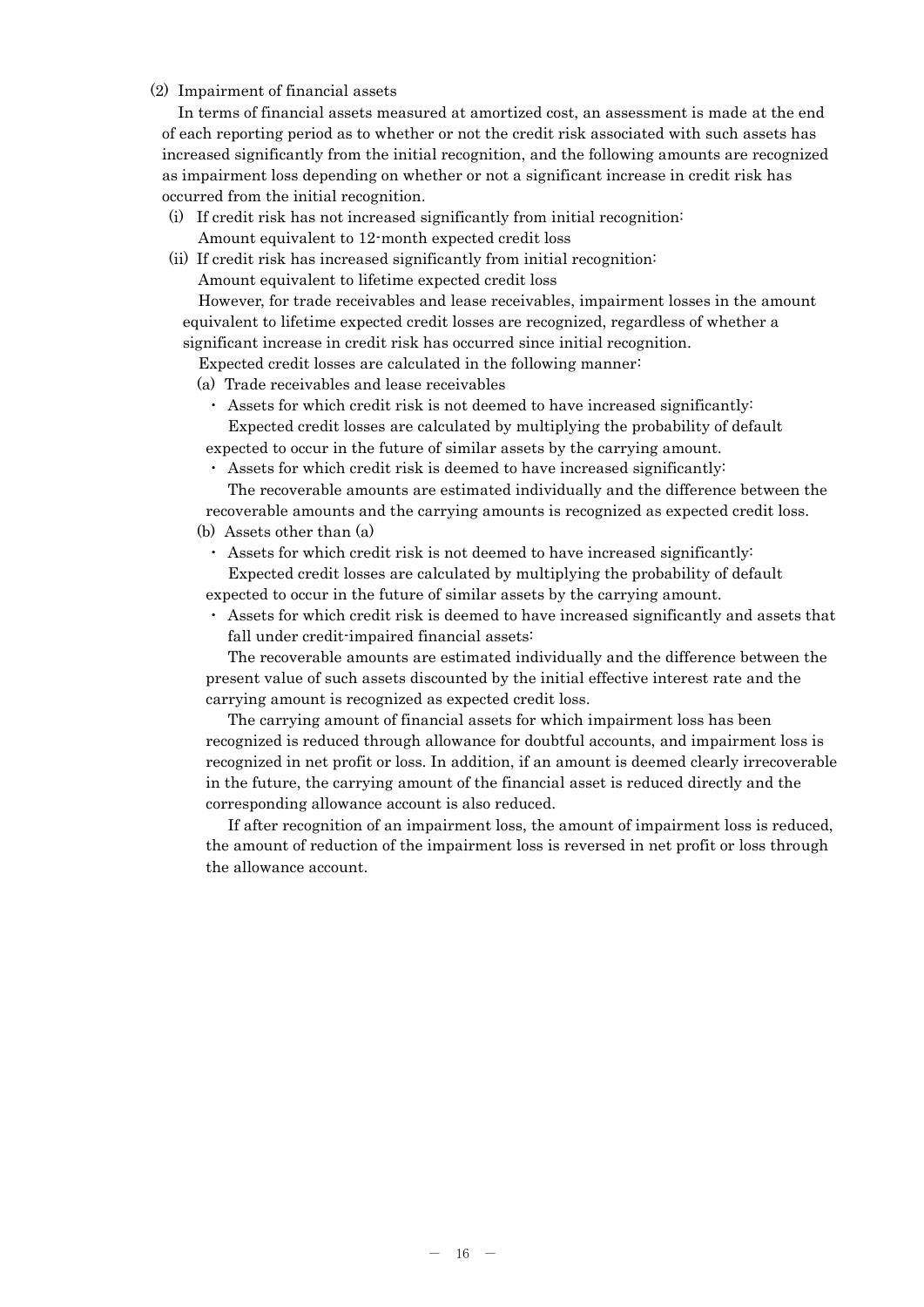## (3) Financial liabilities

(i) Initial recognition and measurement

Financial liabilities are classified into financial liabilities measured at amortized cost and financial liabilities measured at fair value through net profit or loss at initial recognition. While all financial liabilities are initially measured at fair value, financial liabilities measured at amortized cost are measured at the amount net of direct transaction costs.

(ii) Subsequent measurement

After initial recognition, financial liabilities are measured according to their classification as follows:

(a) Financial liabilities measured at amortized cost

Measured at amortized cost using the effective interest method. Amortized cost using the effective interest method and gains and losses upon derecognition are recognized in net profit or loss.

(b) Financial liabilities measured at fair value through net profit or loss Measured at fair value.

Any changes in fair value of financial liabilities measured at fair value are recognized in net profit or loss.

(iii) Derecognition

Financial liabilities are derecognized when obligations specified in a contract are discharged, cancelled, or expired.

(4) Derivatives and hedge accounting

Derivatives are initially recognized at fair value on the date the derivative contract is entered into and are subsequently remeasured at fair value.

The Group uses forward exchange contracts, etc., to manage the foreign exchange exposure of recognized financial assets and liabilities and to fix the cash flows from future transactions.

Hedge accounting does not apply to any of the above derivatives. Accordingly, derivative financial instruments are classified as "financial assets measured at fair value through net profit or loss."

(5) Offsetting financial instruments

Financial assets and liabilities are offset if and only if there is a legally enforceable right to set off the recognized amount of financial assets against the recognized amount of financial liabilities at the present time and there is intent either to settle on a net basis or to realize assets and settle liabilities simultaneously, with the net amount presented in the consolidated statement of financial position.

(6) Fair value measurements

IFRS 13 "Fair Value Measurement" categorizes fair values into the following three levels according to the extent to which the input information used in the measurement is observable from the outside:

・ Level 1: Fair value measured through quoted prices in active markets;

・ Level 2: Fair value measured directly or indirectly using inputs other than quoted market prices included within Level 1 that are observable; and

・ Level 3: Fair value measured through valuation methods that include inputs that are not based on observable market data.

The fair value measurement hierarchy level used in the measurement of fair value is categorized in the lowest-level input that is significant to the measurement of fair value.

# 5) Cash and cash equivalents

Cash and cash equivalents include cash in hand, call deposits and short-term investments that are easily converted into cash, with original maturities of three months or less and with minimal risk of changes in value.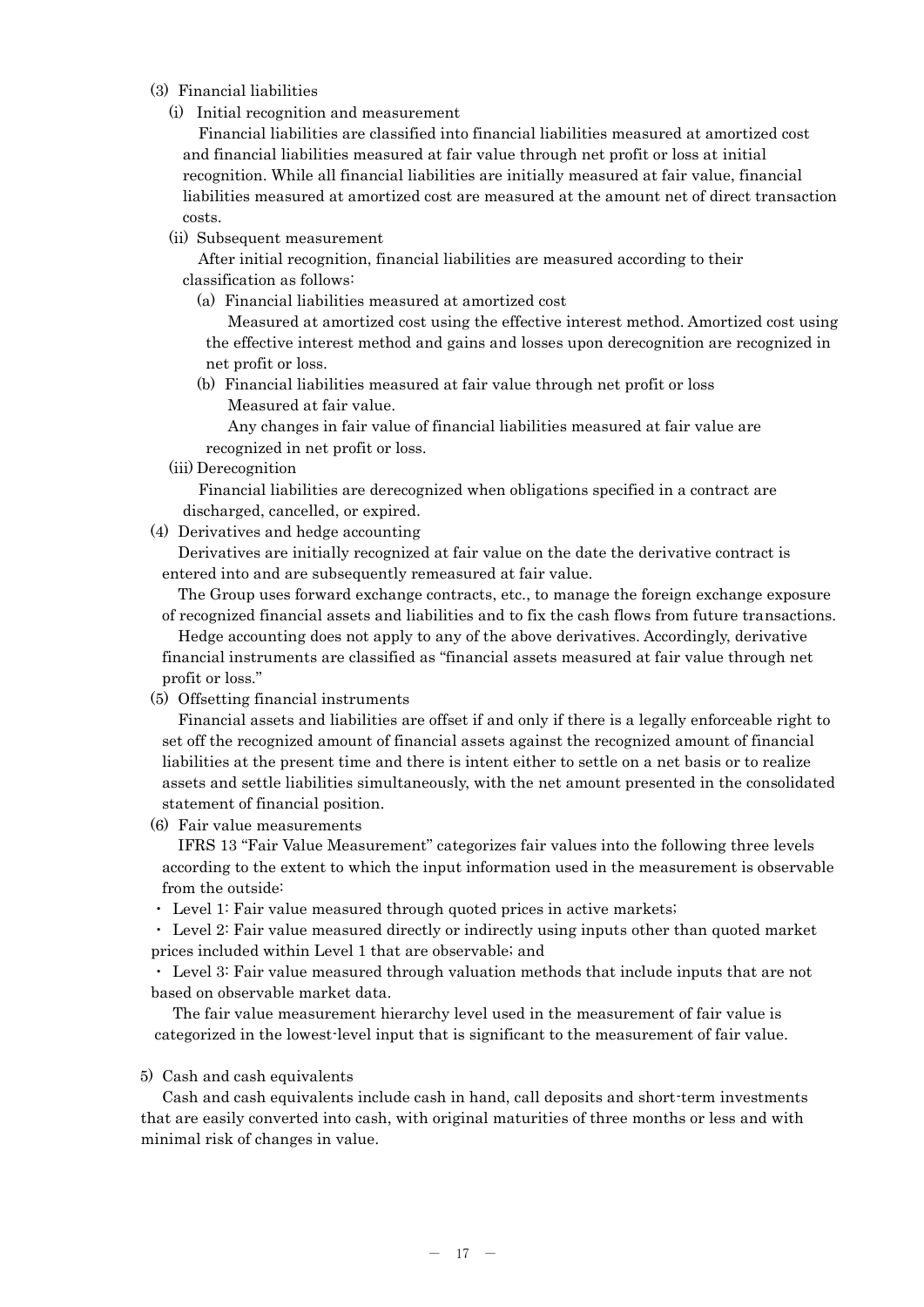## 6) Inventories

Inventories are measured at the lower of cost or net realizable value. Cost of inventories is calculated primarily based on the weighted-average cost formula and includes purchase costs, processing costs, and all other costs incurred in bringing them to their existing location and condition. Net realizable value is the estimated selling price in the ordinary course of business, less the estimated costs of completion and selling expenses.

7) Property, plant and equipment

(1) Recognition and measurement

The cost model has been adopted, and all property, plant and equipment are measured at cost less any accumulated depreciation and accumulated impairment losses.

Cost includes costs directly attributable to the acquisition of the assets, and the initially estimated costs of dismantlement and removal of the assets, and site restoration.

(2) Depreciation

Depreciation of property, plant and equipment (excluding land and other non-depreciable assets) is calculated using the straight-line method over the estimated useful life of each asset.

The estimated useful lives of major assets are as follows:

| Buildings and structures:                        | 31 to 50 years |
|--------------------------------------------------|----------------|
| Machinery, equipment and vehicles: 5 to 11 years |                |
| Tools, furniture and fixtures:                   | 2 to 15 years  |

Leased assets are depreciated over the estimated useful lives of the assets if it is reasonably certain that ownership will be transferred by the end of the lease term, while leased assets for which it is not certain that ownership will be transferred are depreciated over the shorter of their estimated useful lives and their lease terms.

The depreciation methods, estimated useful lives, and residual values are reviewed at the end of the fiscal year and revised, as necessary.

- 8) Goodwill and intangible assets
	- (1) Goodwill

Goodwill is presented at cost less accumulated impairment losses. Goodwill is not amortized but is tested for impairment in each period. Measurement of goodwill at initial recognition is as stated in "(2) Business combinations."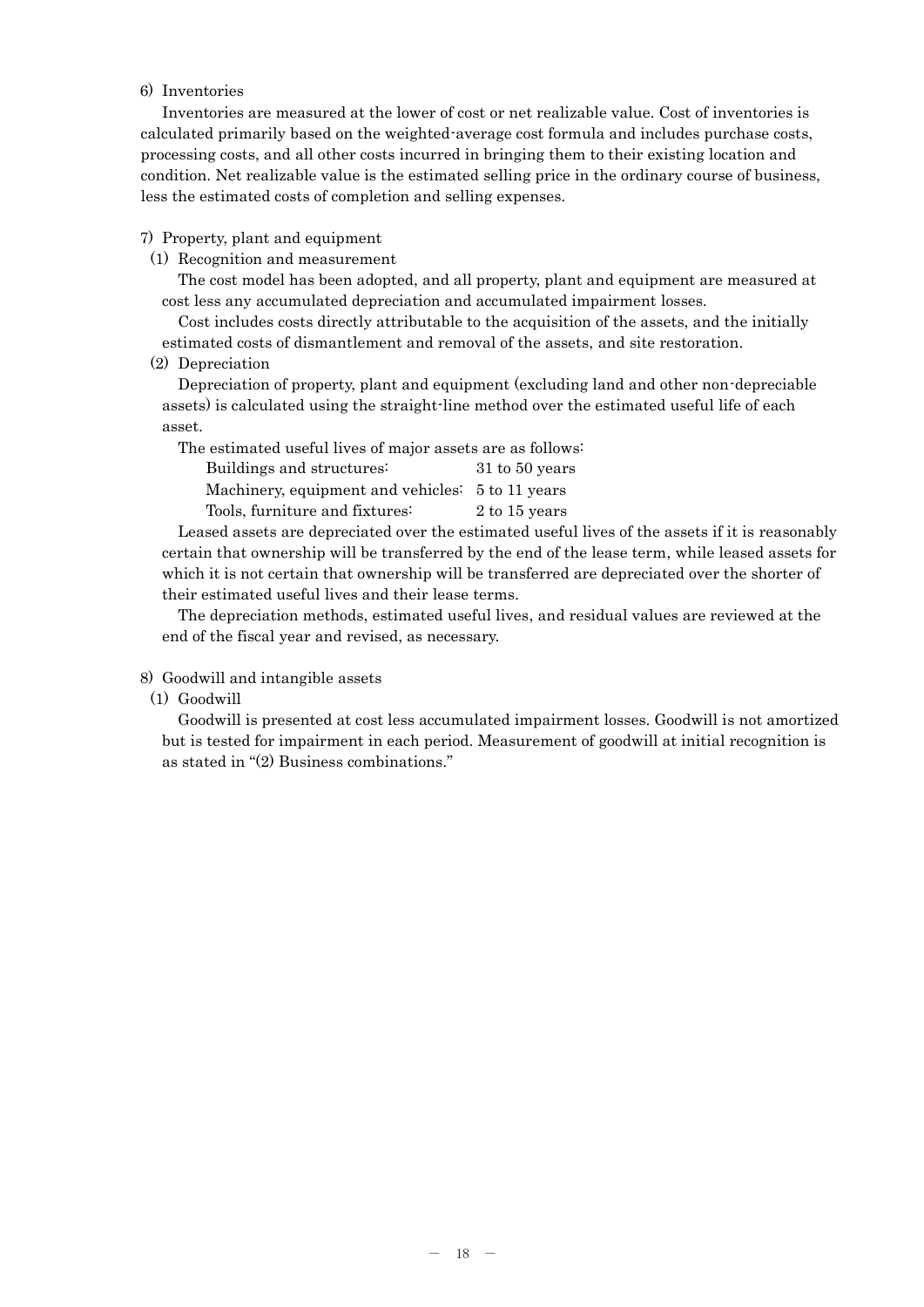## (2) Intangible assets

The cost model has been adopted, and all intangible assets are measured at cost less any accumulated amortization and accumulated impairment losses.

Expenditures for development activities are capitalized if and only if they meet all of the requirements listed below, while all other expenditures are recognized as expenses when they are incurred.

(i) It is technically feasible to complete the intangible assets to use or sell them.

(ii) The Company has the intent to complete the intangible assets, and to use or sell them.

(iii) There is capacity to use or sell the intangible assets.

(iv) The intangible assets are a method with a high probability of generating future economic benefits.

(v) There is the ability to use adequate technical, financial, and other resources to complete the intangible assets, and to use or sell them.

(vi) There is capacity to reliably measure the expenditures associated with the intangible assets during the development process.

Intangible assets are amortized by the straight-line method over their estimated useful lives from the day on which the assets became available for use.

The estimated useful lives of major assets are as follows:

| Software:                | 3 to 10 years |
|--------------------------|---------------|
| Development expenses:    | 3 to 5 years  |
| Other intangible assets: | 2 to 22 years |

The amortization methods, estimated useful lives, and residual values are reviewed at the end of the fiscal year period and revised, as necessary.

There are no intangible assets with indefinite useful lives.

### 9) Impairment of non-financial assets

In terms of non-financial assets (excluding inventories and deferred tax assets), an assessment is made at the end of each reporting period for any indications of impairment in each asset or cash-generating unit. If any such indication exists, an estimate is made of the recoverable amount of the asset or the cash-generating unit and conducts impairment testing.

Goodwill and intangible assets with indefinite useful lives are tested for impairment at least once a year, regardless of whether any indications of impairment exit, and impairment testing is conducted each time any such indications of impairment become apparent.

As Company-wide assets do not independently generate cash inflows, when indications of impairment become apparent in Company-wide assets, impairment is determined based on the recoverable amount of the cash-generating unit to which such assets belong.

The recoverable amount is calculated at the higher of the fair value less costs of disposal and the value in use. Value in use is calculated by discounting the estimated future cash flows from the asset or cash-generating unit to the present value.

If the recoverable amount of the asset or cash-generating unit is less than their carrying amounts, the carrying amount is reduced to the recoverable amount and the difference is recognized as impairment loss in net profit or loss.

In terms of assets and cash-generating units, excluding goodwill for which impairment losses have been recognized in prior years, assessment is conducted at the end of each reporting period for any indications of the possibility of reversal of such impairment losses. If any such indication exits, the recoverable amount of the asset or cash-generating unit is estimated, and if the recoverable amount exceeds the carrying amount of the asset or cash-generating unit, impairment loss is reversed. Reversal is recognized in net profit or loss up to the carrying amount, net of depreciation, that would have been determined if no impairment loss had been recognized in prior years.

Impairment loss recognized for goodwill is not reversed.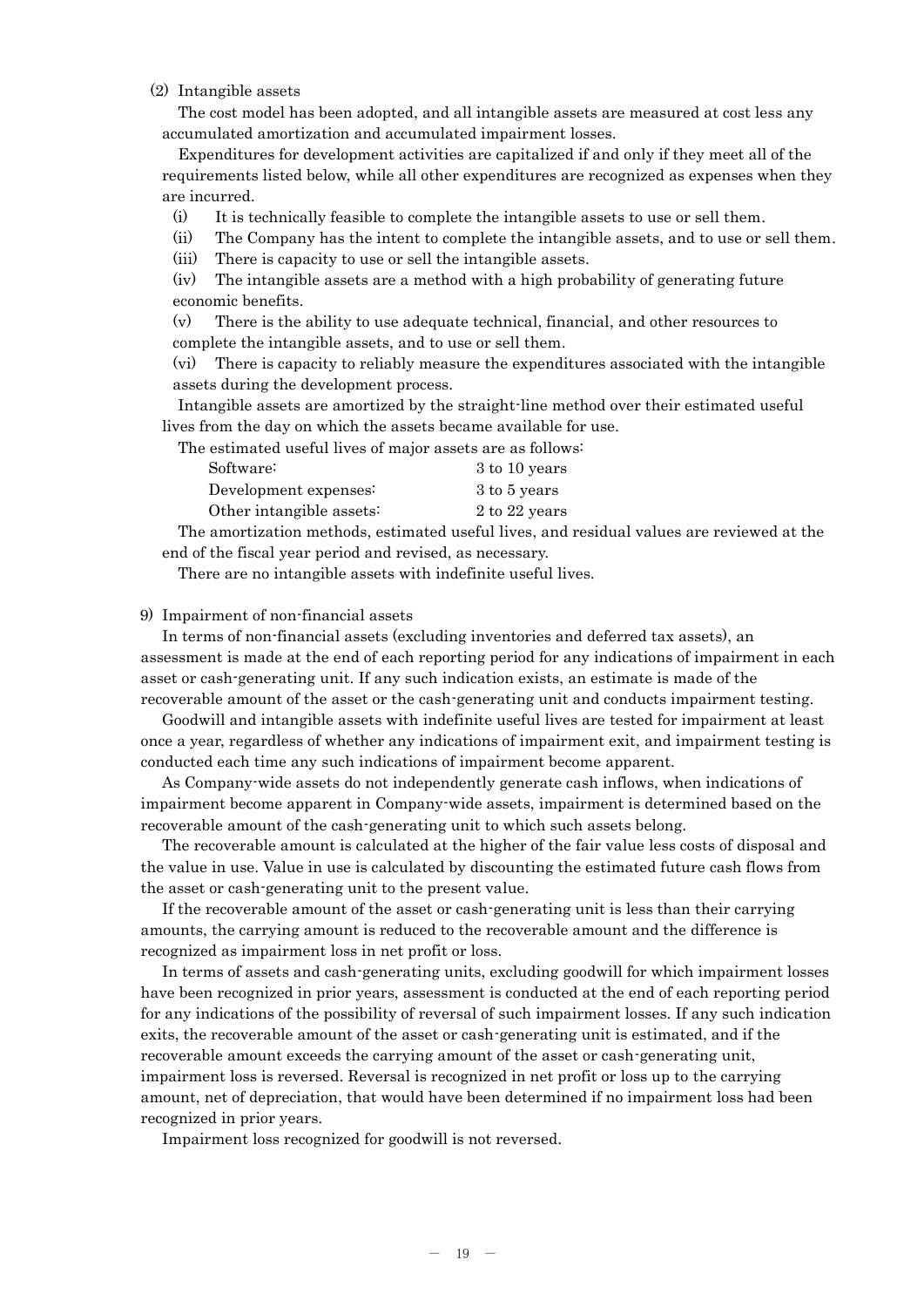## 10) Leases

Whether a contract is a lease or whether a contract contains a lease is determined based on the substance of the contract at the inception of the lease.

Lease transactions are classified as finance leases whenever the terms of the lease transfer substantially all the risks and rewards of ownership to the lessee, while all other leases are classified as operating leases.

#### (1) Lease as lessor

In finance lease transactions, the amount of net investment in the lease is recognized as lease receivables. Lease income is classified into collection of principal and the amount equivalent to interest income, and the amount equivalent to interest income is recognized as revenue in the consolidated statement of income.

In operating lease transactions, lease income is recognized as revenue over the lease term on a straight-line basis.

## (2) Lease as lessee

In finance lease transactions, lease assets and lease liabilities are recognized at the lower of the fair value of the leased property or the aggregate present value of the minimum lease payments. Lease payments are allocated to finance costs and the repayment of lease liabilities based on the interest method, and finance costs are recognized as expenses in the consolidated statement of income.

In operating lease transactions, lease payments are recognized as an expense over the lease term on a straight-line basis. Lease incentives received are an integral part of the total lease payments and are recognized as a deduction from the lease payments over the lease term.

#### 11) Employee benefits

(1) Post-employment benefits

The Group has adopted defined benefit plans, defined contribution plans and multiemployer plans.

(i) Defined benefit plans

Net defined benefit plans (assets) are calculated at the discounted present value of benefit obligations under such plans less the fair value of the plan assets. Any amount recorded as assets from this calculation is limited to the present value of any future economic benefit available in the form of refunds from the plans or reductions in future contributions to the plans. Defined benefit plan obligations are calculated using the projected unit credit method as the discounted present value of the amount of estimated future benefits. The discount rate is determined by reference to market yields on highquality corporate bonds as of the end of the reporting period that reflect the estimated timing and amount of payment of the benefits. The remeasurement rate, which is based on the market yield of Japanese government bonds, is a rate to calculate the interest in the individual credit account in defined benefit plans based on cash balance plans.

Service costs and net interest expenses related to the net defined benefit plans (assets) are recognized in net profit or loss.

Prior service costs are recognized immediately in net profit or loss.

Remeasurements of net defined benefit plans (assets) including actuarial gains and losses are recognized in other comprehensive income and are immediately reclassified from other comprehensive income to retained earnings.

(ii) Defined contribution plans

The contributions under the defined contribution plans are recognized as expenses in the period in which the employee renders the related service.

(iii) Multi-employer plans

Although the Company and certain of its subsidiaries have enrolled in a multi-employer defined benefit plan, sufficient information to allow for accounting as a defined benefit pension plan has not been made available. Accordingly, the contribution amount is recognized as an expense similarly to the contribution amounts under defined contribution plans.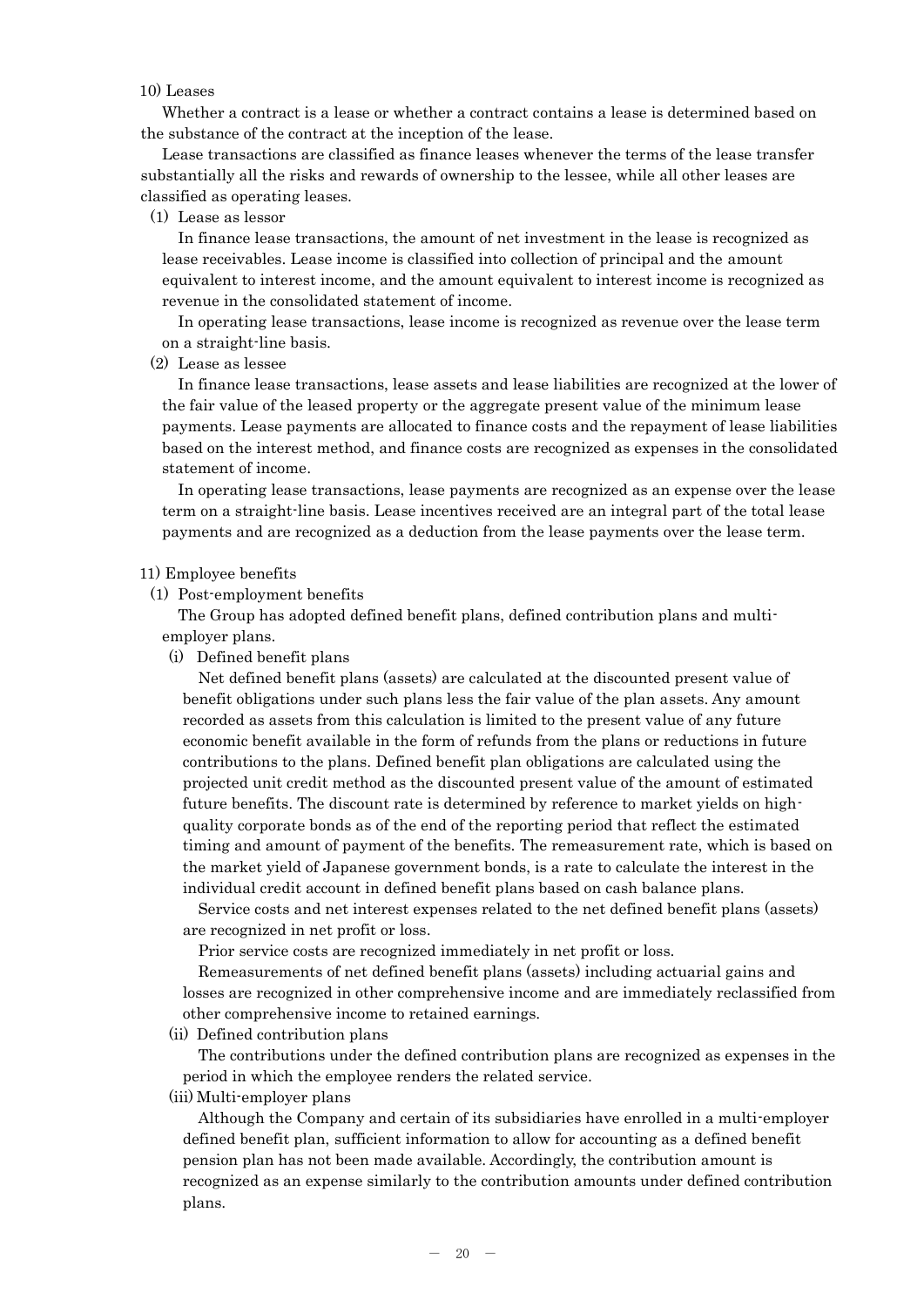## (2) Others

Short-term employee benefits are recognized as expenses in the period in which the employee renders the related service without discounting.

Long-term employee benefits are the amounts of future benefit received by employees as consideration for services rendered in the prior and the current periods discounted to the present value.

Bonus payments and paid leave are recognized as liabilities in the estimated payment amount, where there is a legal or constructive obligation to pay and the obligation can be estimated reliably.

## 12) Stock-based compensation

The Company has adopted a stock option plan as an incentive plan for its members of the Managing Board and a portion of its employees. Stock options are estimated at fair value as of the grant date, and recognized as expenses from the grant date throughout the vesting period, while the corresponding amount is recognized as an increase in equity. The fair value of the vested stock options is calculated, upon taking into account the requirements of the stock option and using the Black-Scholes option-pricing model.

### 13) Provisions

Provisions are recognized if a present legal or constructive obligation exists as a result of past event that can be estimated reliably and it is probable that an outflow of resources with economic benefits will be required to settle the obligation.

When the time value of money is material, a provision is measured at the present value of the amount required to settle the present obligation.

#### 14) Equity

(1) Common stock

The amount of common stock issued by the Company is recognized in capital stock and capital surplus, and direct issue costs (net of tax effect) are deducted from equity.

(2) Treasury stock

On the purchase of treasury stock, costs including direct transaction costs (net of tax effect) are deducted from equity. On the disposal of treasury stock, the consideration received is recognized as an increase in equity.

#### 15) Revenues

The Group is engaged in the sales of diagnostic instruments and reagents, and the rendering of related services. This includes lease contracts for diagnostic instruments. Revenue is measured at fair value of the consideration received less discount, rebate and taxes including consumption taxes.

(1) Sale of goods

Revenue is recognized when the significant risks and rewards of ownership of goods have been transferred to the customer; neither continuing managerial involvement associated with ownership nor effective control is retained over the goods; there is a high probability that the economic benefits associated with the transaction will flow to the Group; and costs incurred and revenue in respect of the transaction can be measured reliably. Specifically, revenue is recognized at the time of shipment, customer receipt or customer approval after inspection, depending on when ownership and the risks thereof are transferred from the Group to the customer. Transactions in which the Group acts as an agent are presented on a net basis.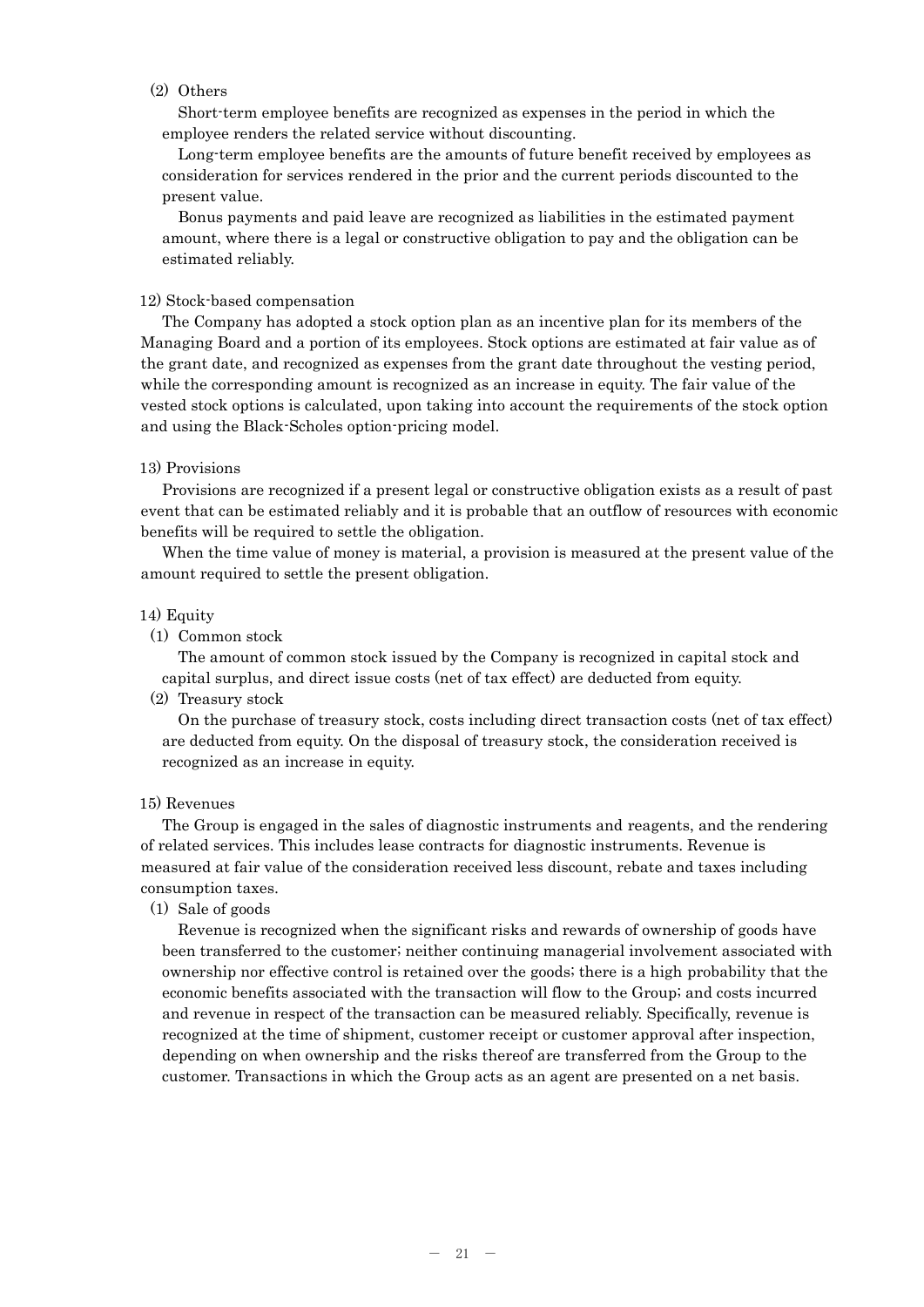## (2) Rendering of services

Services provided by the Group are mainly services incidental to the sales of products, including repairs and subcontracting of short-term maintenance.

Revenues from such transactions are recognized when all of the following conditions are met, depending on the stage of completion of the transaction at the end of the reporting period.

- ・ The amount of revenue can be measured reliably;
- ・ There is a high probability of receiving economic benefits associated with the transaction;
- ・ The stage of completion of the transaction at the end of the reporting period can be measured reliably; and
- ・ The costs incurred or to be incurred in respect of the transaction can be measured reliably.
- (3) Multiple-element arrangements

The Group enters into multiple-element arrangements that include various elements combining instruments, reagents, maintenance services, etc. If the elements meet all of the following requirements, the Group allocates the consideration for the transaction to each element according to the relative fair value of each element and revenue is recognized for each element.

- ・ Each element has standalone value to the customer; and
- ・ The fair value of each element can be measured reliably.

If the above requirements are not met, revenue is deferred as a single independent accounting unit until the undelivered products or services are delivered.

(4) Revenues from leases

Lease transactions are classified as finance leases whenever the contract transfers substantially all the risks and rewards of ownership to the lessee, while all other leases are classified as operating leases.

Revenues from finance leases are recognized according to the same accounting policies as those applied to the sales of goods. Financial income is recognized based on the effective interest method from the inception of the lease term. The interest rate used in the calculation represents the discount rate, which equalizes the aggregate present value of the minimum lease payments and the unguaranteed residual value with the sum of the fair value of the leased receivables and any initial direct costs of the lessor.

Revenues from operating leases are recognized in profit or loss on a straight-line basis over the lease term.

(5) Dividend and interest income

Dividend income from investments is recognized when the shareholders' right to receive payment has been established. Interest income is recognized based on principal and applicable effective interest rate on an accrual basis.

#### 16) Government grants

Government grants are measured and recognized at fair value when there is reasonable assurance that the Group will comply with the conditions attached to the grant and that the grant will be received. Government grants associated with expenses are recognized in revenue over the period the expenses, which the grant is intended to compensate, are incurred. For government grants associated with acquiring assets, the amounts of the grants are deducted from the costs of the assets and the carrying amounts of the assets are recognized.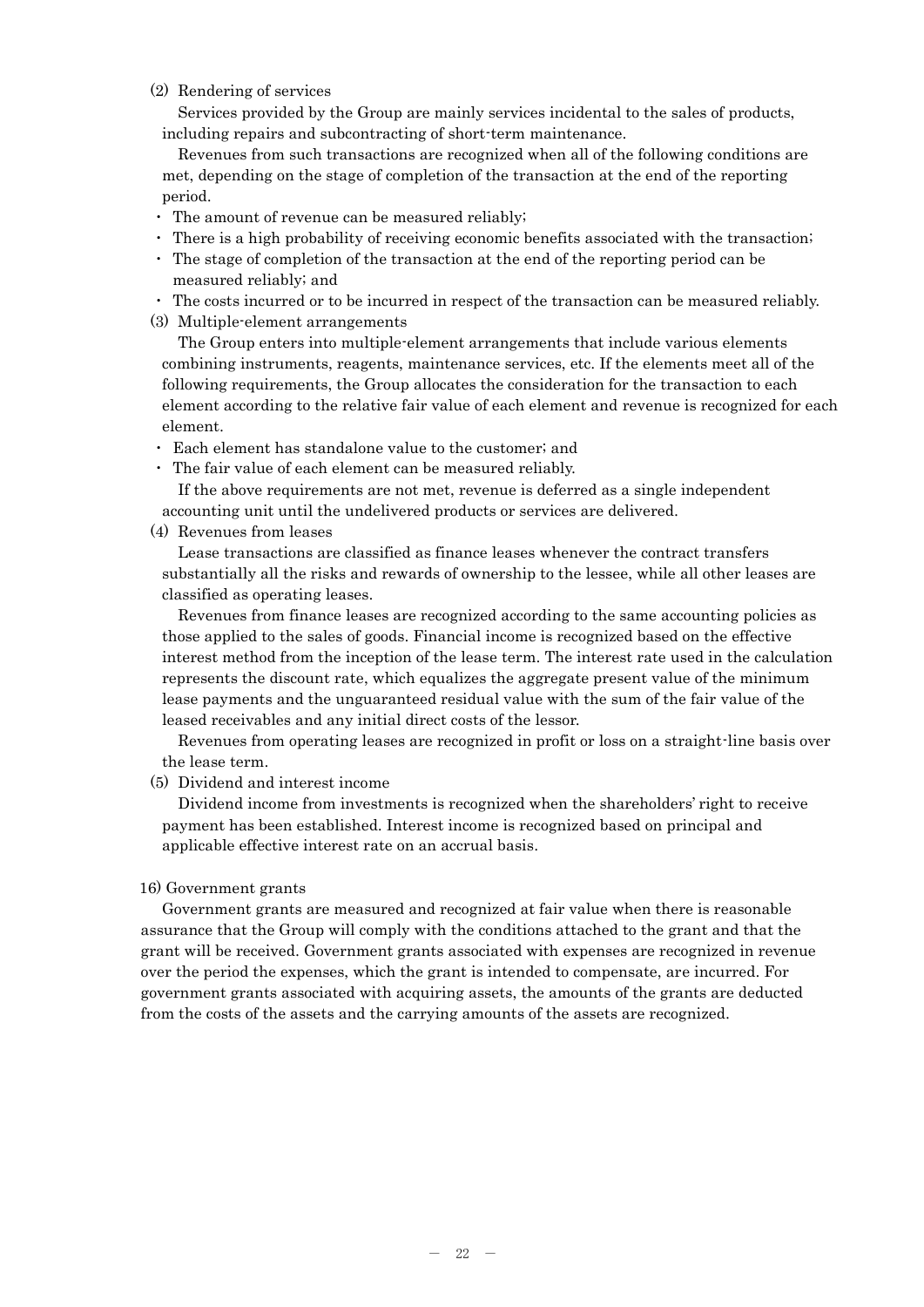## 17) Income taxes expenses

Income taxes expenses comprise current taxes and deferred taxes, and are recognized in net profit or loss, excluding items related to business combinations and items that are directly recognized in other comprehensive income or equity.

Current taxes are calculated based on the estimated payment to or refunds from the tax authorities based on tax rates and tax laws that are in force at the end of the fiscal year.

Deferred taxes are recognized for temporary differences between the carrying amounts of assets and liabilities for accounting purposes and their tax bases. Deferred taxes are not recognized for the following temporary differences.

・ Temporary differences arising from the initial recognition of assets or liabilities in transactions that do not affect net profit or loss for either accounting purposes or their tax bases, excluding business combinations;

・ Temporary differences associated with investments in subsidiaries and associates and joint arrangements where the timing of the reversal of the temporary differences can be controlled by the Group and it is probable that the temporary differences will not reverse in the foreseeable future; and

Taxable temporary differences arising from the initial recognition of goodwill.

Deferred taxes are calculated at the tax rates that are expected to apply to the period when the temporary difference is reversed based on the tax laws that are in force or substantively in force at the end of the reporting period.

Deferred tax assets and liabilities are offset when there is a legally enforceable right to set off current tax assets against current tax liabilities and when the income taxes have been levied on the same taxable entity by the same tax authority.

Deferred tax assets are recognized for deductible temporary differences, unused tax losses and tax credits carried forward only to the extent that it is probable that there will be taxable profit against, which the deferred tax asset may be utilized. Deferred tax assets are reviewed at the end of each reporting period, and the carrying amount of a deferred tax asset is reduced to the extent that it is no longer probable that sufficient taxable profit will be available to allow the benefit of the deferred tax asset to be utilized.

Income taxes expenses for the three months ended June 30, 2016, have been calculated on the basis of the annual estimated effective tax rate.

#### 18) Earnings per share

Basic earnings per share are calculated by dividing profit for the fiscal period attributable to owners of the parent by the weighted-average number of common stock outstanding during the fiscal period, less the number of treasury stock during the fiscal period. Diluted earnings per share are calculated through adjustments for the effect of all potential dilutive common stock.

#### 4. Segment information

#### 1) Overview of reportable segments

The Group's reportable segments are the constituent business units of the Group for which separate financial data are available and that are examined on a regular basis for the purpose of enabling the Managing Board to allocate managerial resources and evaluate results of operations.

The Group is primarily engaged in the manufacture and sale of diagnostic instruments and reagents. These businesses are conducted in Japan by the Company, and in the Americas, EMEA, China and the Asia Pacific by regional headquarters established in those regions. These companies formulate overarching strategies tailored to regional characteristics and conduct business activities accordingly. Regional headquarters and other domestic and overseas subsidiaries are independent management units that handle production and sales for each region.

Accordingly, the Group has five reportable segments comprising geographical segments based on manufacturing and sales systems. These are "Japan," the "Americas," "EMEA," "China," and the "Asia Pacific."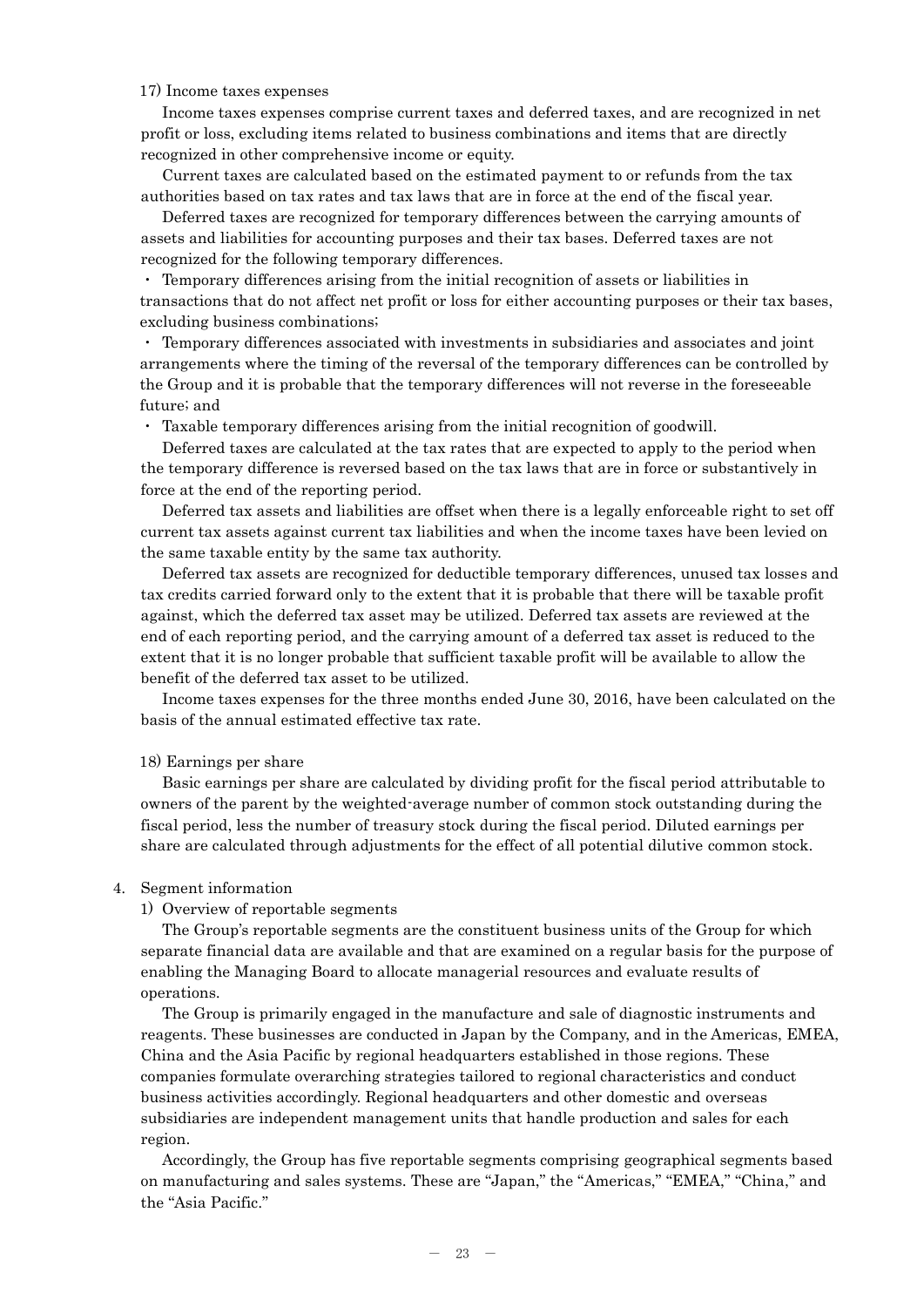# 2) Segment profit and operating results

Profit and operating results from continuing operations by reportable segment of the Group are as follows;

Intersegment sales are determined based on market prices or costs of goods manufactured. Accounting policies of reporting segments are consistent with the Group's accounting policies noted in the "3. Significant accounting policies".

| (Unit: Millions of yen)                                                                   |        |          |                    |              |                 |        |          |                                                        |
|-------------------------------------------------------------------------------------------|--------|----------|--------------------|--------------|-----------------|--------|----------|--------------------------------------------------------|
|                                                                                           |        |          | Reportable segment |              |                 |        |          |                                                        |
|                                                                                           | Japan  | Americas | <b>EMEA</b>        | China        | Asia<br>Pacific | Total  | tions    | $\big \text{Reconcilia}\big _\text{Consolidated}\big $ |
| Sales                                                                                     |        |          |                    |              |                 |        |          |                                                        |
| Sales to<br>external<br>customers                                                         | 8,768  | 12,603   | 17,530             | 14,738       | 3,999           | 57,641 |          | 57,641                                                 |
| Intersegme<br>nt sales                                                                    | 20,700 | 166      | 204                | $\mathbf{1}$ | $\sqrt{2}$      | 21,075 | (21,075) |                                                        |
| Total                                                                                     | 29,469 | 12,769   | 17,735             | 14,739       | 4,002           | 78,716 | (21,075) | 57,641                                                 |
| Segment<br>profit                                                                         | 9,018  | 465      | 908                | 1,742        | 453             | 12,588 | 295      | 12,883                                                 |
| Financial<br>income                                                                       |        |          |                    |              |                 |        |          | 125                                                    |
| Financial<br>expenses                                                                     |        |          |                    |              |                 |        |          | 26                                                     |
| Share of<br>profit (loss) of<br>associates<br>accounted for<br>using the<br>equity method |        |          |                    |              |                 |        |          | (90)                                                   |
| Foreign<br>exchange gain<br>$(\text{loss})$                                               |        |          |                    |              |                 |        |          | $\overline{2}$                                         |
| Profit before<br>tax                                                                      |        |          |                    |              |                 |        |          | 12,895                                                 |
| Income taxes<br>expenses                                                                  |        |          |                    |              |                 |        |          | 4,908                                                  |
| Profit                                                                                    |        |          |                    |              |                 |        |          | 7,986                                                  |

Three months ended June 30, 2015

Notes:

1. Segment profit reconciliations of ¥295 million include ¥0 million for the elimination of intersegment transfers, ¥78 million for the adjustment of inventories and ¥215 million for the adjustment of non-current assets.

2. Segment profit is adjusted to coincide with operating profit in the condensed quarterly consolidated statement of income.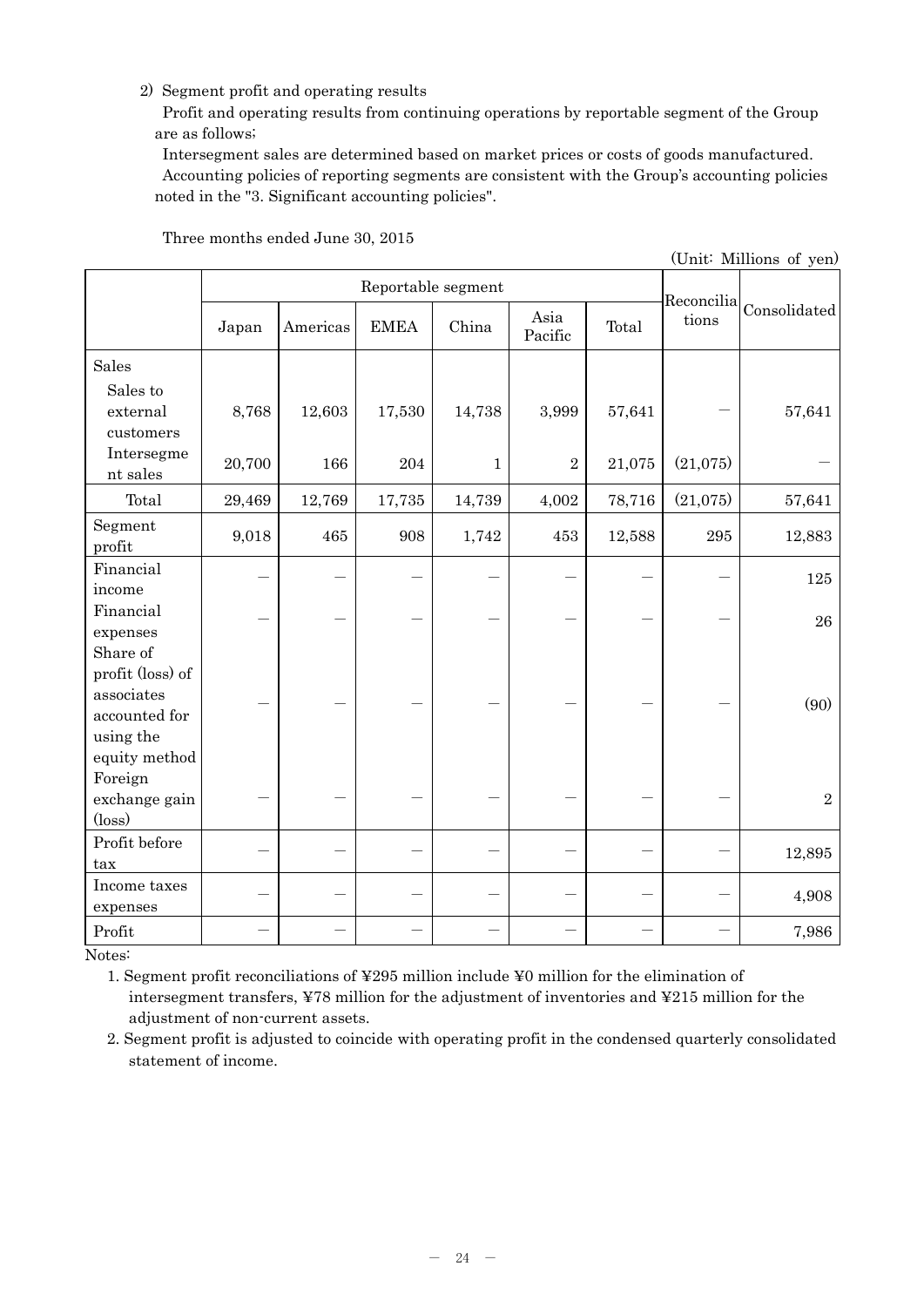## Three months ended June 30, 2016

(Unit: Millions of yen)

|                                   |        |          | Reportable segment |              |                 |        | Reconcilia |              |
|-----------------------------------|--------|----------|--------------------|--------------|-----------------|--------|------------|--------------|
|                                   | Japan  | Americas | <b>EMEA</b>        | China        | Asia<br>Pacific | Total  | tions      | Consolidated |
| Sales                             |        |          |                    |              |                 |        |            |              |
| Sales to<br>external<br>customers | 9,949  | 12,477   | 17,436             | 14,458       | 4,845           | 59,167 |            | 59,167       |
| Intersegme<br>nt sales            | 23,332 | 86       | 576                | $\mathbf{1}$ | 8               | 24,005 | (24,005)   |              |
| Total                             | 33,282 | 12,564   | 18,012             | 14,459       | 4,853           | 83,172 | (24,005)   | 59,167       |
| Segment<br>profit                 | 10,010 | 575      | 1,523              | 790          | 366             | 13,266 | 618        | 13,884       |
| Financial                         |        |          |                    |              |                 |        |            | 210          |
| income                            |        |          |                    |              |                 |        |            |              |
| Financial<br>expenses             |        |          |                    |              |                 |        |            | 28           |
| Share of                          |        |          |                    |              |                 |        |            |              |
| profit (loss) of                  |        |          |                    |              |                 |        |            |              |
| associates                        |        |          |                    |              |                 |        |            |              |
| accounted for                     |        |          |                    |              |                 |        |            | (155)        |
| using the                         |        |          |                    |              |                 |        |            |              |
| equity method                     |        |          |                    |              |                 |        |            |              |
| Foreign                           |        |          |                    |              |                 |        |            |              |
| exchange gain                     |        |          |                    |              |                 |        |            | (1,597)      |
| $(\text{loss})$<br>Profit before  |        |          |                    |              |                 |        |            |              |
| tax                               |        |          |                    |              |                 |        |            | 12,314       |
| Income taxes                      |        |          |                    |              |                 |        |            |              |
| expenses                          |        |          |                    |              |                 |        |            | 2,870        |
| Profit                            |        |          |                    |              |                 |        |            | 9,443        |

Notes:

1. Segment profit reconciliations of ¥618 million include ¥4 million for the elimination of intersegment transfers, ¥654 million for the adjustment of inventories and negative ¥41 million for the adjustment of non-current assets.

2. Segment profit is adjusted to coincide with operating profit in the condensed quarterly consolidated statement of income.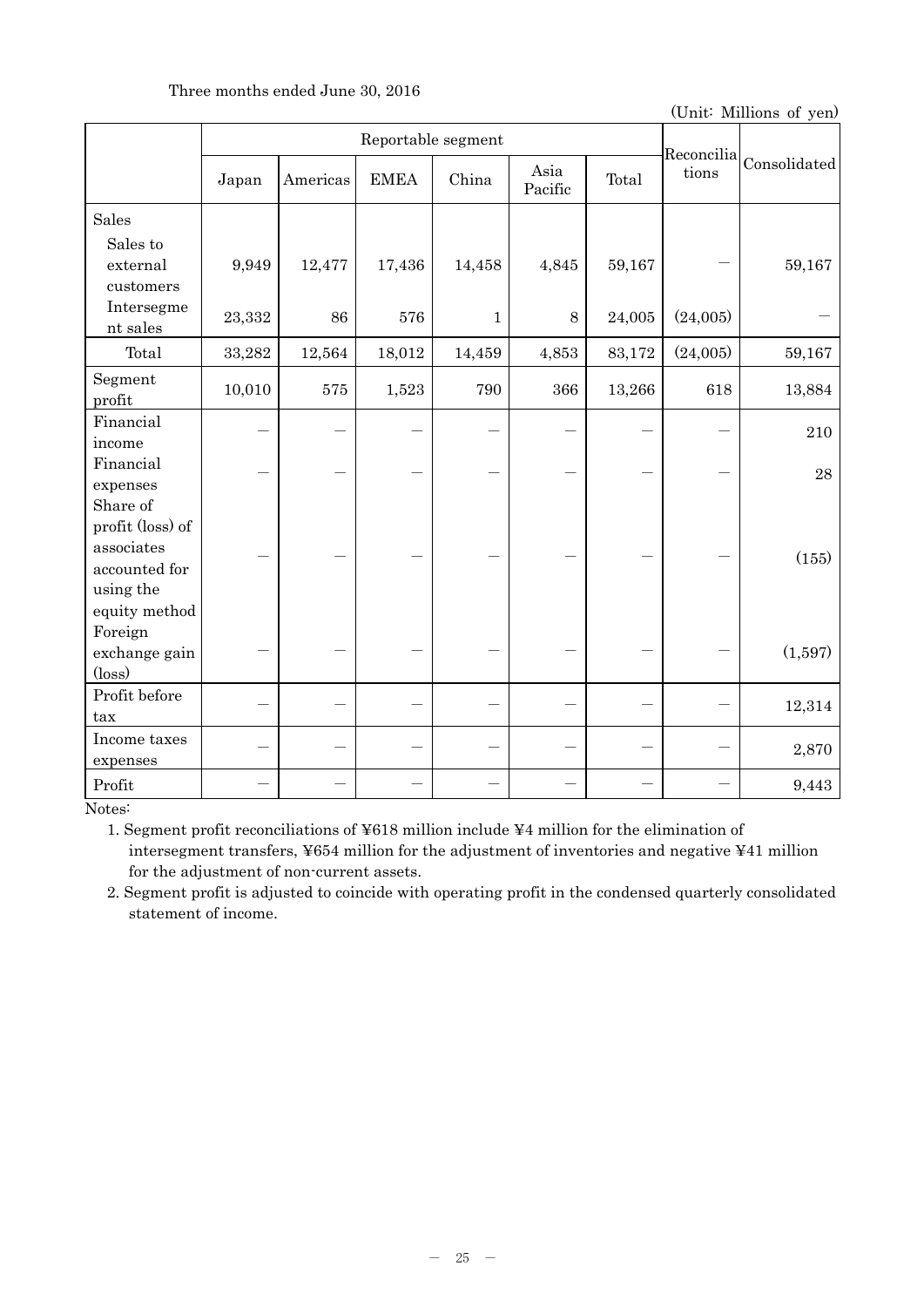## 5. Subsequent event

Regarding the "Agreement between Japan and the Federal Republic of Germany for the Elimination of Double Taxation with respect to Taxes on Income and to Certain Other Taxes and the Prevention of Tax Evasion and Avoidance", the necessary approval process in Japan and Germany has been obtained on July 8, 2016 and the above tax agreement has been accepted. As a result of the acceptance of the agreement, withholding taxes regarding dividend from subsidiaries in Germany to the Company will be exempt starting January 1, 2017. In accordance with the exemption of withholding taxes, deferred tax liabilities recorded related to dividend withholding taxes will be reversed during the second quarter of the fiscal year ending March 31, 2017.

Deferred tax liability balance related to dividend withholdings at June 30, 2016 is ¥5,123 million.

## 6. Disclosure on transition to IFRS

The Group has prepared its condensed quarterly consolidated financial statements in accordance with IFRS from the three months ended June 30, 2016, which is the first quarter of the fiscal year ending March 31, 2017. The accounting policies applied in preparing the financial statements are stated in "3. Significant accounting policies."

The most recent consolidated financial statements prepared in accordance with J-GAAP were for the year ended March 31, 2016, and the date of transition to IFRS was April 1, 2015.

## 1) Exemptions of IFRS 1

IFRS 1 requires companies that are adopting IFRS for the first time to retrospectively apply standards under IFRS as a general rule. However, IFRS 1 prescribes exemption provisions of certain standards for which retrospective application is voluntary, and the Group has adopted such exemptions mainly to the following items.

## ・ Business combinations

IFRS 3 "Business Combinations" is not applied to business combinations executed prior to the date of transition to IFRS.

・ Cumulative amount of exchange differences on translating foreign operations

The cumulative amount of exchange differences on translating foreign operations as of the date of transition to IFRS has been reclassified in its entirety to retained earnings.

・ Deemed cost

For certain items of property, plant and equipment, their fair values as of the date of transition to IFRS are used as their deemed costs on the said date.

・ Financial instruments

The designation in accordance with IFRS 9, "Financial Instruments" for financial instruments recognized prior to the date of transition to IFRS is based on relevant facts and circumstances that existed at the date of transition to IFRS.

・ Share-based payment

IFRS 2, "Share-based Payment" has not been retrospectively applied to share-based payment vested prior to the date of transition to IFRS.

2) Mandatory exceptions to the retrospective application of IFRS 1

IFRS 1 prohibits the retrospective application of IFRS to "estimates," "derecognition of financial assets and financial liabilities," "hedge accounting," "non-controlling interests," and "classification and measurement of financial assets." The Group applies these IFRSs to these items prospectively from the date of transition.

3) Adjustments

When preparing the consolidated financial statements in accordance with IFRS, the Company has adjusted the amounts in the consolidated financial statements prepared in accordance with J-GAAP. The effects of the transition from J-GAAP to IFRS on the Group's financial condition, operating results and cash flows are as follows.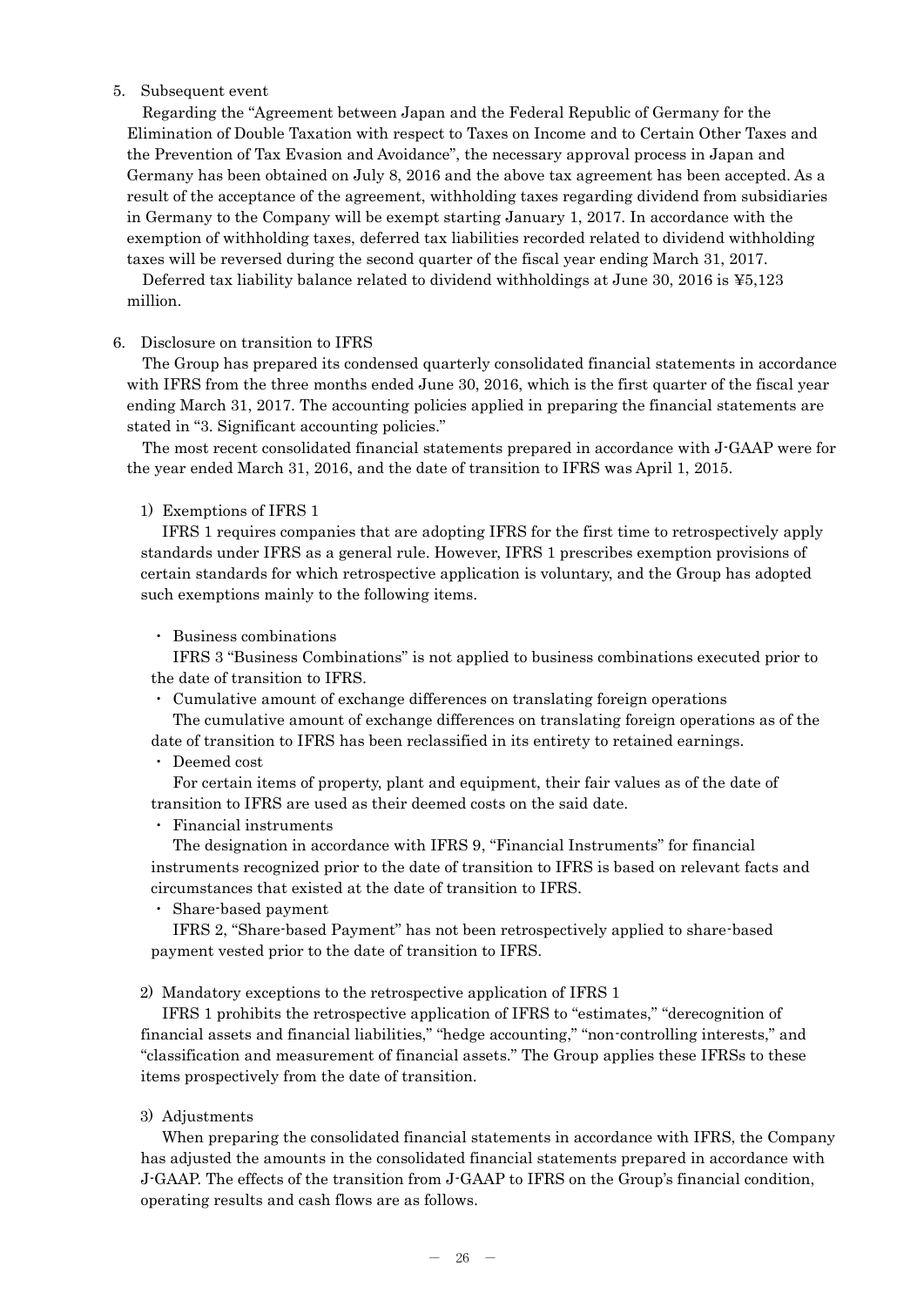# (1) Reconciliation of equity (ⅰ) Date of transition to IFRS (April 1, 2015)

| Account item of<br>J-GAAP          | J-GAAP      | Reclassif<br>ication | Differenc<br>es<br>in<br>recogniti<br>on<br>and<br>measure<br>ment | <b>IFRS</b> | <b>Note</b> | Account item of<br><b>IFRS</b>       |
|------------------------------------|-------------|----------------------|--------------------------------------------------------------------|-------------|-------------|--------------------------------------|
| Assets                             |             |                      |                                                                    |             |             | Assets                               |
| Current assets                     |             |                      |                                                                    |             |             | Current assets<br>Cash and cash      |
| Cash and deposits                  | 50,272      | (52)                 | (605)                                                              | 49,613      | A           | equivalents                          |
|                                    |             | 54,327               | (665)                                                              | 53,662      | A           | Trade and other<br>receivables       |
| Notes and                          |             |                      |                                                                    |             |             |                                      |
| accounts<br>receivable-trade       | 53,038      | (53,038)             |                                                                    |             |             |                                      |
| Lease investment<br>assets         | 5,413       | (5, 413)             |                                                                    |             |             |                                      |
| Short-term                         |             |                      |                                                                    |             |             |                                      |
| investment<br>securities           | 240         | (240)                |                                                                    |             |             |                                      |
|                                    |             | 29,888               | 78                                                                 | 29,966      | A           | Inventories                          |
| Merchandise and<br>finished goods  | 22,737      | (22, 737)            |                                                                    |             |             |                                      |
| Work in process                    | 2,869       | (2,869)              |                                                                    |             |             |                                      |
| Raw materials and<br>supplies      | 4,281       | (4,281)              |                                                                    |             |             |                                      |
|                                    |             | 298                  |                                                                    | 298         |             | Other short-term<br>financial assets |
|                                    |             | 236                  | (13)                                                               | 223         | A           | Income taxes<br>receivables          |
| Deferred tax assets                | 8,987       | (8,987)              |                                                                    |             |             |                                      |
| Prepaid expenses                   | 1,991       | (1,991)              |                                                                    |             |             |                                      |
| Short-term loans<br>receivable     | $\mathbf 1$ | (1)                  |                                                                    |             |             |                                      |
| Others                             | 4,890       | 1,399                | 194                                                                | 6,484       | A           | Other current<br>assets              |
| Allowance for<br>doubtful accounts | (575)       | 575                  |                                                                    |             |             |                                      |
| Total current assets               | 154,148     | (12,889)             | (1,011)                                                            | 140,248     |             | Total current assets                 |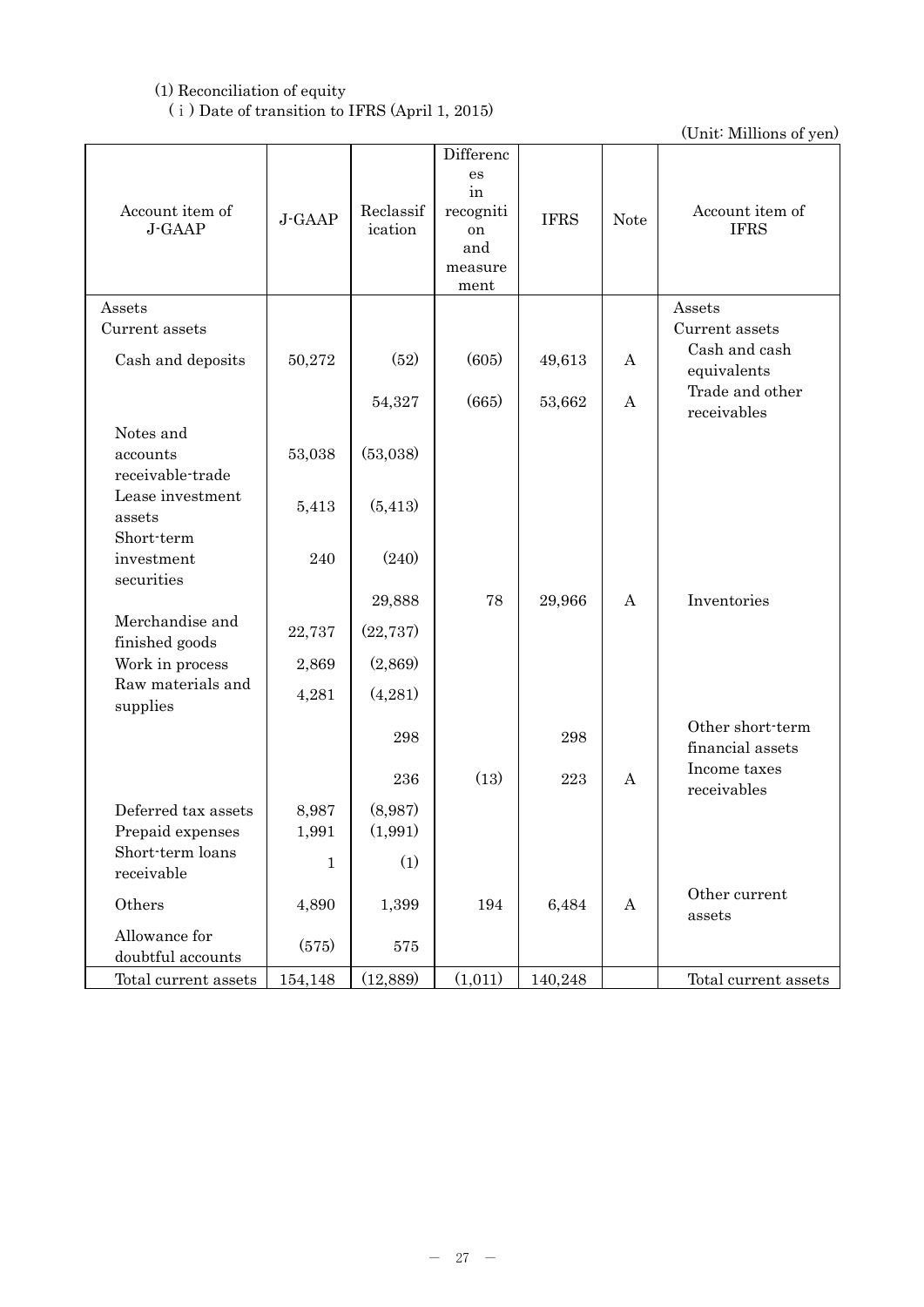| Account item of<br>J-GAAP                                          | J-GAAP           | Reclassif<br>ication | Differenc<br>es<br>in<br>recogniti<br>on<br>and<br>measure<br>ment | <b>IFRS</b>     | <b>Note</b>                  | Account item of<br><b>IFRS</b>                                     |
|--------------------------------------------------------------------|------------------|----------------------|--------------------------------------------------------------------|-----------------|------------------------------|--------------------------------------------------------------------|
| Non-current assets<br>Property, plant and<br>equipment<br>Goodwill | 59,061<br>12,114 |                      | (2,226)<br>(4,921)                                                 | 56,835<br>7,192 | A,B,<br>$\mathbf{D}$<br>A, D | Non-current assets<br>Property, plant and<br>equipment<br>Goodwill |
| Intangible assets<br>(Excluding<br>goodwill)                       | 11,668           |                      | (70)                                                               | 11,598          | A,D,<br>${\bf E}$            | Intangible assets                                                  |
|                                                                    |                  | 1,931                | $\bf 5$                                                            | 1,937           |                              | Investments<br>accounted for<br>using the equity<br>method         |
|                                                                    |                  | 3,901                |                                                                    | 3,901           |                              | Trade and other<br>receivables                                     |
|                                                                    |                  | 6,112                | 327                                                                | 6,440           | $\mathbf F$                  | Other long-term<br>financial assets                                |
| Investment<br>securities                                           | 7,174            | (7,174)              |                                                                    |                 |                              |                                                                    |
| Long-term loans<br>receivable                                      | 11               | (11)                 |                                                                    |                 |                              |                                                                    |
| Net defined benefit<br>assets                                      | 960              |                      |                                                                    | 960             |                              | Asset for<br>retirement benefits                                   |
| Long-term prepaid<br>expenses                                      | 419              | (419)                |                                                                    |                 |                              |                                                                    |
| Others                                                             | 2,161            | (443)                | $\Omega$                                                           | 1,717           | A                            | Other non-current<br>assets                                        |
| Deferred tax assets                                                | 267              | 8,987                | (2,776)                                                            | 6,478           | A,K                          | Deferred tax assets                                                |
| Allowance for<br>doubtful accounts                                 | (3)              | 3                    |                                                                    |                 |                              |                                                                    |
| Total non-current<br>assets                                        | 93,835           | 12,889               | (9,662)                                                            | 97,062          |                              | Total non-current<br>assets                                        |
| Total assets                                                       | 247,983          |                      | (10, 673)                                                          | 237,310         |                              | Total assets                                                       |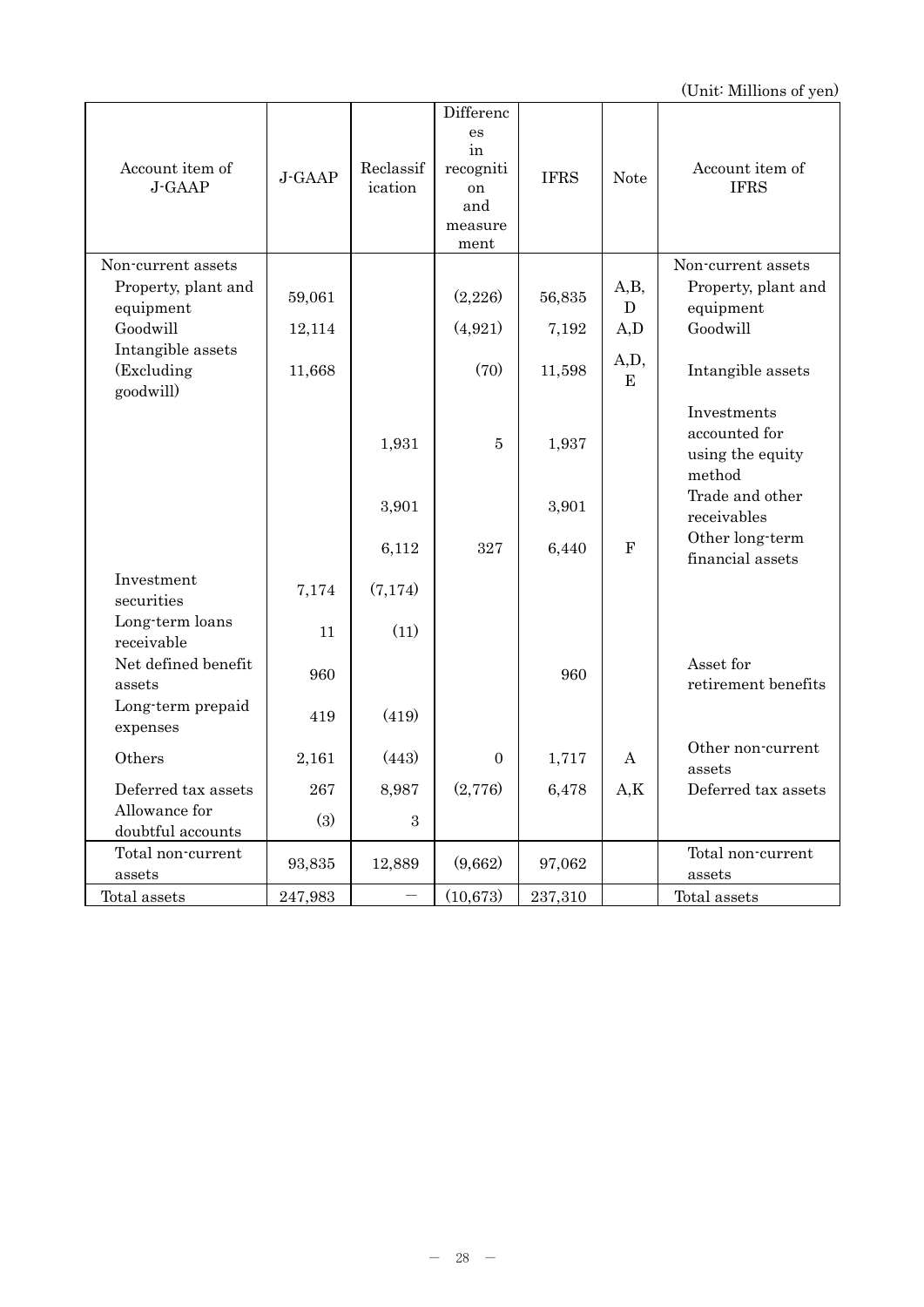| Account item of<br>J-GAAP                                 | J-GAAP | Reclassif<br>ication | Differenc<br>es<br>in<br>recogniti<br>on<br>and<br>measure<br>ment | <b>IFRS</b> | <b>Note</b>      | Account item of<br><b>IFRS</b>                     |
|-----------------------------------------------------------|--------|----------------------|--------------------------------------------------------------------|-------------|------------------|----------------------------------------------------|
| Liabilities                                               |        |                      |                                                                    |             |                  | Liabilities                                        |
| Current liabilities<br>Notes and                          |        | 22,098               | 677                                                                | 22,776      | A, H             | Current liabilities<br>Trade and other<br>payables |
| accounts payable-<br>trade                                | 15,965 | (15,965)             |                                                                    |             |                  |                                                    |
|                                                           |        | 600                  | 400                                                                | 1,001       | A,L              | Other short-term<br>financial liabilities          |
| Current portion of<br>lease obligations                   | 50     | (50)                 |                                                                    |             |                  |                                                    |
| Income taxes<br>payable                                   | 9,639  |                      | (220)                                                              | 9,418       | A, H             | Income taxes<br>payable                            |
| Deferred tax<br>liabilities                               | 101    | (101)                |                                                                    |             |                  |                                                    |
|                                                           |        | 456                  | (6)                                                                | 450         | A                | Provisions                                         |
|                                                           |        | 10,228               | 128                                                                | 10,357      | $\boldsymbol{A}$ | Advances received                                  |
| Accrued expenses<br>Provision for                         | 8,301  |                      | (164)                                                              | 8,137       | A                | Accrued expenses                                   |
| bonuses                                                   | 6,119  |                      | 11                                                                 | 6,130       | A                | Accrued bonuses                                    |
| Provision for<br>directors' bonuses                       | 411    | (411)                |                                                                    |             |                  |                                                    |
| Provision for<br>product warranties                       | 456    | (456)                |                                                                    |             |                  |                                                    |
| Others                                                    | 24,124 | (16,004)             | 965                                                                | 9,084       | A,G              | Other current<br>liabilities                       |
| Total current<br>liabilities                              | 65,170 | 394                  | 1,791                                                              | 67,355      |                  | Total current<br>liabilities                       |
| Non-current<br>liabilities                                |        |                      |                                                                    |             |                  | Non-current<br>liabilities                         |
|                                                           |        | 199                  | 143                                                                | 342         | A,L              | Long-term<br>financial liabilities                 |
| Lease obligations<br>Provision for                        | 199    | (199)                |                                                                    |             |                  |                                                    |
| directors'                                                | 102    | (102)                |                                                                    |             |                  |                                                    |
| retirement benefits<br>Net defined benefit<br>liabilities | 460    | 102                  | (0)                                                                | 562         | A                | Liability for<br>retirement benefits               |
|                                                           |        | 124                  | 2,187                                                              | 2,312       | $\mathbf J$      | Provisions                                         |
| Others                                                    | 3,507  | (620)                | 208                                                                | 3,094       | G                | Other non-current<br>liabilities                   |
| Deferred tax<br>liabilities                               | 8,993  | 101                  | (3,426)                                                            | 5,669       | A,K              | Deferred tax<br>liabilities                        |
| Total non-current<br>liabilities                          | 13,262 | (394)                | (887)                                                              | 11,980      |                  | Total non-current<br>liabilities                   |
| Total liabilities                                         | 78,432 |                      | 903                                                                | 79,336      |                  | <b>Total Liabilities</b>                           |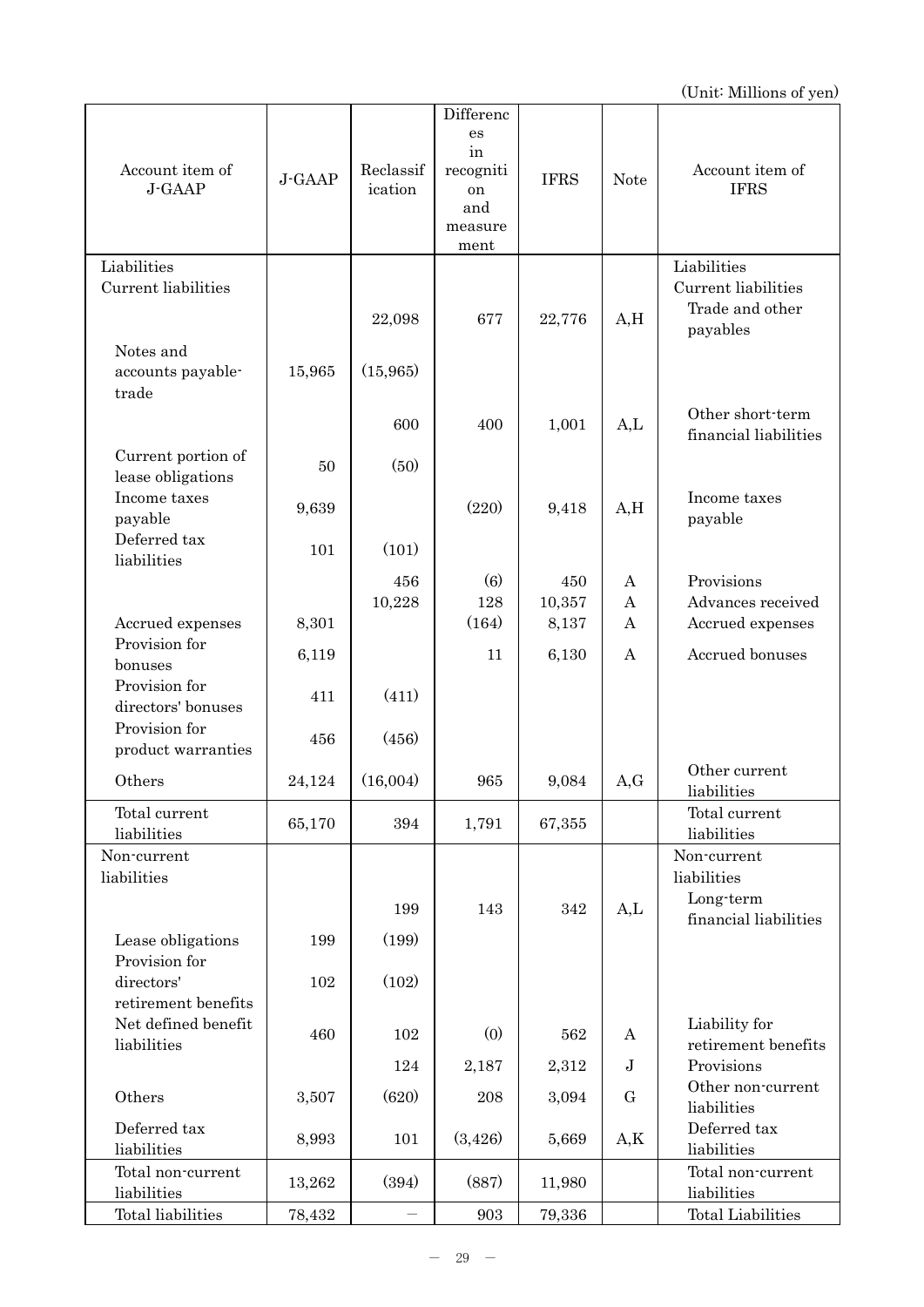| Account item of<br>J-GAAP                    | J-GAAP           | Reclassif<br>ication | Differenc<br>es<br>in<br>recogniti<br>on<br>and<br>measure<br>ment | <b>IFRS</b>      | <b>Note</b>          | Account item of<br><b>IFRS</b>                             |
|----------------------------------------------|------------------|----------------------|--------------------------------------------------------------------|------------------|----------------------|------------------------------------------------------------|
| Net assets                                   |                  |                      |                                                                    |                  |                      | Equity                                                     |
| Shareholders' equity                         |                  |                      |                                                                    |                  |                      | Equity attributable<br>to owners of the<br>parent          |
| Capital stock                                | 10,483           |                      |                                                                    | 10,483           |                      | Capital stock                                              |
| Capital surplus                              | 15,423           | 1,024                | (107)<br>479                                                       | 16,340           | ${\rm N}$            | Capital surplus                                            |
| Retained earnings<br>Treasury stock          | 129,703<br>(280) |                      |                                                                    | 130,183<br>(280) | $\bf{Q}$             | Retained earnings<br>Treasury stock                        |
| Total shareholders'<br>equity                | 155,330          |                      |                                                                    |                  |                      |                                                            |
| Accumulated other<br>comprehensive<br>income | 13,196           |                      | (11, 949)                                                          | 1,246            | A, F, I,<br>$\Omega$ | Other components<br>of equity                              |
|                                              |                  |                      |                                                                    | 157,972          |                      | Total equity<br>attributable to<br>owners of the<br>parent |
| Subscription rights<br>to shares             | 1,024            | (1,024)              |                                                                    |                  |                      |                                                            |
| Minority interests                           |                  |                      | $\overline{0}$                                                     | $\overline{0}$   | A                    | Non-controlling<br>interests                               |
| Total net assets                             | 169,550          |                      | (11, 577)                                                          | 157,973          |                      | Total equity                                               |
| Total liabilities and<br>net assets          | 247,983          |                      | (10,673)                                                           | 237,310          |                      | Total liabilities and<br>equity                            |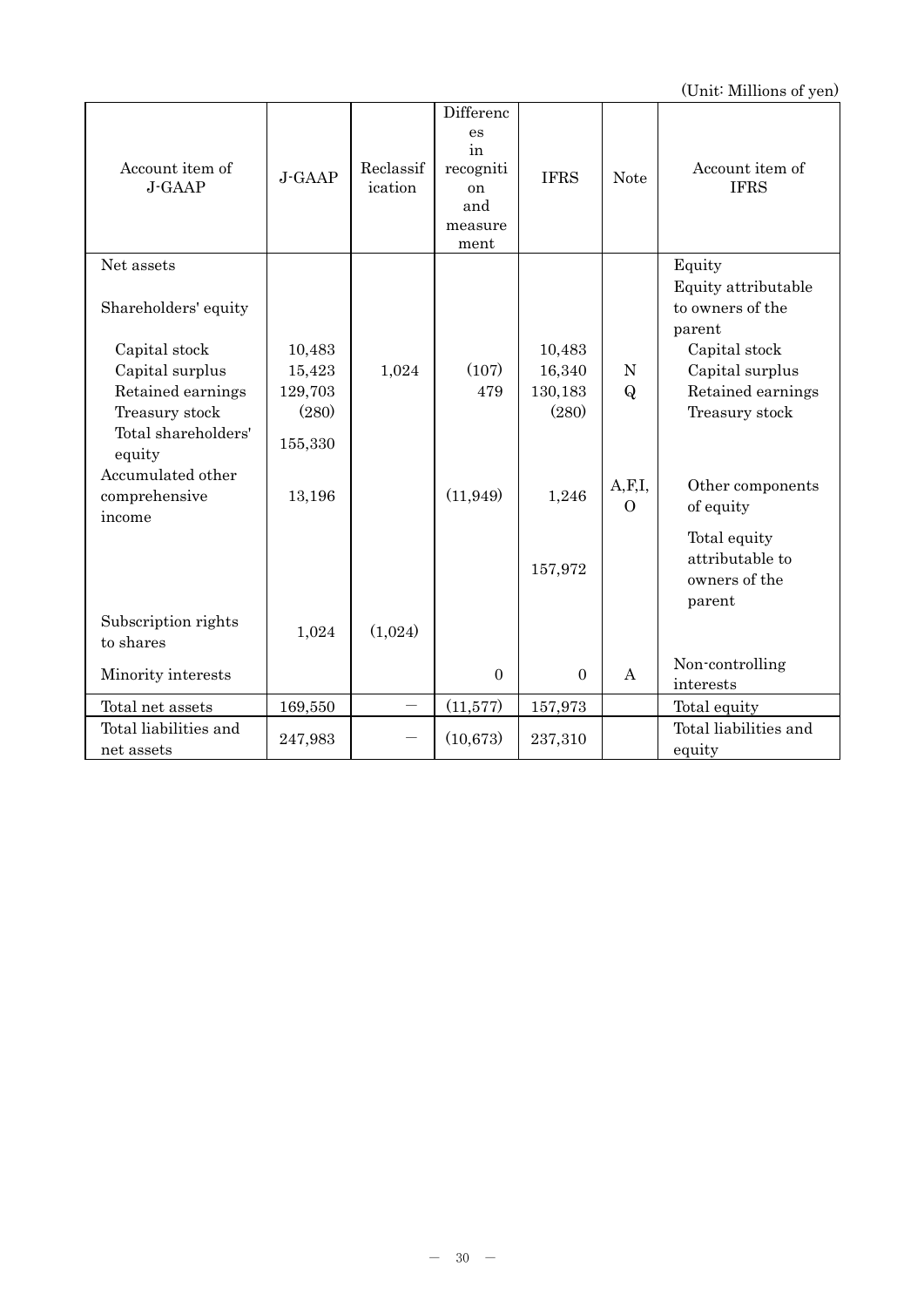| Account item of<br>J-GAAP          | J-GAAP  | Reclassif<br>ication | Differenc<br>es<br>in<br>${\tt recogniti}$<br>on<br>and<br>measure<br>ment | <b>IFRS</b> | <b>Note</b> | Account item of<br><b>IFRS</b>       |
|------------------------------------|---------|----------------------|----------------------------------------------------------------------------|-------------|-------------|--------------------------------------|
| Assets                             |         |                      |                                                                            |             |             | Assets                               |
| Current assets                     |         |                      |                                                                            |             |             | Current assets                       |
| Cash and deposits                  | 43,286  | (70)                 |                                                                            | 43,216      |             | Cash and cash<br>equivalents         |
|                                    |         |                      |                                                                            |             |             | Trade and other                      |
|                                    |         | 50,815               |                                                                            | 50,815      |             | receivables                          |
| Notes and                          |         |                      |                                                                            |             |             |                                      |
| accounts                           | 49,276  | (49,276)             |                                                                            |             |             |                                      |
| receivable-trade<br>Short-term     |         |                      |                                                                            |             |             |                                      |
| investment                         | 249     | (249)                |                                                                            |             |             |                                      |
| securities                         |         |                      |                                                                            |             |             |                                      |
|                                    |         | 33,809               | (3)                                                                        | 33,806      |             | Inventories                          |
| Merchandise and<br>finished goods  | 25,636  | (25, 636)            |                                                                            |             |             |                                      |
| Work in process                    | 3,314   | (3,314)              |                                                                            |             |             |                                      |
| Raw materials and                  |         | (4,858)              |                                                                            |             |             |                                      |
| supplies                           | 4,858   |                      |                                                                            |             |             |                                      |
|                                    |         | 352                  |                                                                            | 352         |             | Other short-term<br>financial assets |
|                                    |         |                      |                                                                            |             |             | Income taxes                         |
|                                    |         | 215                  |                                                                            | $215\,$     |             | receivables                          |
| Others                             | 19,489  | (14, 499)            | (279)                                                                      | 4,710       | $\rm H$     | Other current<br>assets              |
| Allowance for<br>doubtful accounts | (598)   | 598                  |                                                                            |             |             |                                      |
| Total current assets               | 145,512 | (12,112)             | (282)                                                                      | 133,117     |             | Total current<br>assets              |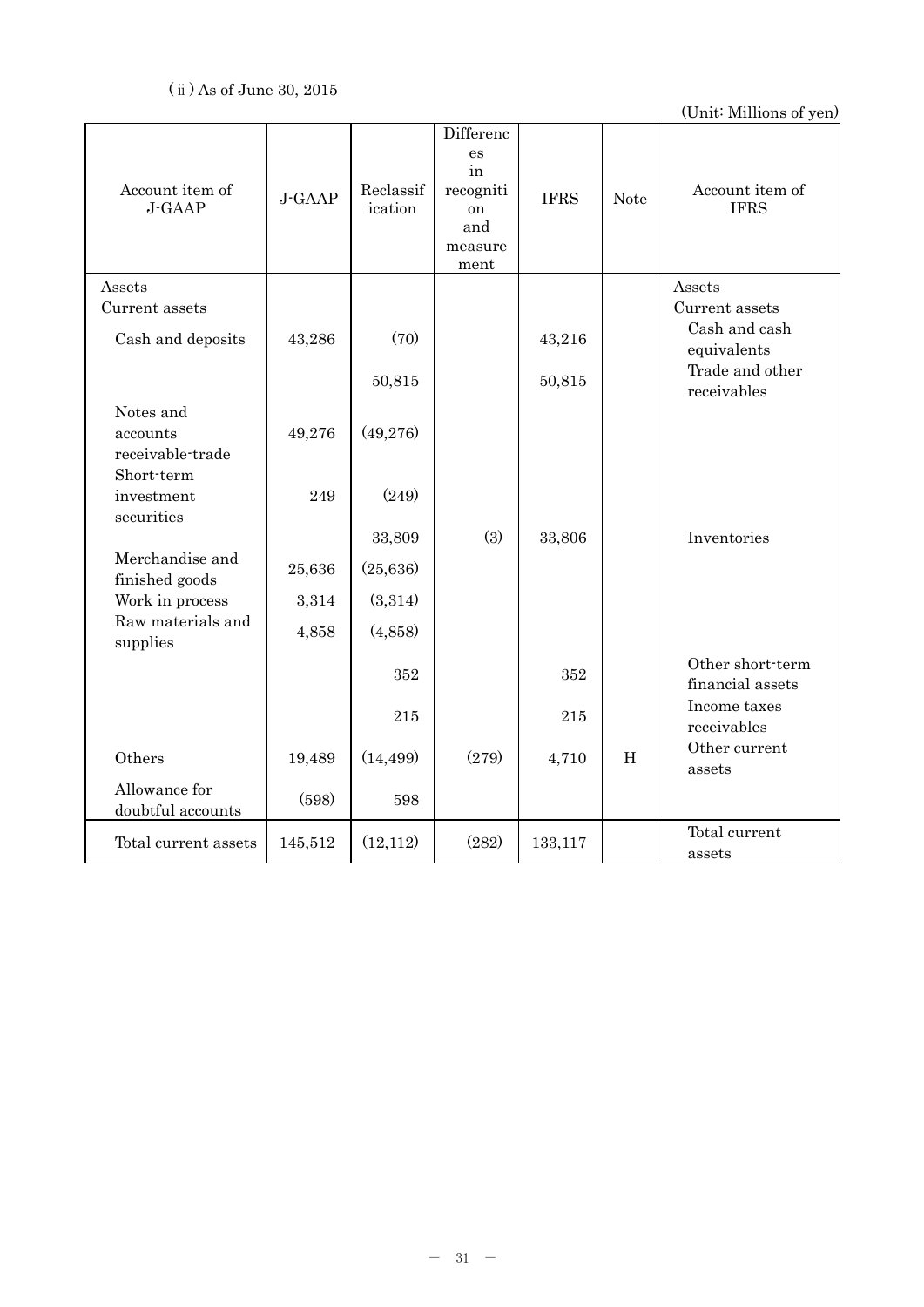| Account item of<br>J-GAAP                    | J-GAAP  | Reclassif<br>ication | Differenc<br>es<br>in<br>recogniti<br><sub>on</sub><br>and<br>measure<br>ment | <b>IFRS</b> | <b>Note</b>      | Account item of<br><b>IFRS</b>                             |
|----------------------------------------------|---------|----------------------|-------------------------------------------------------------------------------|-------------|------------------|------------------------------------------------------------|
| Non-current assets<br>Property, plant and    |         |                      |                                                                               |             |                  | Non-current assets<br>Property, plant and                  |
| equipment                                    | 59,661  |                      | (2,150)                                                                       | 57,510      | B,D              | equipment                                                  |
| Goodwill                                     | 10,932  |                      | (3,456)                                                                       | 7,476       | C,D              | Goodwill                                                   |
| Intangible assets<br>(Excluding<br>goodwill) | 11,816  |                      | 965                                                                           | 12,782      | D, E             | Intangible assets                                          |
|                                              |         | 2,431                | 40                                                                            | 2,472       | $\mathcal{C}$    | Investments<br>accounted for<br>using the equity<br>method |
|                                              |         | 4,401                |                                                                               | 4,401       |                  | Trade and other<br>receivables                             |
|                                              |         | 6,693                | 493                                                                           | 7,186       | ${\bf F}$        | Other long-term<br>financial assets                        |
|                                              |         | 1,487                | (62)                                                                          | 1,425       | $\bf I$          | Asset for<br>retirement benefits                           |
|                                              |         | 1,694                |                                                                               | 1,694       |                  | Other non-current<br>assets                                |
|                                              |         | 8,007                | (1,520)                                                                       | 6,487       | $\boldsymbol{K}$ | Deferred tax assets                                        |
| Investments and<br>other assets              | 12,604  | (12, 604)            |                                                                               |             |                  |                                                            |
| Total non-current<br>assets                  | 95,014  | 12,112               | (5,689)                                                                       | 101,437     |                  | Total non-current<br>assets                                |
| Total assets                                 | 240,527 |                      | (5,972)                                                                       | 234,554     |                  | Total assets                                               |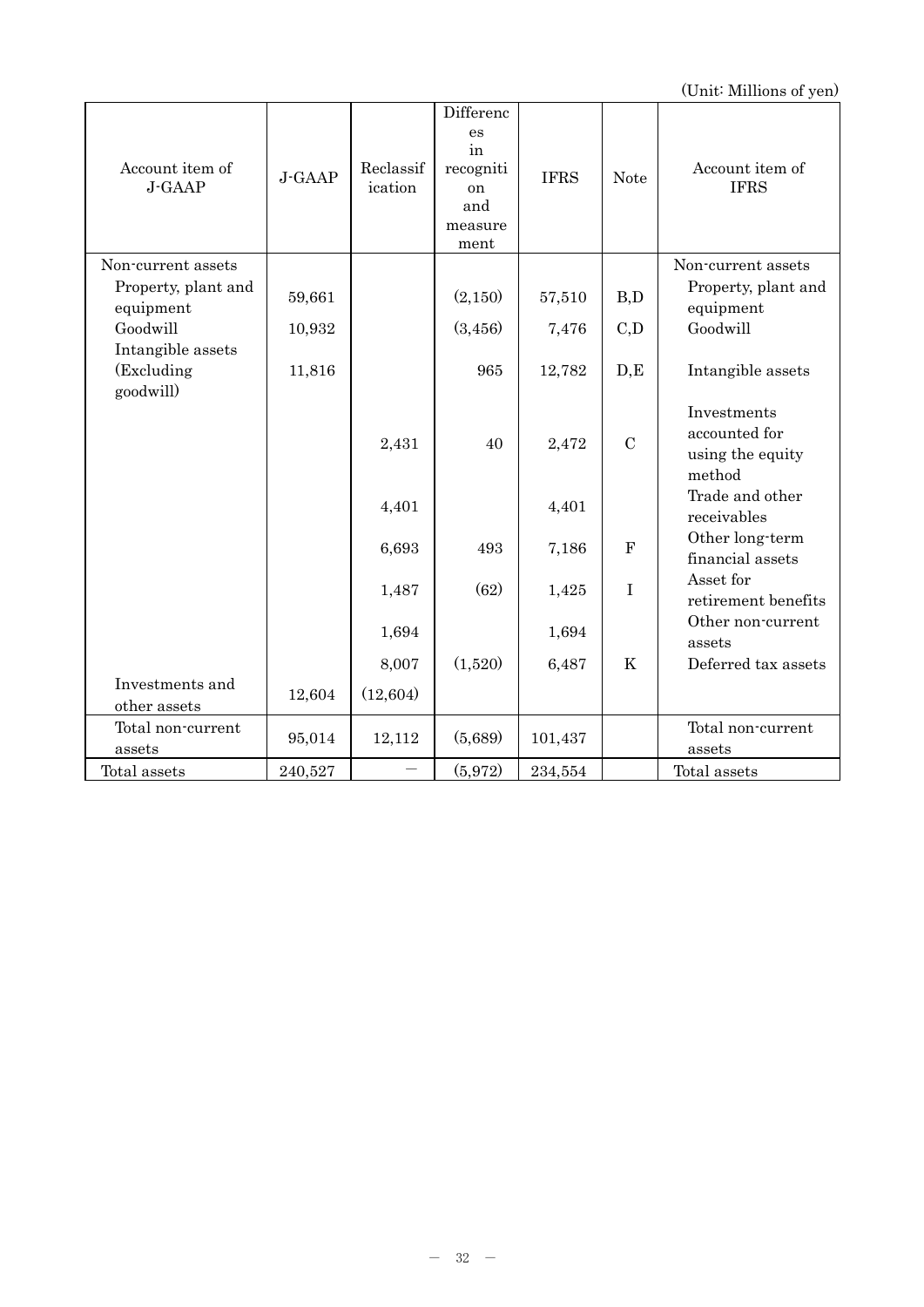| Account item of<br>J-GAAP               | J-GAAP | Reclassif<br>ication | Differenc<br>es<br>in<br>recogniti<br>on<br>and<br>measure<br>ment | <b>IFRS</b> | <b>Note</b> | Account item of<br><b>IFRS</b>                     |
|-----------------------------------------|--------|----------------------|--------------------------------------------------------------------|-------------|-------------|----------------------------------------------------|
| Liabilities                             |        |                      |                                                                    |             |             | Liabilities                                        |
| Current liabilities                     |        | 20,540               | 7                                                                  | 20,548      | H           | Current liabilities<br>Trade and other<br>payables |
| Notes and<br>accounts payable-<br>trade | 15,681 | (15,681)             |                                                                    |             |             |                                                    |
|                                         |        | 605                  | 576                                                                | 1,182       | L           | Other short-term<br>financial liabilities          |
| Income taxes<br>payable                 | 2,935  |                      | 1,602                                                              | 4,538       | K           | Income taxes<br>payable                            |
|                                         |        | 466                  |                                                                    | 466         |             | Provisions                                         |
|                                         |        | 8,237                |                                                                    | 8,237       |             | Advances received                                  |
| Provision for                           |        | 8,121                |                                                                    | 8,121       |             | Accrued expenses                                   |
| bonuses                                 | 3,290  |                      |                                                                    | 3,290       |             | Accrued bonuses                                    |
| Provision for<br>directors' bonuses     | 119    | (119)                |                                                                    |             |             |                                                    |
| Provision for<br>product warranties     | 466    | (466)                |                                                                    |             |             |                                                    |
| Others                                  | 30,541 | (21, 394)            | 1,031                                                              | 10,177      | G           | Other current<br>liabilities                       |
| Total current<br>liabilities            | 53,034 | 310                  | 3,218                                                              | 56,563      |             | Total current<br>liabilities                       |
| Non-current                             |        |                      |                                                                    |             |             | Non-current                                        |
| liabilities                             |        |                      |                                                                    |             |             | liabilities                                        |
|                                         |        | 194                  |                                                                    | 194         |             | Long-term<br>financial liabilities                 |
| Provision for                           |        |                      |                                                                    |             |             |                                                    |
| directors'                              | 102    | (102)                |                                                                    |             |             |                                                    |
| retirement benefits                     |        |                      |                                                                    |             |             |                                                    |
| Net defined benefit<br>liabilities      | 460    | 102                  |                                                                    | 562         |             | Liability for<br>retirement benefits               |
|                                         |        | 127                  | 2,151                                                              | 2,279       | ${\bf J}$   | Provisions                                         |
| Others                                  | 13,425 | (10, 451)            | 208                                                                | 3,182       | G           | Other non-current                                  |
|                                         |        |                      |                                                                    |             |             | liabilities<br>Deferred tax                        |
|                                         |        | 9,819                | (3,358)                                                            | 6,461       | K           | liabilities                                        |
| Total non-current<br>liabilities        | 13,988 | (310)                | (997)                                                              | 12,680      |             | Total non-current<br>liabilities                   |
| Total liabilities                       | 67,022 |                      | 2,220                                                              | 69,243      |             | Total liabilities                                  |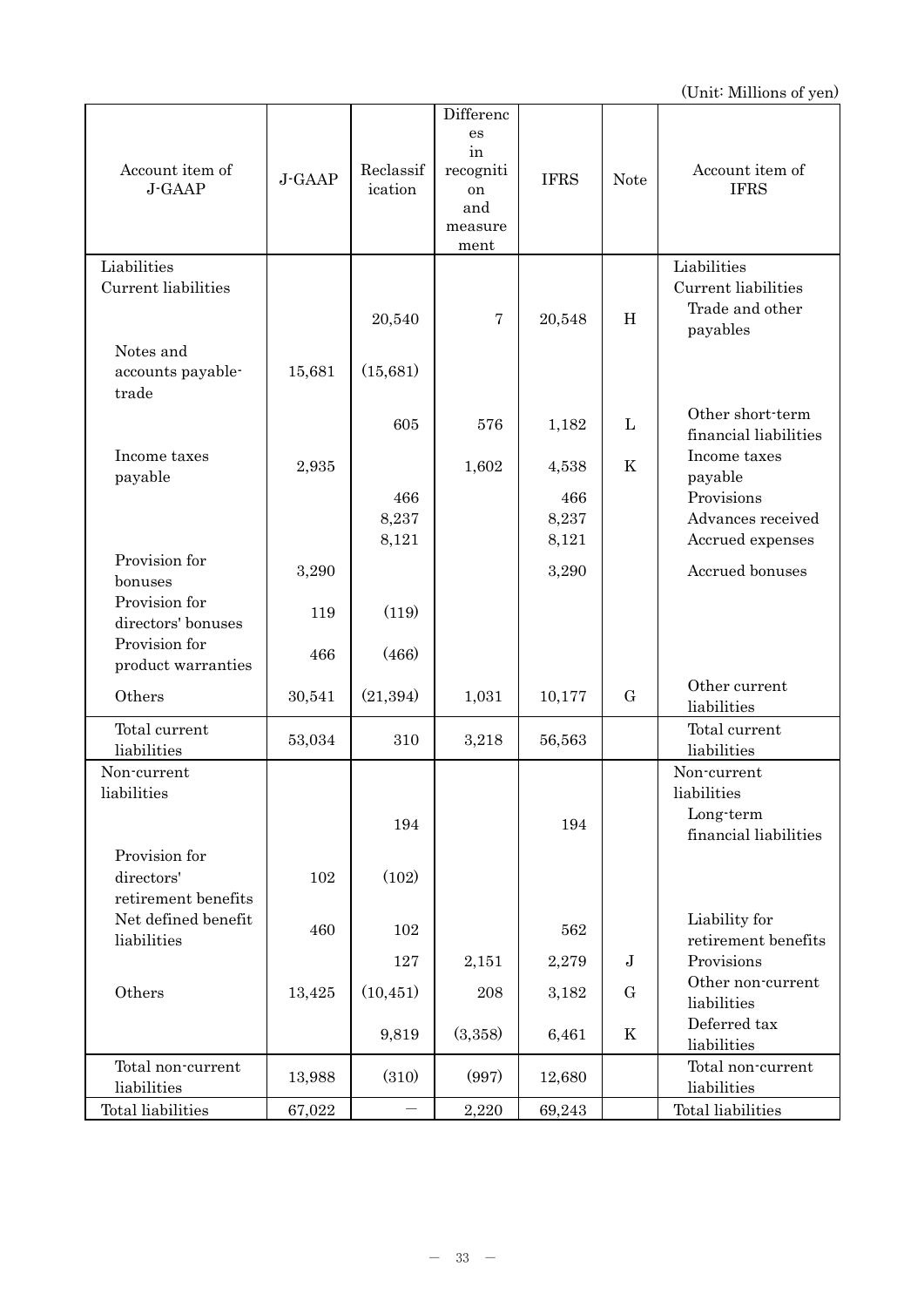| Account item of<br>J-GAAP                    | J-GAAP         | Reclassif<br>ication | Differenc<br>es<br>in<br>recogniti<br>on<br>and<br>measure<br>ment | <b>IFRS</b>    | <b>Note</b>  | Account item of<br><b>IFRS</b>                    |
|----------------------------------------------|----------------|----------------------|--------------------------------------------------------------------|----------------|--------------|---------------------------------------------------|
| Net assets                                   |                |                      |                                                                    |                |              | Equity                                            |
| Shareholders' equity                         |                |                      |                                                                    |                |              | Equity attributable<br>to owners of the<br>parent |
| Capital stock                                | 10,635         |                      |                                                                    | 10,635         |              | Capital stock                                     |
| Capital surplus                              | 15,576         | 1,122                | (104)                                                              | 16,593         | ${\rm N}$    | Capital surplus                                   |
| Retained earnings                            | 131,821        |                      | 1,776                                                              | 133,598        | $\mathbf{Q}$ | Retained earnings                                 |
| Treasury stock                               | (282)          |                      |                                                                    | (282)          |              | Treasury stock                                    |
| Total shareholders'<br>equity                | 157,751        |                      |                                                                    |                |              |                                                   |
| Accumulated other<br>comprehensive<br>income | 14,629         |                      | (9,865)                                                            | 4,764          | F,I,O<br>, P | Other components<br>of equity                     |
|                                              |                |                      |                                                                    |                |              | Equity                                            |
|                                              |                |                      |                                                                    | 165,310        |              | attributable to<br>owners of the<br>parent        |
| Subscription rights<br>to shares             | 1,122          | (1,122)              |                                                                    |                |              |                                                   |
| Non-controlling<br>interests                 | $\overline{0}$ |                      | (0)                                                                | $\overline{0}$ |              | Non-controlling<br>interests                      |
| Total net assets                             | 173,504        |                      | (8,193)                                                            | 165,311        |              | Total equity                                      |
| Total liabilities and                        |                |                      |                                                                    |                |              | Total liabilities and                             |
| net assets                                   | 240,527        |                      | (5,972)                                                            | 234,554        |              | equity                                            |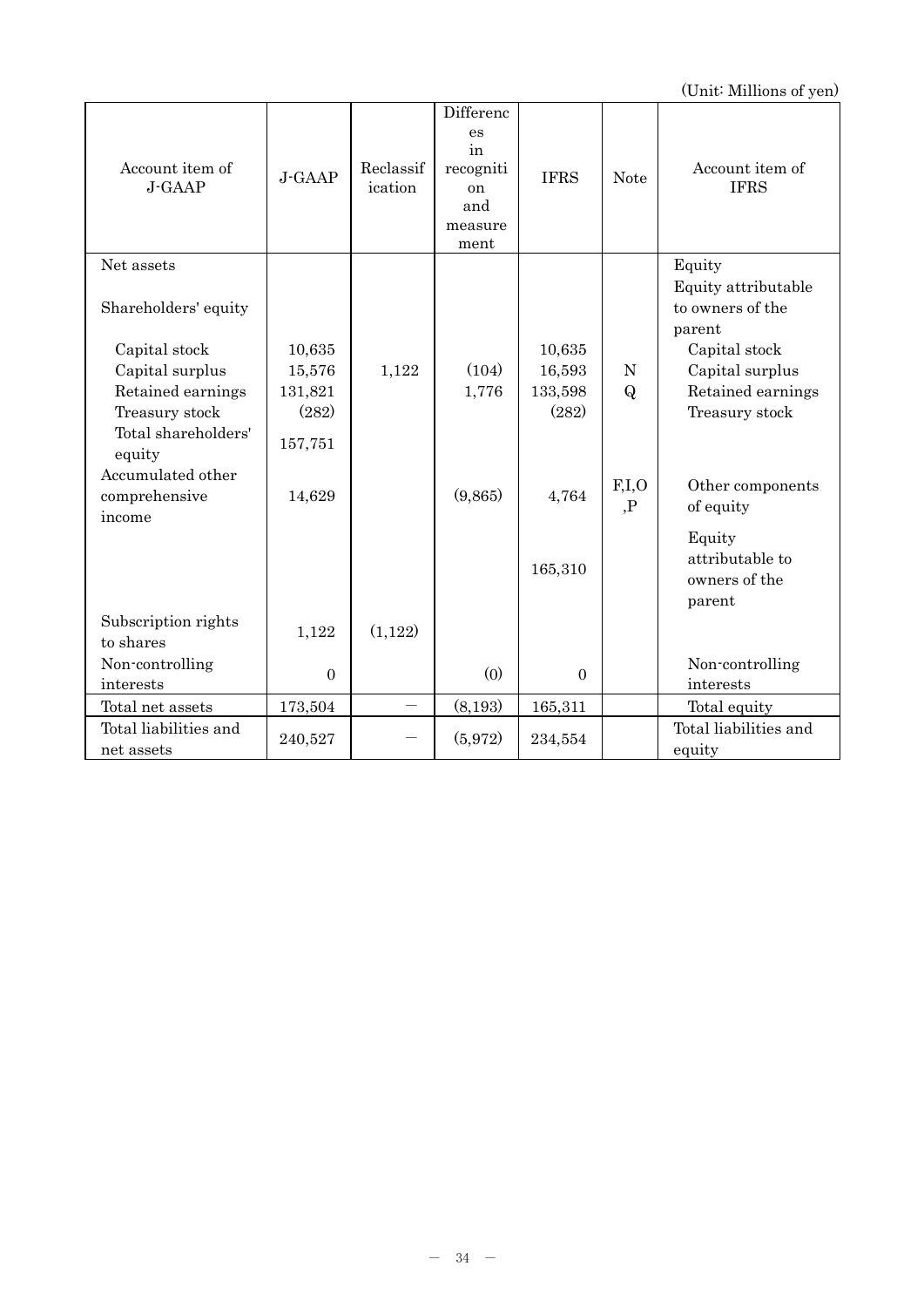| Account item of<br>J-GAAP                 | J-GAAP         | Reclassif<br>ication | Differenc<br>es<br>in<br>recogniti<br>on<br>and<br>measure<br>ment | <b>IFRS</b> | <b>Note</b> | Account item of<br><b>IFRS</b>       |
|-------------------------------------------|----------------|----------------------|--------------------------------------------------------------------|-------------|-------------|--------------------------------------|
| Assets                                    |                |                      |                                                                    |             |             | Assets                               |
| Current assets                            |                |                      |                                                                    |             |             | Current assets                       |
| Cash and deposits                         | 56,544         | (62)                 |                                                                    | 56,481      |             | Cash and cash<br>equivalents         |
|                                           |                | 57,652               |                                                                    | 57,652      |             | Trade and other<br>receivables       |
| Notes and<br>accounts<br>receivable-trade | 55,505         | (55,505)             |                                                                    |             |             |                                      |
| Lease investment<br>assets                | 8,535          | (8,535)              |                                                                    |             |             |                                      |
| Short-term<br>investment<br>securities    | 299            | (299)                |                                                                    |             |             |                                      |
|                                           |                | 35,623               | (18)                                                               | 35,604      |             | Inventories                          |
| Merchandise and<br>finished goods         | 27,056         | (27,056)             |                                                                    |             |             |                                      |
| Work in process                           | 2,984          | (2,984)              |                                                                    |             |             |                                      |
| Raw materials and<br>supplies             | 5,581          | (5,581)              |                                                                    |             |             |                                      |
|                                           |                | 615                  |                                                                    | 615         |             | Other short-term<br>financial assets |
|                                           |                | 453                  |                                                                    | 453         |             | Income taxes<br>receivables          |
| Deferred tax assets<br>Prepaid expenses   | 7,911<br>2,201 | (7, 911)<br>(2,201)  |                                                                    |             |             |                                      |
| Others                                    | 6,632          | 818                  |                                                                    | 7,450       |             | Other current<br>assets              |
| Allowance for<br>doubtful accounts        | (588)          | 588                  |                                                                    |             |             |                                      |
| Total current assets                      | 172,665        | (14, 388)            | (18)                                                               | 158,258     |             | Total current<br>assets              |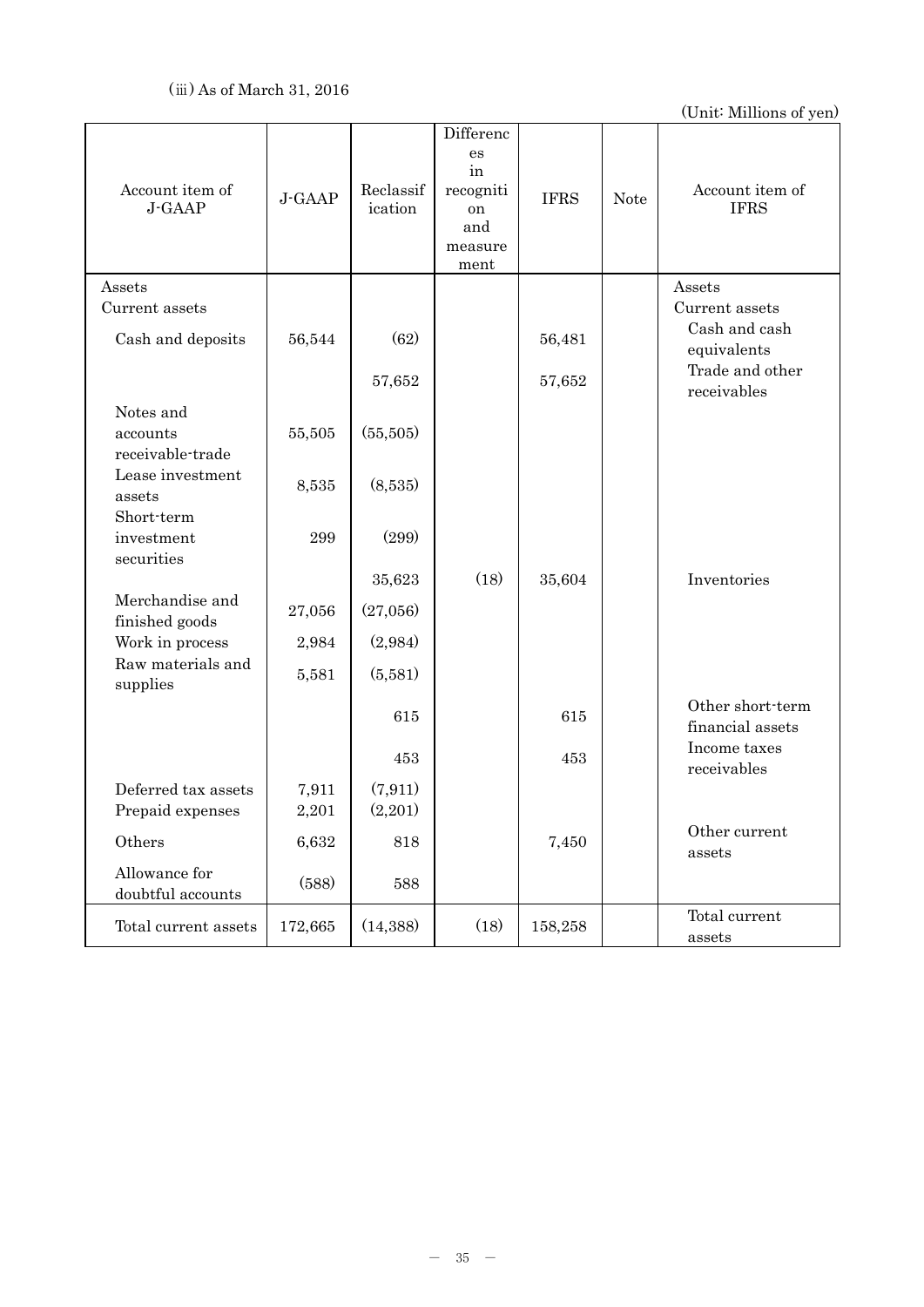|                           |         |                      | Differenc       |             |                  |                                |
|---------------------------|---------|----------------------|-----------------|-------------|------------------|--------------------------------|
|                           |         |                      | es<br>in        |             |                  |                                |
| Account item of<br>J-GAAP | J-GAAP  | Reclassif<br>ication | recogniti<br>on | <b>IFRS</b> | <b>Note</b>      | Account item of<br><b>IFRS</b> |
|                           |         |                      | and             |             |                  |                                |
|                           |         |                      | measure         |             |                  |                                |
|                           |         |                      | ment            |             |                  |                                |
| Non-current assets        |         |                      |                 |             |                  | Non-current assets             |
| Property, plant and       | 61,235  |                      | (1,953)         | 59,282      | B,D              | Property, plant and            |
| equipment<br>Goodwill     | 9,085   |                      | (2,164)         | 6,921       | C,D              | equipment<br>Goodwill          |
| Intangible assets         |         |                      |                 |             |                  |                                |
| (Excluding                | 14,155  |                      | 2,526           | 16,682      | D,E              | Intangible assets              |
| goodwill)                 |         |                      |                 |             |                  | Investments                    |
|                           |         |                      |                 |             |                  | accounted for                  |
|                           |         | 2,047                | 42              | 2,089       | $\mathcal{C}$    | using the equity               |
|                           |         |                      |                 |             |                  | method                         |
|                           |         | 6,476                |                 | 6,476       |                  | Trade and other                |
|                           |         |                      |                 |             |                  | receivables                    |
|                           |         | 5,607                | 402             | 6,010       | $\mathbf{F}$     | Other long-term                |
| Investment                |         |                      |                 |             |                  | financial assets               |
| securities                | 6,753   | (6,753)              |                 |             |                  |                                |
| Net defined benefit       |         |                      |                 |             |                  | Asset for                      |
| assets                    | 582     |                      |                 | 582         |                  | retirement benefits            |
| Long-term prepaid         | 581     | (581)                |                 |             |                  |                                |
| expenses                  |         |                      |                 |             |                  |                                |
| Others                    | 2,253   | (324)                |                 | 1,928       |                  | Other non-current              |
| Deferred tax assets       |         |                      |                 |             |                  | assets<br>Deferred tax assets  |
| Allowance for             | 329     | 7,911                | (2,556)         | 5,684       | $\boldsymbol{K}$ |                                |
| doubtful accounts         | (3)     | 3                    |                 |             |                  |                                |
| Total non-current         |         |                      |                 |             |                  | Total non-current              |
| assets                    | 94,973  | 14,388               | (3,702)         | 105,659     |                  | assets                         |
| Total assets              | 267,638 |                      | (3,720)         | 263,917     |                  | Total assets                   |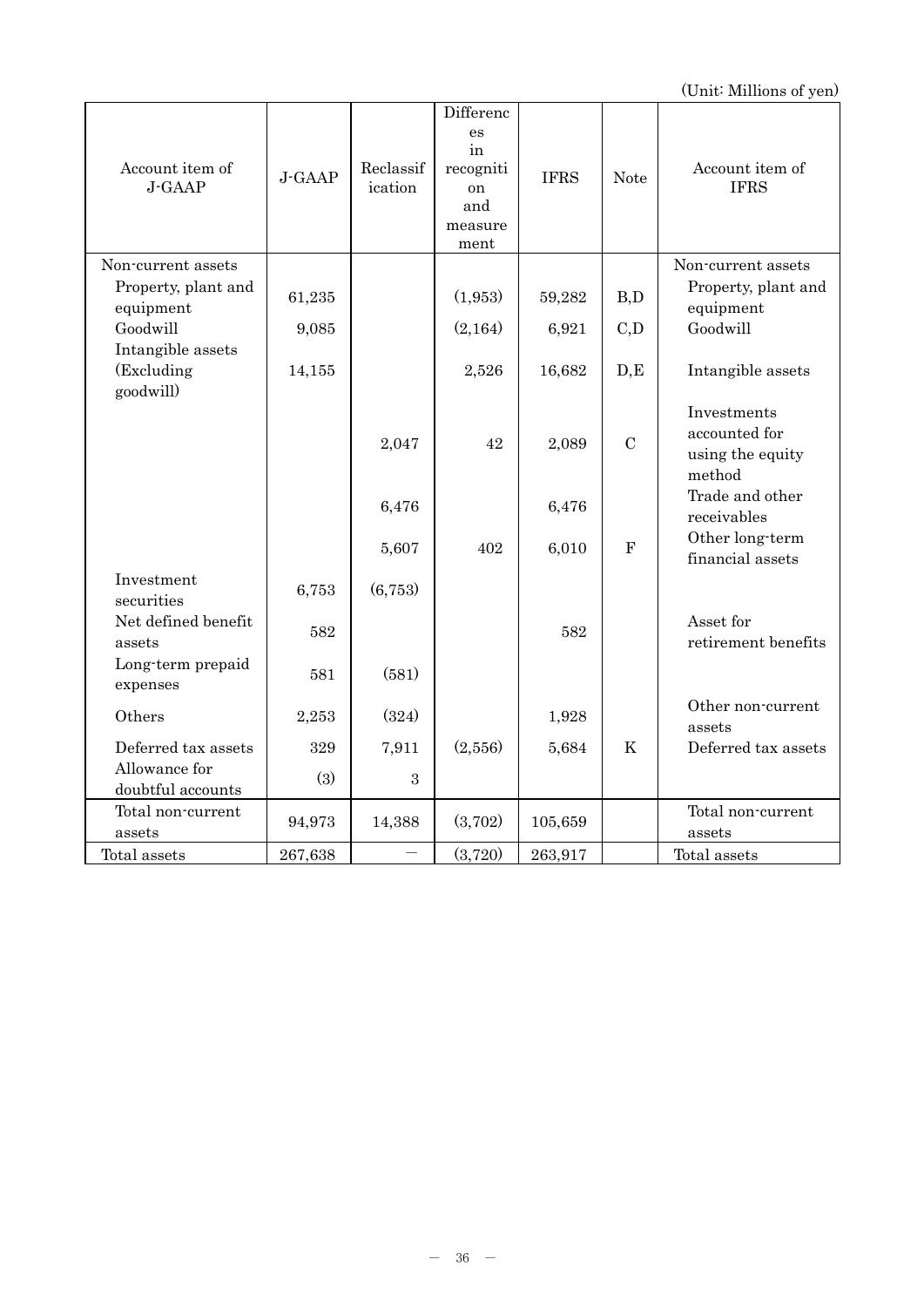| Account item of<br>J-GAAP               | J-GAAP | Reclassif<br>ication | Differenc<br>es<br>in<br>recogniti<br>on<br>and<br>measure<br>ment | <b>IFRS</b> | <b>Note</b>  | Account item of<br><b>IFRS</b>                     |
|-----------------------------------------|--------|----------------------|--------------------------------------------------------------------|-------------|--------------|----------------------------------------------------|
| Liabilities                             |        |                      |                                                                    |             |              | Liabilities                                        |
| Current liabilities<br>Notes and        |        | 26,111               | 712                                                                | 26,824      | H            | Current liabilities<br>Trade and other<br>payables |
| accounts payable-<br>trade              | 19,873 | (19,873)             |                                                                    |             |              |                                                    |
|                                         |        | 644                  | 143                                                                | 788         | $\mathbf{L}$ | Other short-term<br>financial liabilities          |
| Current portion of<br>lease obligations | 149    | (149)                |                                                                    |             |              |                                                    |
| Income taxes<br>payable                 | 6,817  |                      | (306)                                                              | 6,511       | H            | Income taxes<br>payable                            |
| Deferred tax<br>liabilities             | 315    | (315)                |                                                                    |             |              |                                                    |
|                                         |        | 554                  |                                                                    | 554         |              | Provisions                                         |
|                                         |        | 10,431               |                                                                    | 10,431      |              | Advances received                                  |
| Accrued expenses<br>Provision for       | 6,864  |                      |                                                                    | 6,864       |              | Accrued expenses                                   |
| bonuses                                 | 6,538  |                      |                                                                    | 6,538       |              | Accrued bonuses                                    |
| Provision for<br>directors' bonuses     | 526    | (526)                |                                                                    |             |              |                                                    |
| Provision for<br>product warranties     | 554    | (554)                |                                                                    |             |              |                                                    |
| Others                                  | 24,254 | (16, 144)            | 1,273                                                              | 9,383       | G, M         | Other current<br>liabilities                       |
| Total current<br>liabilities            | 65,895 | 176                  | 1,823                                                              | 67,896      |              | Total current<br>liabilities                       |
| Non-current<br>liabilities              |        |                      |                                                                    |             |              | Non-current<br>liabilities                         |
|                                         |        | 734                  |                                                                    | 734         |              | Long-term<br>financial liabilities                 |
| Lease obligations<br>Provision for      | 733    | (733)                |                                                                    |             |              |                                                    |
| directors'<br>retirement benefits       | 102    | (102)                |                                                                    |             |              |                                                    |
| Net defined benefit<br>liabilities      | 463    | 102                  |                                                                    | 566         |              | Liability for<br>retirement benefits               |
|                                         |        | 123                  | 2,218                                                              | 2,341       | $\mathbf J$  | Provisions                                         |
| Others                                  | 3,568  | (617)                | 240                                                                | 3,192       | G            | Other non-current<br>liabilities                   |
| Deferred tax<br>liabilities             | 8,778  | 315                  | (2,709)                                                            | 6,384       | K            | Deferred tax<br>liabilities                        |
| Total non-current<br>liabilities        | 13,646 | (176)                | (250)                                                              | 13,219      |              | Total non-current<br>liabilities                   |
| Total liabilities                       | 79,542 |                      | 1,573                                                              | 81,116      |              | <b>Total Liabilities</b>                           |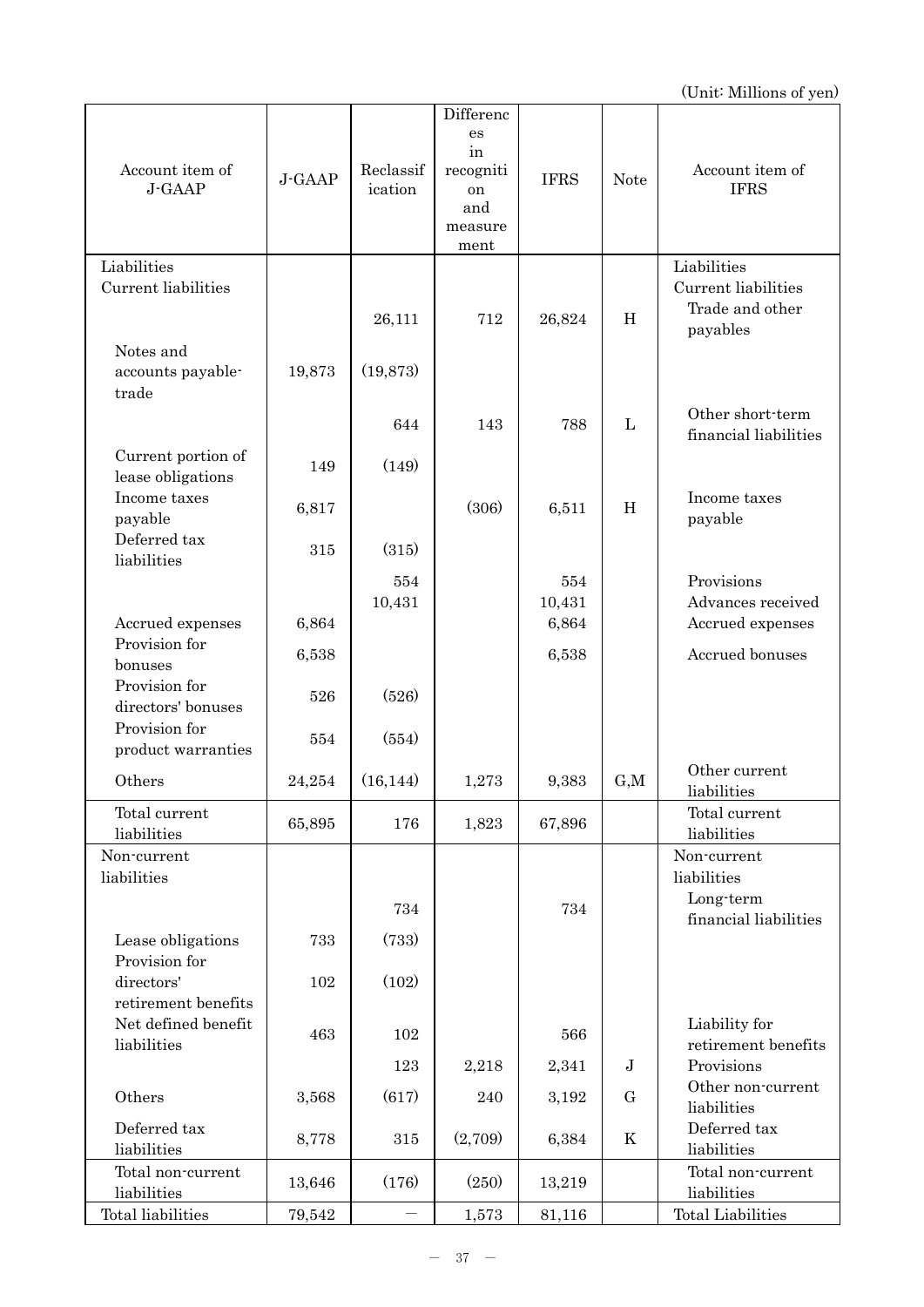| Account item of<br>J-GAAP                                                                 | J-GAAP                      | Reclassif<br>ication | Differenc<br>es<br>in<br>recogniti<br><sub>on</sub><br>and<br>measure<br>ment | <b>IFRS</b>        | <b>Note</b>  | Account item of<br><b>IFRS</b>                                                                     |
|-------------------------------------------------------------------------------------------|-----------------------------|----------------------|-------------------------------------------------------------------------------|--------------------|--------------|----------------------------------------------------------------------------------------------------|
| Net assets<br>Shareholders' equity<br>Capital stock<br>Capital surplus                    | 11,016<br>15,957            | 1,097                | (85)                                                                          | 11,016<br>16,969   | $\mathbf N$  | Equity<br>Equity<br>attributable to<br>owners of the<br>parent<br>Capital stock<br>Capital surplus |
| Retained earnings<br>Treasury stock<br>Total shareholders'<br>equity<br>Accumulated other | 155,562<br>(285)<br>182,251 |                      | 3,812                                                                         | 159,375<br>(285)   | $\mathbf{Q}$ | Retained earnings<br>Treasury stock                                                                |
| comprehensive<br>income                                                                   | 4,745                       |                      | (9,021)                                                                       | (4,275)<br>182,800 | F,I,O<br>, P | Other components<br>of equity<br>Total equity<br>attributable to<br>owners of the<br>parent        |
| Subscription rights<br>to shares                                                          | 1,097                       | (1,097)              |                                                                               |                    |              |                                                                                                    |
| Non-controlling<br>interests                                                              | $\mathbf{0}$                |                      |                                                                               | $\overline{0}$     |              | Non-controlling<br>interests                                                                       |
| Total net assets                                                                          | 188,095                     |                      | (5,294)                                                                       | 182,801            |              | Total equity                                                                                       |
| Total liabilities and<br>net assets                                                       | 267,638                     |                      | (3,720)                                                                       | 263,917            |              | Total liabilities and<br>equity                                                                    |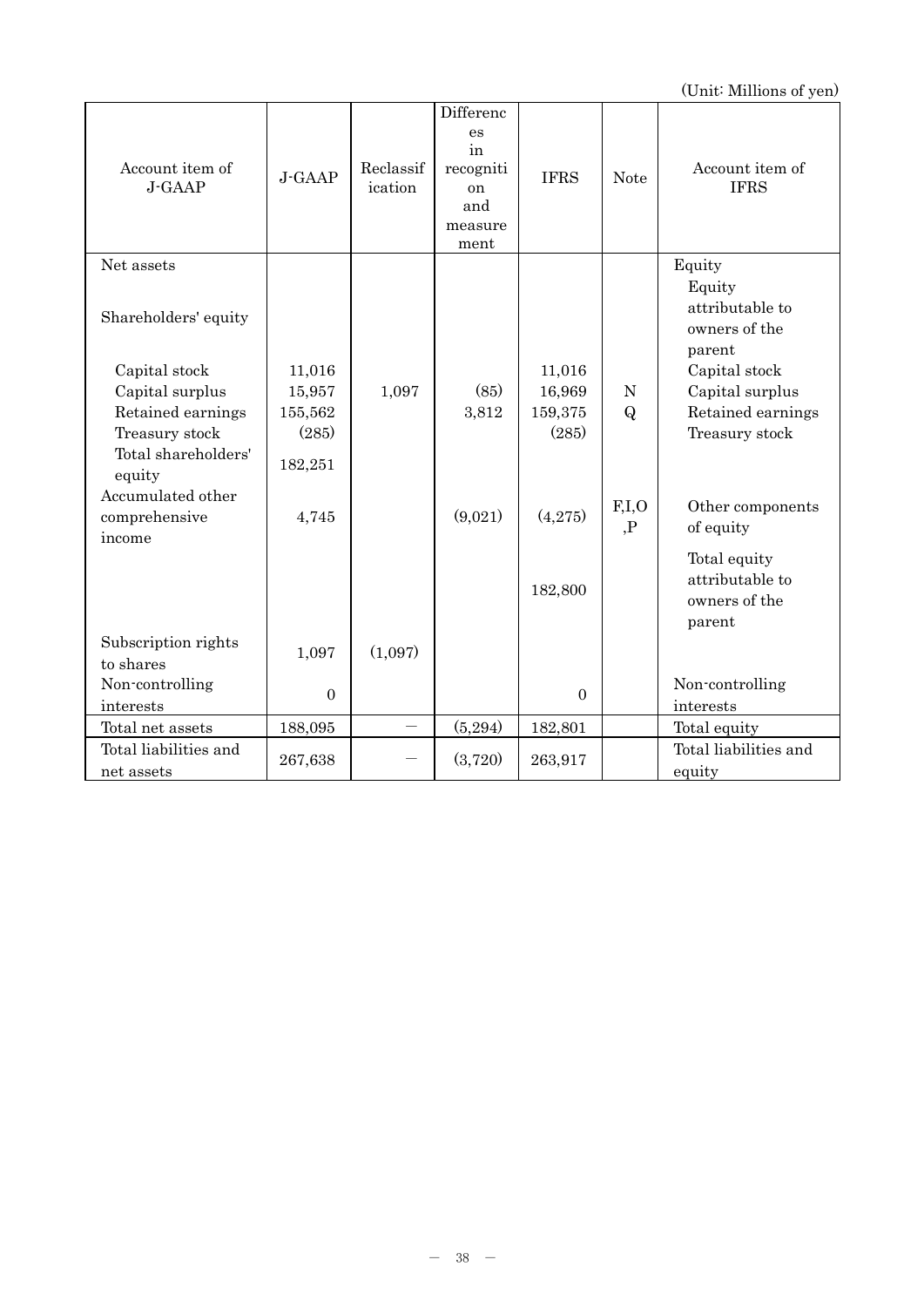# (2) Reconciliation of profit and comprehensive income (ⅰ) Three months ended June 30, 2015

| Account item of<br>J-GAAP                          | J-GAAP      | ation       | Differences<br>in<br>Reclassific recognition<br>and<br>measurem<br>ent | <b>IFRS</b> | <b>Note</b>         | Account item of<br><b>IFRS</b>                                      |
|----------------------------------------------------|-------------|-------------|------------------------------------------------------------------------|-------------|---------------------|---------------------------------------------------------------------|
| Net sales                                          | 57,641      |             |                                                                        | 57,641      |                     | Net sales                                                           |
| Cost of sales                                      | 23,712      |             | (59)                                                                   | 23,652      | D, E, G,<br>H,I,J   | Cost of sales                                                       |
| Gross profit                                       | 33,928      |             | 59                                                                     | 33,988      |                     | Gross profit                                                        |
| Selling, general and<br>administrative<br>expenses | 22,638      | (4,045)     | (738)                                                                  | 17,853      | C, D, E,<br>G,H,I,J | Selling, general and<br>administrative<br>expenses                  |
|                                                    |             | 4,045       | (790)                                                                  | 3,255       | E, G, H,<br>I,J     | Research and<br>development expenses                                |
|                                                    |             | 44          |                                                                        | 44          |                     | Other operating<br>income                                           |
|                                                    |             | 40          |                                                                        | 40          |                     | Other operating<br>expenses                                         |
| Operating income                                   | 11,290      | 3           | 1,589                                                                  | 12,883      |                     | Operating profit                                                    |
|                                                    |             | 125<br>5    | 20                                                                     | 125<br>26   | $\mathbf L$         | Financial income<br>Financial expenses<br>Share of profit (loss) of |
|                                                    |             | (125)       | 34                                                                     | (90)        | $\mathcal{C}$       | associates accounted<br>for using the equity<br>method              |
|                                                    |             | (11)        | 14                                                                     | $\sqrt{2}$  |                     | Foreign exchange gain<br>$(\text{loss})$                            |
| Non-operating income                               | 164         | (164)       |                                                                        |             |                     |                                                                     |
| Non-operating<br>expenses                          | 161         | (161)       |                                                                        |             |                     |                                                                     |
| Extraordinary profits<br>Extraordinary loss        | 1,045<br>21 | (5)<br>(21) | (1,040)                                                                |             | $\mathbf I$         |                                                                     |
| Income before income<br>taxes                      | 12,317      |             | 577                                                                    | 12,895      |                     | Profit before tax                                                   |
|                                                    |             | 4,811       | 97                                                                     | 4,908       | $\rm K$             | Income taxes expenses                                               |
| Income taxes-current                               | 2,709       | (2,709)     |                                                                        |             |                     |                                                                     |
| Income taxes-deferred                              | 2,102       | (2,102)     |                                                                        |             |                     |                                                                     |
| Profit                                             | 7,506       |             | 480                                                                    | 7,986       |                     | Profit                                                              |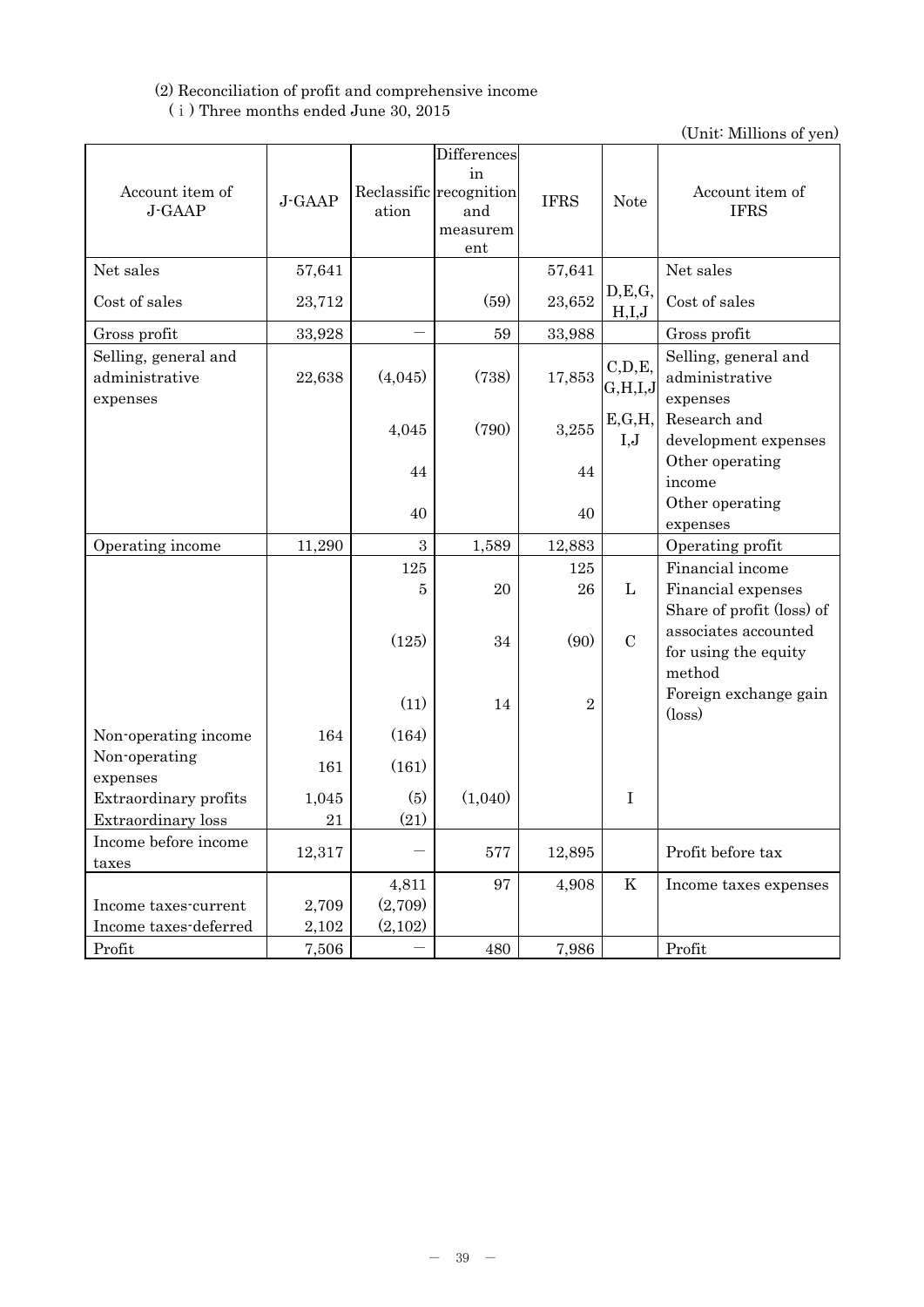| Account item of<br>J-GAAP | J-GAAP | ation | Differences<br>in<br>Reclassific recognition<br>and<br>measurem<br>ent | <b>IFRS</b> | <b>Note</b>  | Account item of<br><b>FRS</b> |
|---------------------------|--------|-------|------------------------------------------------------------------------|-------------|--------------|-------------------------------|
|                           |        |       |                                                                        |             |              |                               |
| Other comprehensive       |        |       |                                                                        |             |              | Other comprehensive           |
| income                    |        |       |                                                                        |             |              | income                        |
|                           |        |       |                                                                        |             |              | Items that will not           |
|                           |        |       |                                                                        |             |              | be reclassified               |
|                           |        |       |                                                                        |             |              | subsequently to               |
|                           |        |       |                                                                        |             |              | profit or loss                |
|                           |        |       |                                                                        |             |              | Net gain (loss) on            |
|                           |        |       |                                                                        |             |              | financial assets              |
| Valuation difference      |        |       |                                                                        |             |              | measured at fair              |
| on available-for-sale     | 319    |       | 113                                                                    | 432         | $\mathbf{F}$ | value through                 |
| securities                |        |       |                                                                        |             |              | other                         |
|                           |        |       |                                                                        |             |              | comprehensive                 |
|                           |        |       |                                                                        |             |              | income                        |
| Remeasurements of         |        |       |                                                                        |             |              | Remeasurements                |
| defined benefit plans,    | (423)  |       | 416                                                                    | (7)         | $\bf I$      | of defined benefit            |
| net of tax                |        |       |                                                                        |             |              | plans                         |
|                           |        |       |                                                                        | 424         |              | Total                         |
|                           |        |       |                                                                        |             |              | Items that may be             |
|                           |        |       |                                                                        |             |              | reclassified                  |
|                           |        |       |                                                                        |             |              | subsequently to               |
|                           |        |       |                                                                        |             |              | profit or loss                |
| Foreign currency          |        |       |                                                                        |             |              | Exchange                      |
| translation               | 1,528  |       | 1,557                                                                  | 3,085       | ${\bf P}$    | differences on                |
| adjustment                |        |       |                                                                        |             |              | translation of                |
|                           |        |       |                                                                        |             |              | foreign operations            |
| Deferred gains or         | 9      |       | (9)                                                                    |             |              |                               |
| losses on hedges          |        |       |                                                                        |             |              |                               |
|                           |        |       |                                                                        | 3,085       |              | Total                         |
| Total other               |        |       |                                                                        |             |              | Total other                   |
| comprehensive             | 1,433  |       | 2,077                                                                  | 3,510       |              | comprehensive                 |
| income                    |        |       |                                                                        |             |              | income                        |
| Comprehensive income      | 8,939  |       | 2,557                                                                  | 11,496      |              | Comprehensive income          |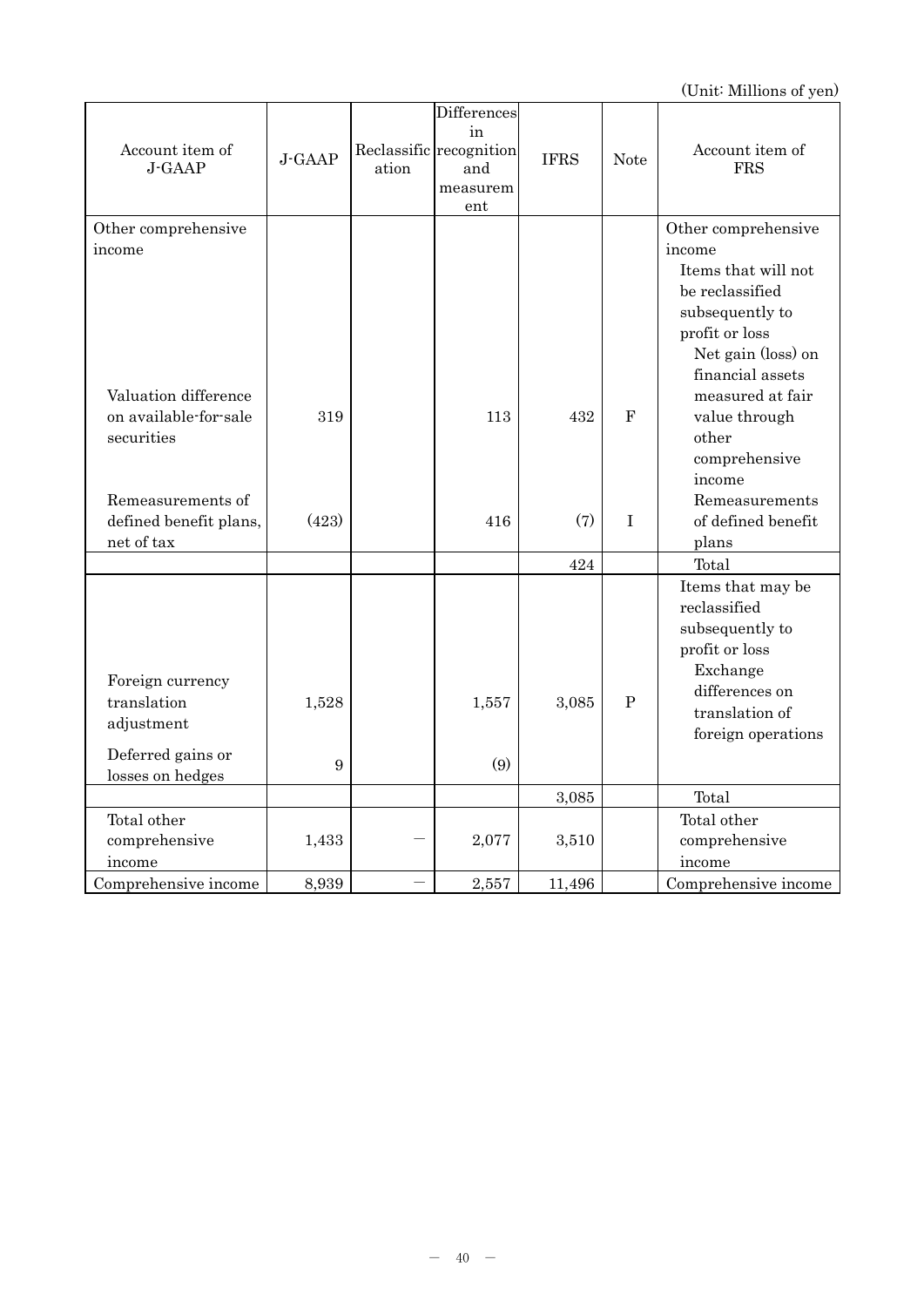| Account item of<br>J-GAAP                               | J-GAAP             | ation            | Differences<br>in<br>Reclassific recognition<br>and<br>measurem<br>ent | <b>IFRS</b> | <b>Note</b>             | Account item of<br><b>IFRS</b>                                                                  |
|---------------------------------------------------------|--------------------|------------------|------------------------------------------------------------------------|-------------|-------------------------|-------------------------------------------------------------------------------------------------|
| Net sales                                               | 253,157            |                  | (535)                                                                  | 252,622     | $\mathbf M$             | Net sales                                                                                       |
| Cost of sales                                           | 102,063            |                  | (130)                                                                  | 101,932     | D, E, G,<br>H,I,J,<br>M | Cost of sales                                                                                   |
| Gross profit                                            | 151,093            |                  | (404)                                                                  | 150,689     |                         | Gross profit                                                                                    |
| Selling, general and<br>administrative<br>expenses      | 94,131             | (17, 775)        | (1,784)                                                                | 74,571      | C, D, E,<br>G, H, I, J  | Selling, general and<br>administrative<br>expenses                                              |
|                                                         |                    | 17,775           | (2,365)                                                                | 15,409      | E,G,H,<br>I,J           | Research and<br>development expenses                                                            |
|                                                         |                    | 611              | (0)                                                                    | 610         |                         | Other operating<br>income                                                                       |
|                                                         |                    | 605              | (16)                                                                   | 588         | $\mathbf D$             | Other operating<br>expenses                                                                     |
| Operating income                                        | 56,962             | $\overline{5}$   | 3,761                                                                  | 60,729      |                         | Operating profit                                                                                |
|                                                         |                    | 374              | 7                                                                      | 382         | $\mathbf{L}$            | Financial income                                                                                |
|                                                         |                    | 96<br>(502)      | 36                                                                     | 96<br>(465) | $\mathcal{C}$           | Financial expenses<br>Share of profit (loss) of<br>associates accounted<br>for using the equity |
|                                                         |                    | (2,743)          | $\overline{2}$                                                         | (2,741)     |                         | method<br>Foreign exchange gain<br>$(\text{loss})$                                              |
| Non-operating income<br>Non-operating                   | 963<br>3,582       | (963)<br>(3,582) |                                                                        |             |                         |                                                                                                 |
| expenses<br>Extraordinary profits<br>Extraordinary loss | 1,082<br>$\bf 764$ | (22)<br>(364)    | (1,059)<br>(400)                                                       |             | I<br>${\bf F}$          |                                                                                                 |
| Income before income<br>taxes                           | 54,660             |                  | 3,149                                                                  | 57,809      |                         | Profit before tax                                                                               |
|                                                         |                    | 18,426           | 103                                                                    | 18,530      | K                       | Income taxes expenses                                                                           |
| Income taxes-current                                    | 16,513             | (16,513)         |                                                                        |             |                         |                                                                                                 |
| Income taxes-deferred                                   | 1,912              | (1,912)          |                                                                        |             |                         |                                                                                                 |
| Profit                                                  | 36,233             |                  | 3,045                                                                  | 39,278      |                         | Profit                                                                                          |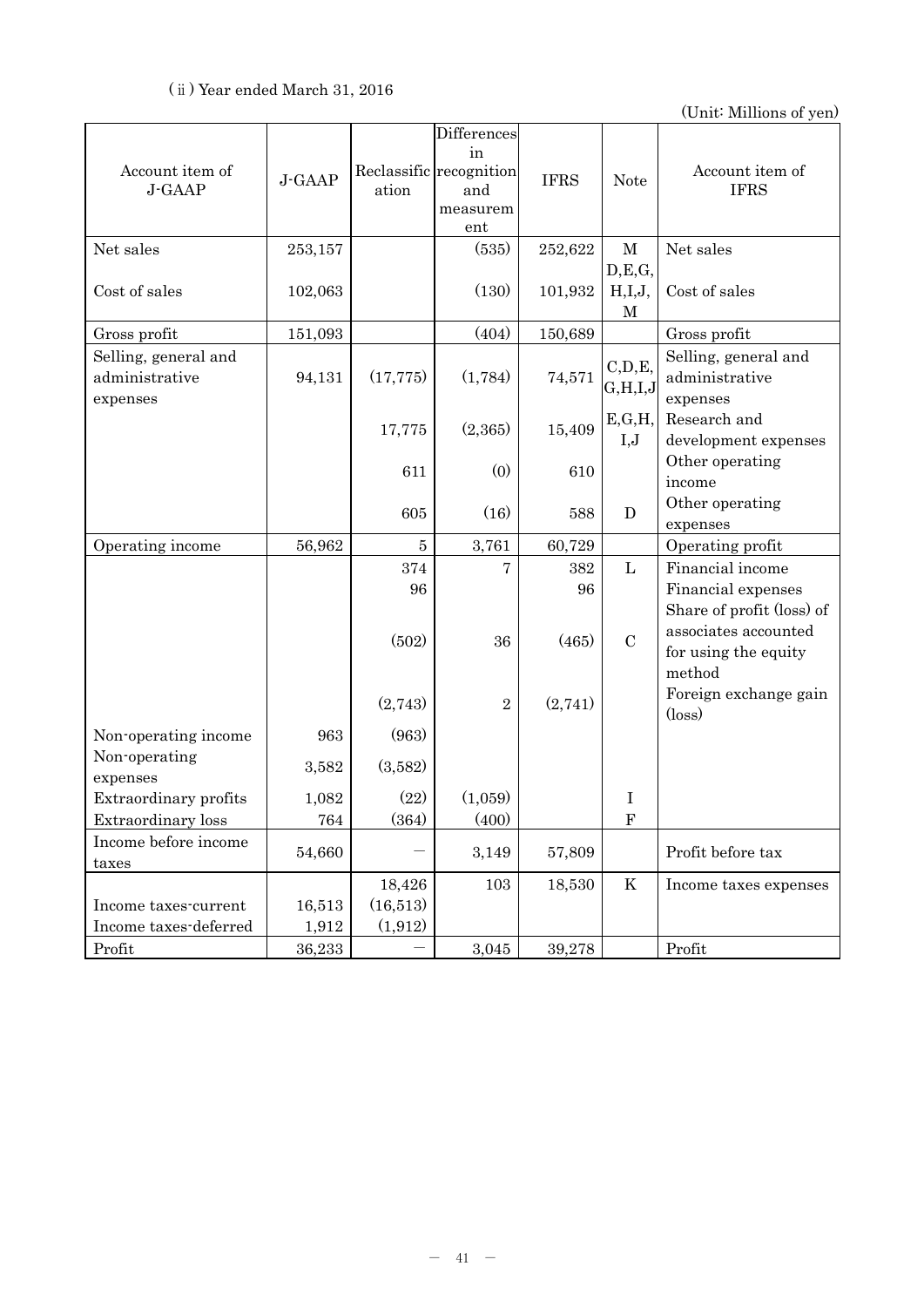| Account item of<br>J-GAAP | J-GAAP       | ation | Differences<br>in<br>Reclassific recognition<br>and<br>measurem<br>ent | <b>IFRS</b> | <b>Note</b>  | Account item of<br><b>IFRS</b> |
|---------------------------|--------------|-------|------------------------------------------------------------------------|-------------|--------------|--------------------------------|
| Other comprehensive       |              |       |                                                                        |             |              | Other comprehensive            |
| income                    |              |       |                                                                        |             |              | income                         |
|                           |              |       |                                                                        |             |              | Items that will not            |
|                           |              |       |                                                                        |             |              | be reclassified                |
|                           |              |       |                                                                        |             |              | subsequently to                |
|                           |              |       |                                                                        |             |              | profit or loss                 |
|                           |              |       |                                                                        |             |              | Net gain (loss) on             |
|                           |              |       |                                                                        |             |              | financial assets               |
| Valuation difference      |              |       |                                                                        |             |              | measured at fair               |
| on available-for-sale     | (196)        |       | (234)                                                                  | (430)       | $\mathbf{F}$ | value through                  |
| securities                |              |       |                                                                        |             |              | other                          |
|                           |              |       |                                                                        |             |              | comprehensive                  |
|                           |              |       |                                                                        |             |              | income                         |
| Remeasurements of         |              |       |                                                                        |             |              | Remeasurements                 |
| defined benefit plans,    | (1,256)      |       | 719                                                                    | (536)       | $\rm I$      | of defined benefit             |
| net of tax                |              |       |                                                                        |             |              | plans                          |
|                           |              |       |                                                                        | (967)       |              | Total                          |
|                           |              |       |                                                                        |             |              | Items that may be              |
|                           |              |       |                                                                        |             |              | $\rm{reclassified}$            |
|                           |              |       |                                                                        |             |              | subsequently to                |
|                           |              |       |                                                                        |             |              | profit or loss                 |
| Foreign currency          |              |       |                                                                        |             |              | Exchange                       |
| translation               | (6,999)      |       | 1,907                                                                  | (5,091)     | P            | differences on                 |
| adjustment                |              |       |                                                                        |             |              | translation of                 |
|                           |              |       |                                                                        |             |              | foreign operations             |
| Deferred gains or         | $\mathbf{1}$ |       | (1)                                                                    |             |              |                                |
| losses on hedges          |              |       |                                                                        |             |              |                                |
|                           |              |       |                                                                        | (5,091)     |              | Total                          |
| Total other               |              |       |                                                                        |             |              | Total other                    |
| comprehensive             | (8, 450)     |       | 2,391                                                                  | (6,059)     |              | comprehensive                  |
| income                    |              |       |                                                                        |             |              | income                         |
| Comprehensive income      | 27,782       |       | 5,436                                                                  | 33,219      |              | Comprehensive income           |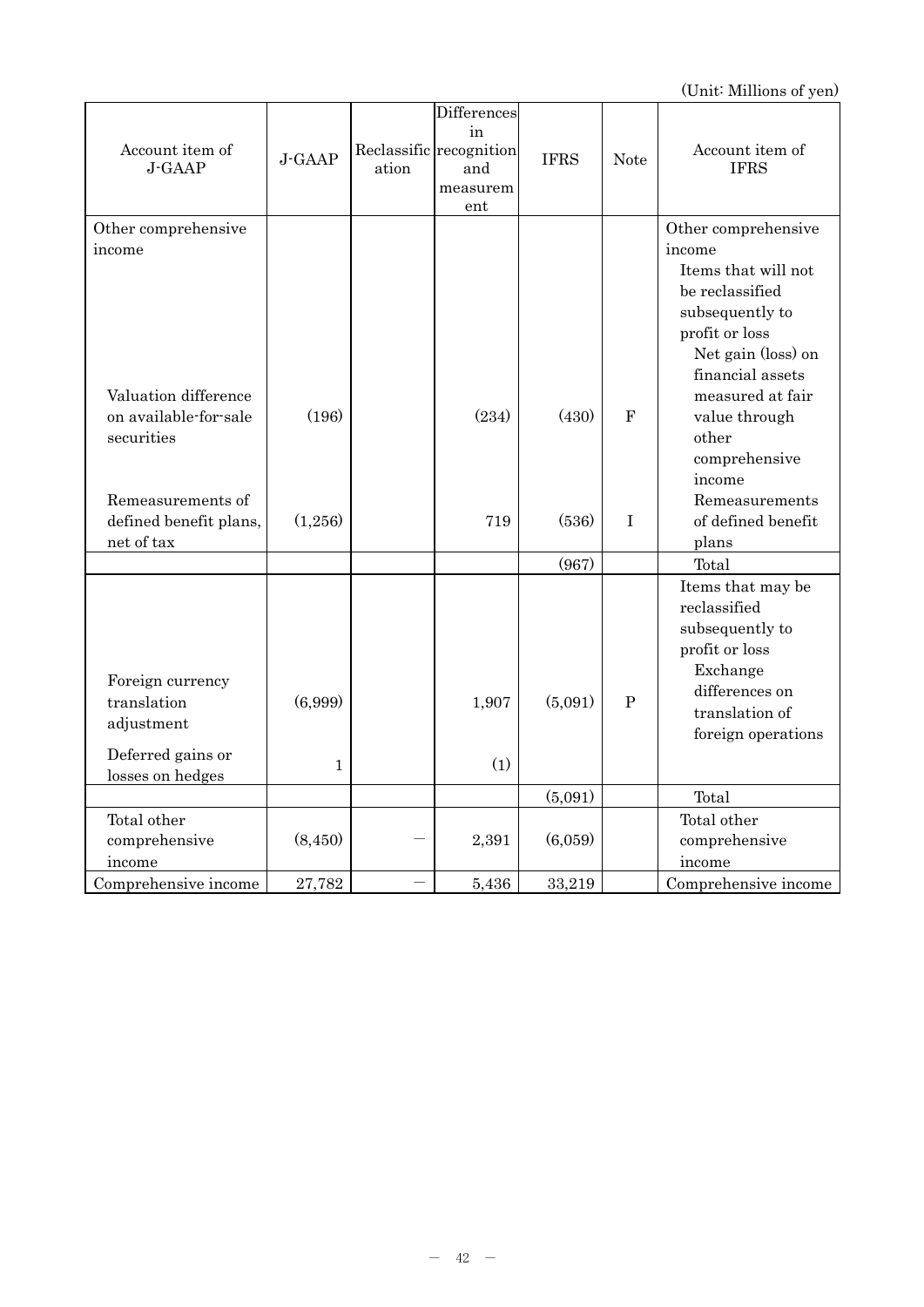## 4) Notes to adjustments

## (1) Reclassification

Reclassification involved making changes to the presentation of the condensed quarterly consolidated statement of financial position, the condensed quarterly consolidated statement of income and the condensed quarterly consolidated statement of comprehensive income but the amounts of retained earnings were not affected.

In order to comply with the provisions of IFRS, the Group reclassified the following major items.

・ "Deferred tax assets" and "Deferred tax liabilities" presented as current items under J-GAAP have been presented as non-current items under IFRS.

・ "Lease investment assets" presented as a current item under J-GAAP has been presented, in the case of lease receivables for which recovery is expected to take more than one year, as a non-current item, "Trade and other receivables" under IFRS.

・ Research & Development (R&D) expenses presented as part of "Selling, general and administrative expenses" under J-GAAP have been presented separately as "R&D expenses" under IFRS.

## (2) Differences in recognition and measurement

A. Change in reporting date

In accordance with the change of fiscal year-end of part of the subsidiaries from December 31 to March 31, their operating results for the three-month period from January 1, 2015 to March 31, 2015 are included in the consolidated statement of changes in equity by directly charging retained earnings as a decrease under J-GAAP. However, under IFRS, the results are included in related account as of the date of transition.

## B. Property, plant and equipment

Exemption provisions of IFRS 1 have been applied to certain property, plant and equipment, and their fair values as of the date of transition to IFRS have been used as their deemed costs. The previous carrying amounts and fair values of property, plant and equipment using deemed costs as of the date of transition to IFRS were ¥10,481 million and ¥9,602 million, respectively. These property, plant and equipment are valued based on independent appraisals, prices for similar assets or discounted future cash flows whichever management considers the most appropriate and categorized as level 3.

## C. Goodwill

Under J-GAAP, goodwill was amortized on a systematic basis over the period in which its effects were expected to occur, while under IFRS, goodwill has not been amortized since the date of transition to IFRS.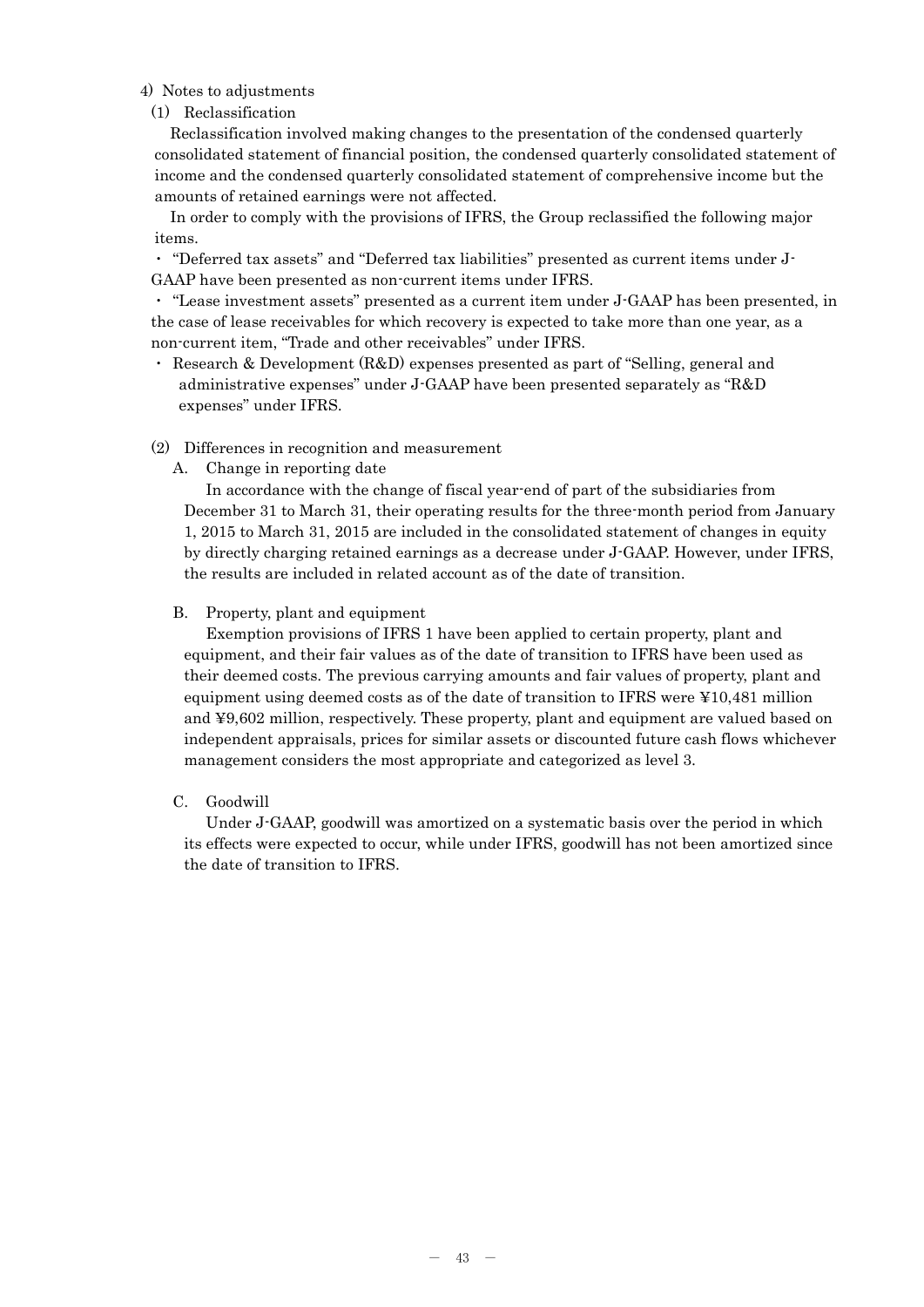## D. Impairment

Under J-GAAP, the need for impairment of goodwill was determined only in cases where indications of impairment were present. Under IFRS, however, impairment testing of goodwill is required every period, regardless of whether any indications of impairment exist. In addition, under J-GAAP, impairment losses on non-current assets were recognized when and only when indications of impairment existed, and upon comparison of the carrying amounts of non-current assets with the undiscounted future cash flows, the carrying amounts exceeded the undiscounted future cash flows, in the amount of the excess of the carrying amount over the fair value. Under IFRS, however, impairment losses on non-current assets are recognized, upon impairment testing, in the amount of excess of the carrying amount of the non-current asset over the recoverable amount (the higher of the value in use and fair value less costs of disposal).

Major impairment losses arising at the date of transition as a result of the above differences between J-GAAP and IFRS include, in the EMEA segment, ¥5,907 million associated with a group of cash-generating units including goodwill arising from the business combination of Sysmex Inostics GmbH and its subsidiary; ¥992 million associated with a group of cash-generating units including goodwill arising from the business combination of HYPHEN BioMed, SAS; and ¥41 million associated with a group of cashgenerating units including goodwill arising from other business combinations, the total amount of which has been recorded as a reduction of the carrying amounts of property, plant and equipment; goodwill; and intangible assets. The recoverable amounts of these groups of cash-generating units have been calculated based on value in use. In the calculation of value in use, a discount rate as of the date of transition based on the weighted-average cost of equity has been used.

#### E. R&D expenses

Under J-GAAP, all expenditures for research and development were recognized as expenses when incurred. Under IFRS, however, expenditures for research and development that meet capitalization requirements are recognized as intangible assets.

## F. Financial instruments

Under J-GAAP, securities without a market value were measured at cost, as a general rule, and impairment losses were recognized as necessary. Under IFRS, however, such securities are measured at fair value, as a general rule.

In addition, under J-GAAP, gains or losses on the sale of securities were recognized in net profit or loss. Under IFRS, however, changes in the fair value of equity instruments may be recognized in other comprehensive income, and if such changes are to be recognized in other comprehensive income, the gains or losses on the sale of such equity instruments are recognized in other comprehensive income and not reclassified to net profit or loss.

#### G. Unused paid leave

Under J-GAAP, unused paid leave was not accounted for according to generally accepted accounting practices. Under IFRS, however, unused paid leave is recognized as a liability.

#### H. Levies

Under IFRS, the timing of when to recognize the liabilities related to the payment of levies imposed by the government is clarified and liabilities are recognized according to the event obligating the payment.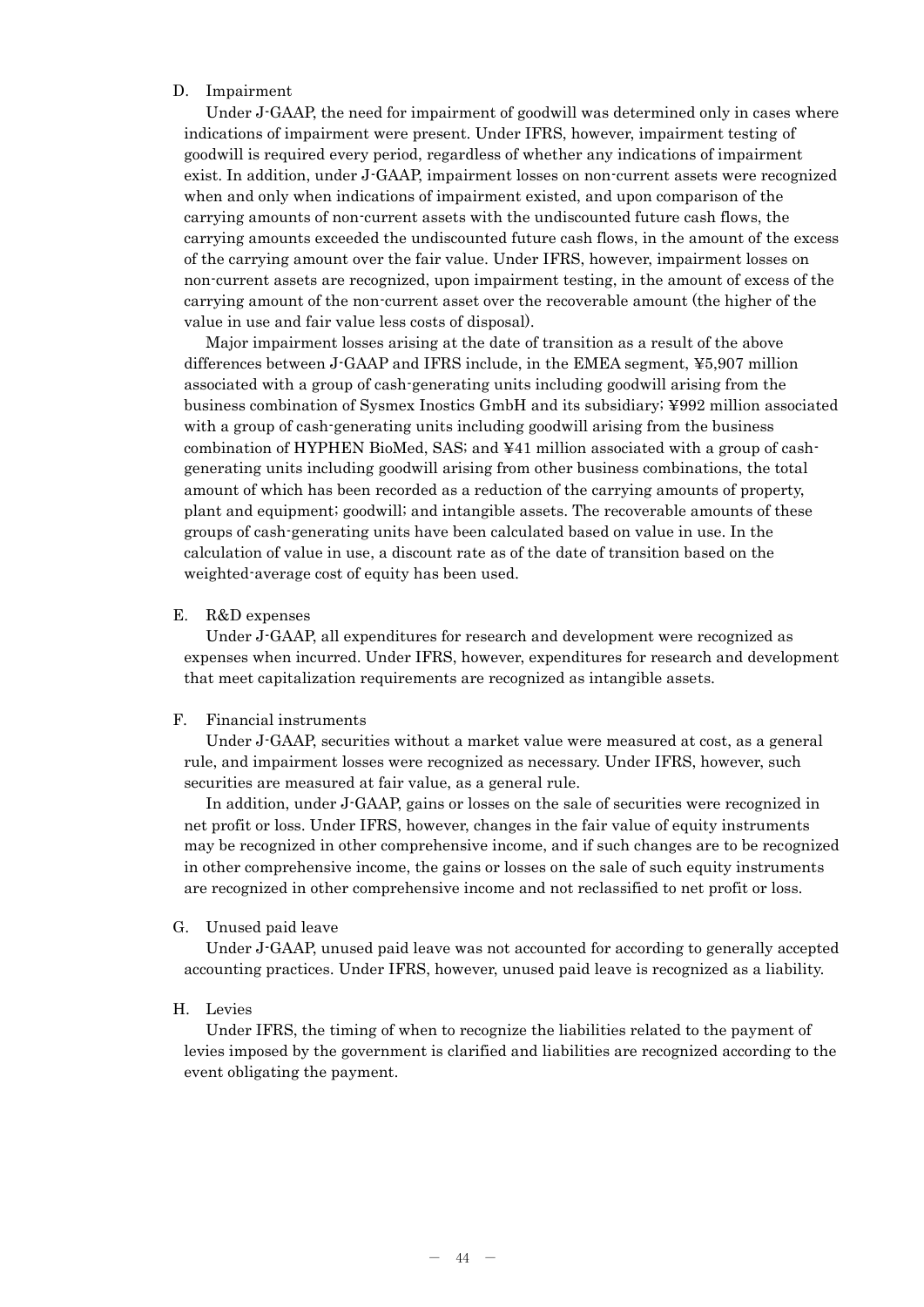## I. Post-employment benefits

Under J-GAAP, actuarial differences and prior service costs were recognized as accumulated other comprehensive income and subsequently accounted for as expenses over certain future periods. Under IFRS, however, actuarial differences are recognized as other comprehensive income (Remeasurements of defined benefit plans) when they occur, and prior service costs are recognized in net profit or loss when incurred. Starting from April 1, 2015, the Company transitioned to a cash balance plan as a defined benefit plan, and upon termination of a portion of this plan transitioned to a defined contribution plan. In conjunction with this transition, the Company recognized prior service costs and gains and losses on liquidation as extraordinary gains in the previous fiscal year under J-GAAP, while under IFRS, they are recognized as decreases in "Cost of sales", "Selling, general and administrative expenses", and "R&D expenses".

## J. Special contributions to multi-employer plans

Under J-GAAP, special contributions to multi-employer plans were accounted for as expenses at the time of contribution of the amount to be borne by the Group. Under IFRS, however, liabilities are recognized for the portion in which the amount to be borne by the Group has been clarified through the recalculation of finances, and subsequently such liabilities are reversed upon payment of the special contribution.

K. Income taxes expenses, deferred tax assets and deferred tax liabilities

Under J-GAAP, tax effects associated with the elimination of unrealized gains and losses were calculated using the effective tax rate of the seller. Under IFRS, however, the effective tax rate of the buyer is used.

In addition, changes have occurred in deferred tax assets due to factors, including temporary differences arising as a result of adjustments of differences with IFRS, and a review of the recoverability of all deferred tax assets.

Under J-GAAP, quarterly income taxes expenses were calculated in the same manner as yearly income taxes expenses. Under IFRS, however, the estimated annual effective tax rate is used.

## L. Contingent consideration

Under J-GAAP, contingent consideration in a business combination was recognized at the point where its grant or delivery became certain. Under IFRS, however, contingent considerations are recognized at fair value as of the acquisition date.

## M. Sale and leaseback transactions

Under J-GAAP, gains and losses on sales related to the sale and leaseback transactions of certain subsidiaries were recognized at the time of sales. Under IFRS, however, gains on sales are deferred and recognized throughout the lease term.

## N. Costs of equity transactions

Under J-GAAP, costs of equity transactions were accounted for as expenses, as a general rule. Under IFRS, however, costs of equity transactions are deducted from equity.

## O. Other components of equity

The exemption provisions of IFRS 1 have been applied to the amount of exchange differences on translating foreign operations and accordingly the cumulative amount of exchange differences on translating foreign operations is deemed to be nil as of the date of transition to IFRS and the entire amount has been reclassified to retained earnings.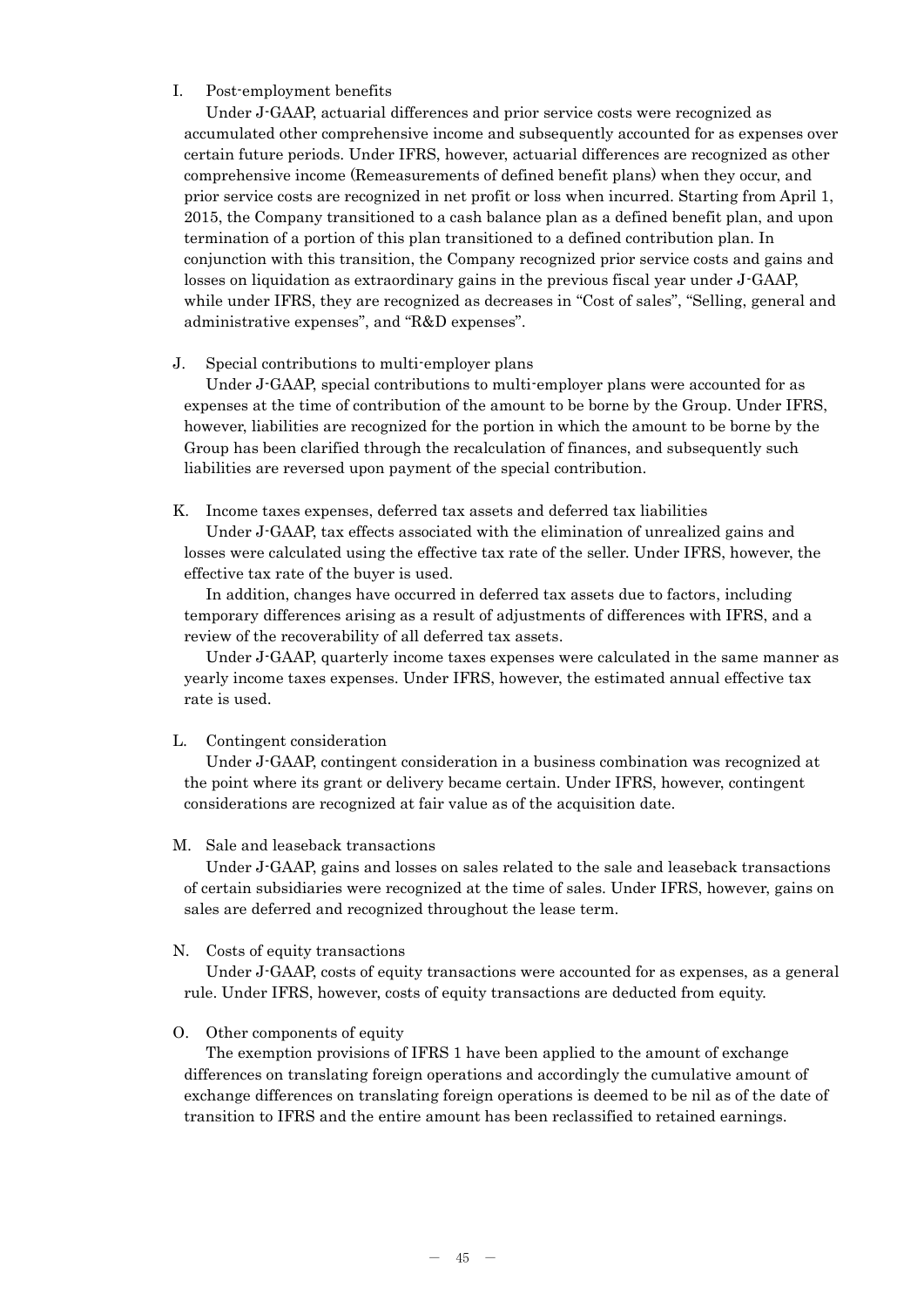# P. Translation adjustment related to other reclassification Foreign exchange translation differences related to other reclassification of foreign operations have been adjusted.

# Q. Retained earnings

The effects of the above adjustments on retained earnings are as follows.

| (Millions of yen)                                                                                         |                                                         |                                     |                              |
|-----------------------------------------------------------------------------------------------------------|---------------------------------------------------------|-------------------------------------|------------------------------|
|                                                                                                           | Date of transition to<br><b>IFRS</b><br>(April 1, 2015) | Three months ended<br>June 30, 2015 | Year ended March<br>31, 2016 |
| Adjustments related to the change in<br>reporting date (See A)                                            | (2,789)                                                 | (1,818)                             | (1,837)                      |
| Adjustments related to the deemed<br>costs of property, plant and equipment<br>(See B)                    | (879)                                                   | (879)                               | (879)                        |
| Adjustments related to the<br>amortization of goodwill (See C)                                            |                                                         | 439                                 | 1,544                        |
| Adjustments related to recording of<br>impairment losses (See D)<br>Adjustments related to the            | (6, 941)                                                | (6, 855)                            | (6,572)                      |
| capitalization of development expenses<br>(See E)                                                         | 2,321                                                   | 2,937                               | 4,240                        |
| Adjustments related to securities (See<br>F)                                                              | 349                                                     | 349                                 | 623                          |
| Adjustments related to unused paid<br>leave (See G)                                                       | (1,239)                                                 | (1,239)                             | (1, 448)                     |
| Adjustments related to levies (See H)                                                                     | (391)                                                   | (286)                               | (403)                        |
| Adjustments related to<br>remeasurements of defined benefit<br>plans (See I)                              | 1,400                                                   | 914                                 | 208                          |
| Adjustments related to special<br>contributions to multi-employer plans<br>(See J)                        | (2,187)                                                 | (2,151)                             | (2,218)                      |
| Adjustments related to contingent<br>consideration (See L)                                                | (547)                                                   | (568)                               | (137)                        |
| Adjustments related to the amount of<br>exchange differences on translating<br>foreign operations (See O) | 10,428                                                  | 10,428                              | 10,428                       |
| Others                                                                                                    | $207\,$                                                 | 175                                 | 26                           |
| Subtotal                                                                                                  | (268)                                                   | 1,444                               | 3,573                        |
| Adjustments related to tax effects (See<br>K)                                                             | 747                                                     | 332                                 | 239                          |
| Adjustments related to non-controlling<br>interests                                                       | $\boldsymbol{0}$                                        | $\boldsymbol{0}$                    | $\boldsymbol{0}$             |
| Total                                                                                                     | 479                                                     | 1,776                               | 3,812                        |